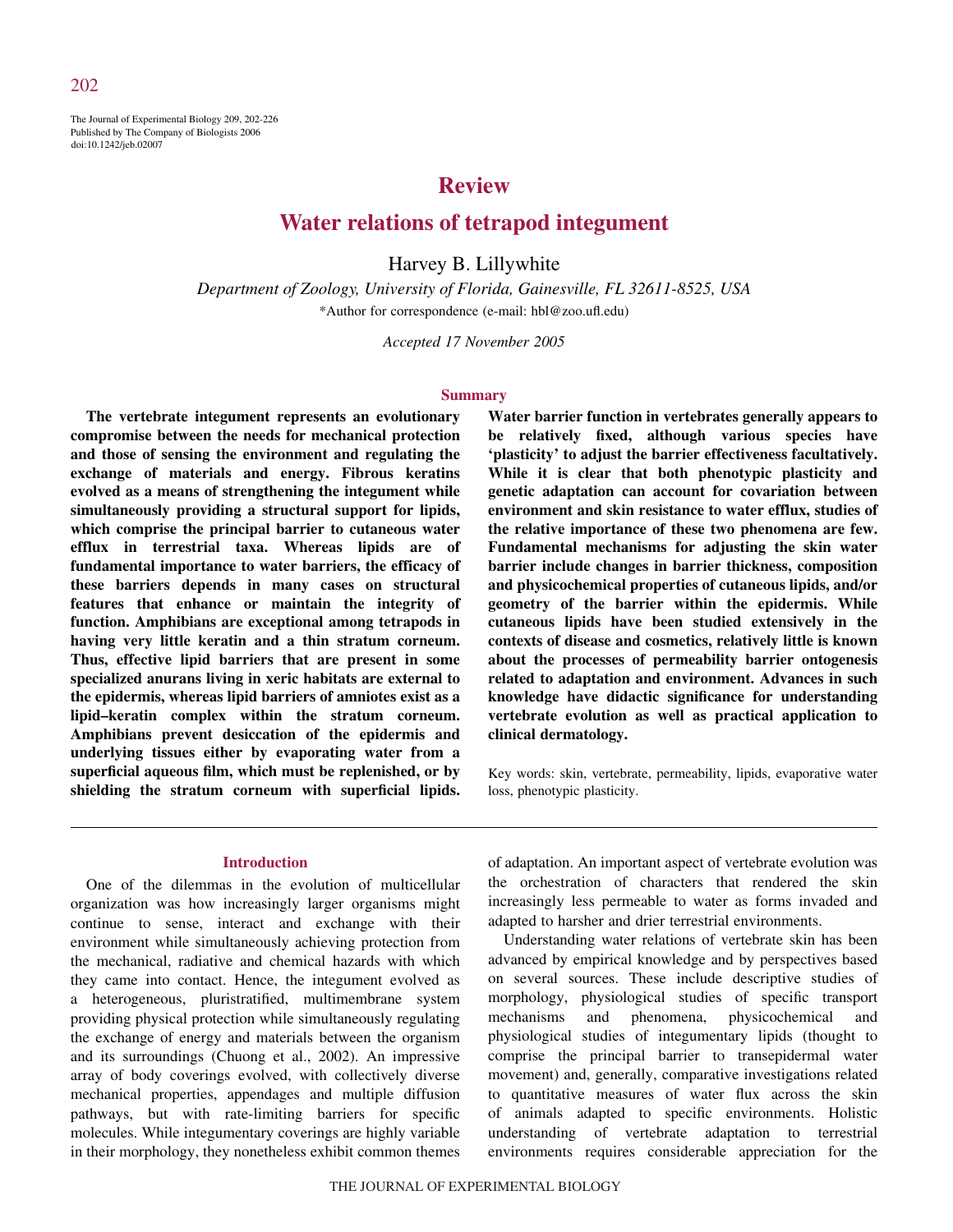integration of characters that determine the water relations of integument *per se*, as well as the water budget for the whole organism.

#### **General features of vertebrate integument**

The integument is a complex structure comprised of epithelial cells derived from embryonic ectoderm and attached to an underlying fibrous and vascular dermis originating from mesoderm (Fig. 1). Epidermal–dermal interactions are critical for differentiation and specialization of cells. Mitotic activity takes place in the basal layer (stratum germinativum), which proliferates cells that are eventually lost from the animal's surface. All cell types that are present in the epidermis are represented by precursors in the basal layer. Localized cellular proliferation and differentiation produce appendages such as claws, glands, hair or feathers, which together with patterned folds or scales, contribute to integumentary form. Cellular renewal is a further characteristic of vertebrate skin and serves to maintain the integrity of structure and its various functions.

The earliest protovertebrate was likely a small, softbodied animal (Berrill, 1955), separated by millions of years from the radiation of early Paleozoic fishes. Subsequent trends to increasing body size required mechanical strengthening of the body surfaces, which, in turn, led to reduced mobility or to serial, patterned folding and the evolution of scales (Maderson, 1972). Patterns of ossified units suggest that Paleozoic amphibians possessed a scaled integument (Cobert, 1955; Kitching, 1957). Thus, it seems probable that the integuments of most modern vertebrates are derived secondarily from ancestral conditions of integument that were in some sense 'scaled' (Maderson, 1972, 2003; Maderson and Alibardi, 2000). Subsequent evolution of appendages such as hair or feathers is best understood by relating them to developmental fields, originally subdivided by embryonic epidermal–dermal cell

populations reflecting a scaled integument of the adult (Maderson, 1972; Maderson and Alibardi, 2000). But scales *per se* do not provide strength of structure, nor, as commonly misunderstood, do they provide an effective waterproofing function (Licht and Bennett, 1972; Bennett and Licht, 1975; Roberts and Lillywhite, 1980). Total or near absence of scales is a derived character in many amphibians, mammals and birds (Maderson and Alibardi, 2000).

Keratin is a prevalent structural feature (Table 1) and is formed in epidermis of all living vertebrates by regulated processes involving synthesis of keratin filaments and cellular death. The synthesis of keratin polypeptides is known from epidermal cells of lampreys 450 million years ago (McLaughlin and Dayhoff, 1969). Subsequent evolution involved variable expression of genes to produce specific keratins and keratinized structures, as well as appropriate protective substances besides keratin. For example,



Fig. 1. Generalized features of integument in four major clades of vertebrates.  $\alpha$  and  $\beta$  indicate alpha- and beta-type keratins, respectively. OG and IG indicate outer and inner epidermal generations that might be present in a squamate reptile prior to skin shedding. The mesos layer of squamates is a specialized cell type derived from  $\alpha$  keratins and contains extracellular, laminated lipids, comprising the principal water barrier in these species.

cyclostomes, most osteichthyans, lissamphibians, and many larval or adult amphibians are protected principally by mucus (Maderson and Alibardi, 2000), and thus the body is covered by a largely non-keratinizing epidermis that suffices for aquatic life **(**e.g. Mittal and Banerjee, 1980**)**. Additional mechanical protection is provided by a cytoskeleton and a terminal web of keratin filaments in superficial cells. During vertebrate evolution, elaboration of the keratinization process allowed adaptation to amphibious and eventually fully terrestrial life. Protection and movement on terrestrial substrates was facilitated by highly resistant cell envelopes encasing stabilized keratin frameworks in superficial cells. The formation of a corneous cell envelope is absent in fishes but occurs in epidermis of adult amphibians and forms in the periderm and first embryonic layers of amniotes, suggesting a primary role for terrestrial survival (Alibardi, 2003). Formation of a stratum corneum over the body surfaces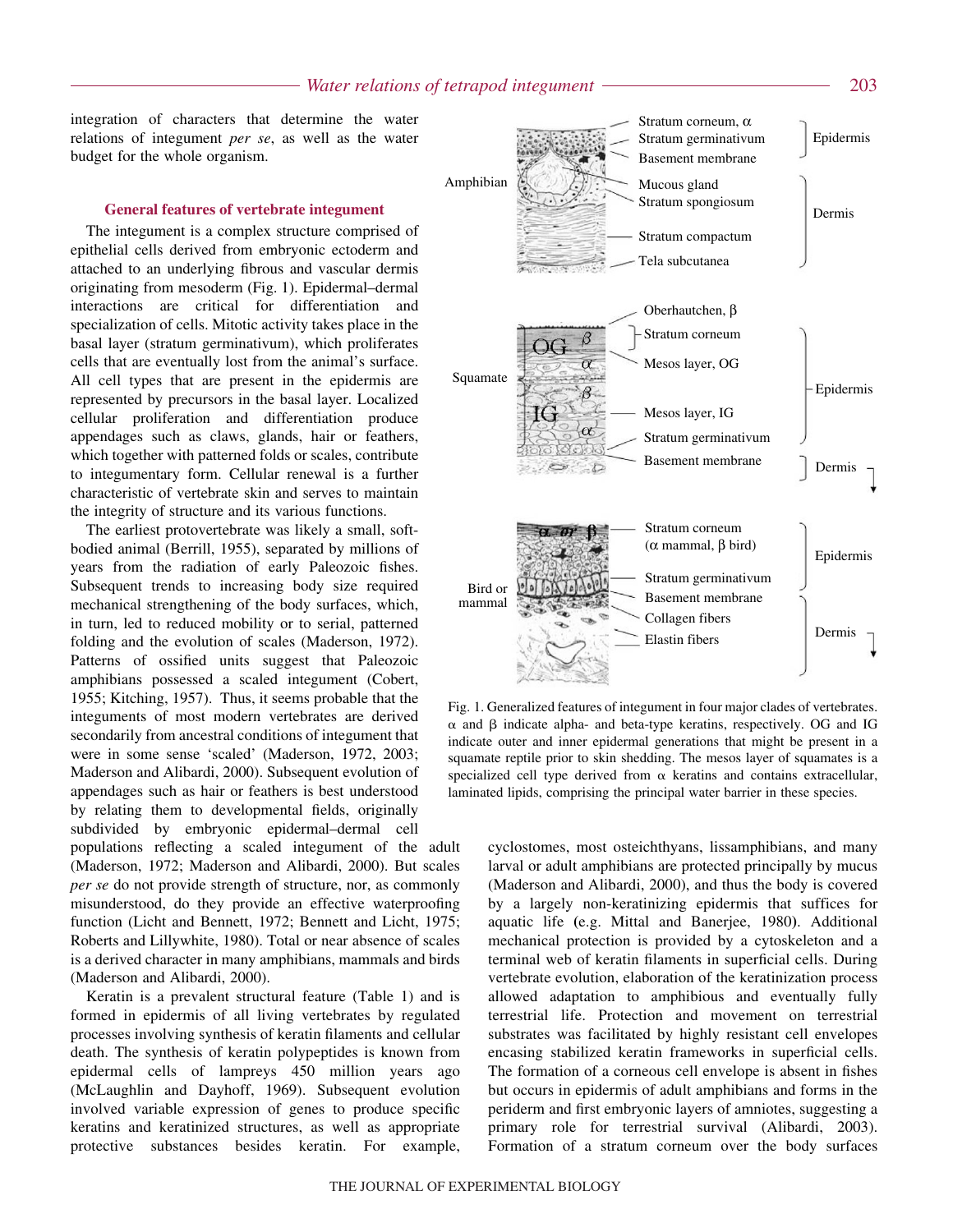### H. B. Lillywhite

evolved in adult amphibians about 350 million years ago (Matoltsy and Bereiter-Hahn, 1986).

Mucus became associated with the filament matrix and was also discharged to fill the extracellular spaces of the stratum corneum. However, the requirement for an efficient permeability barrier to reduce significantly the exchange of water between the body and environment was met by production of neutral and polar lipids as well as mucus to become components of the cellular matrix and intercellular spaces in differentiating epidermal cells. The participation of lipids to form a competent water barrier likely began in reptiles about 300 million years ago (Matoltsy and Bereiter-Hahn, 1986) and has evolved independently in at least four principal lineages: reptiles, birds, mammals (Maderson, 2003; Maderson and Alibardi, 2000; Menon and Menon, 2000) and amphibians (Lillywhite and Mittal, 1999). The composition of Golgiderived organelles related to barrier function changed during evolution from mucus and glycoproteins (fishes, amphibians) to glycolipids and lipids (amniotes; see below).

Most functions of the epidermis can be considered protective or defensive in all vertebrates. The majority of these functions reside in the stratum corneum, and of these, the protective function of the water permeability barrier is paramount (Chuong et al., 2002). If mammalian skin is damaged or diseased, cutaneous water loss can increase by several orders of magnitude. The rate-limiting process of water diffusion across the epidermis normally resides in the stratum corneum. Accordingly, many cutaneous phenomena, including immune responses, inflammation and hyperplasia, are recruited directly or secondarily to maintain a competent permeability barrier. Thus, mechanisms that normalize the stratum corneum and competent barrier function can abrogate susceptibility to diseases such as psoriasis, atopic and contact dermatitis, which are triggered, sustained or exacerbated by external perturbations (Chuong et al., 2002).

#### **Transepidermal water permeation**

Fundamentally, the integument of vertebrates consists of a large number of cell membranes organized essentially in

stratified series with heterogeneous structure and variable resistances to movement of water molecules in both intracellular and extracellular pathways. While there is good understanding of permeation processes in membranes generally, the complexity and diversity of vertebrate skin greatly complicates a generalized analysis. Transepidermal water loss (TEWL) (and cutaneous water loss, CWL), is a passive diffusion process that is not dependent on cellular metabolic energy (Pinnagoda, 1994; Wilson and Maibach, 1994; Chuong et al., 2002). Therefore, limitations are expected to relate to tractable morphological features. Key questions are: (1) what are the pathways of molecular movement across the skin, and (2) which steps in the permeation process are ratelimiting?

Limitations for water transport through the skin can be related to movement through cell membranes and cytosol of cells, diffusion in the cutaneous matrix between the membranes, and passage of molecules across the membrane/environment interface, neglecting unstirred layers or secreted substances at the skin surface (see Feder and Pinder, 1988). Attributes of integument affecting water movement contribute to resistance of the skin to water passage (*R*s), and this property combines with resistance of any external boundary layer  $(R<sub>bl</sub>)$  to determine the actual rates of TEWL to ambient air in terrestrial animals. Measurements of  $R<sub>s</sub>$  (in s cm<sup>-1</sup>) range from negligible (near zero) in various aquatic or terrestrial amphibians to several hundred in xerophilic arboreal or cocooned frogs, to over a thousand in desert reptiles, with more moderate values  $(10-300 \text{ s cm}^{-1})$  being characteristic of birds and mammals (Table 2). Most measurements of boundary layer resistance are near zero to a few  $s$  cm<sup>-1</sup> and thus constitute a negligible fraction of the whole-body  $R_s$  in most cases.

The ease of water movement through cell membranes can vary by orders of magnitude depending on the composition and physical state of the structure (Finkelstein, 1978; Carruthers and Melchior, 1983). Membranes that are in a liquid–crystalline state are far less permeable than are those that are fluid. In general, the relative diffusivity of molecules through cutaneous membranes will depend on their solubility

Table 1. Properties of vertebrate integument that are relevant to integrity of the water permeability barrier. Features apply to *the majority of species that have been examined in the listed taxa*

| Taxon         | General morphology                   | Keratin                              | Lamellar<br>granules | Barrier location | Lipid-keratin<br>complex | Facultative    |
|---------------|--------------------------------------|--------------------------------------|----------------------|------------------|--------------------------|----------------|
| Amphibians    | Unscaled, glandular and<br>pliant    | $\alpha$ , few layers                | Absent               | Superficial      | No: cocoons?             | Yes            |
| Reptiles      |                                      |                                      |                      |                  |                          |                |
| Lepidosaurian | Scaled                               | $\alpha$ and $\beta$ multiple layers | Present              | Stratum corneum  | <b>Yes</b>               | Some spp.      |
| Other         | Scaled                               | $\alpha$ and $\beta$ multiple layers | Present              | ?                | ?                        | $\overline{?}$ |
| <b>Birds</b>  | Scaled or sculptured with<br>plumage | $\alpha$ and $\beta$ multiple layers | Present              | Stratum corneum  | Yes                      | Some spp.      |
| Mammals       | Scaled or sculptured with<br>pelage  | $\alpha$ , multiple layers           | Present              | Stratum corneum  | Yes                      | Some spp.      |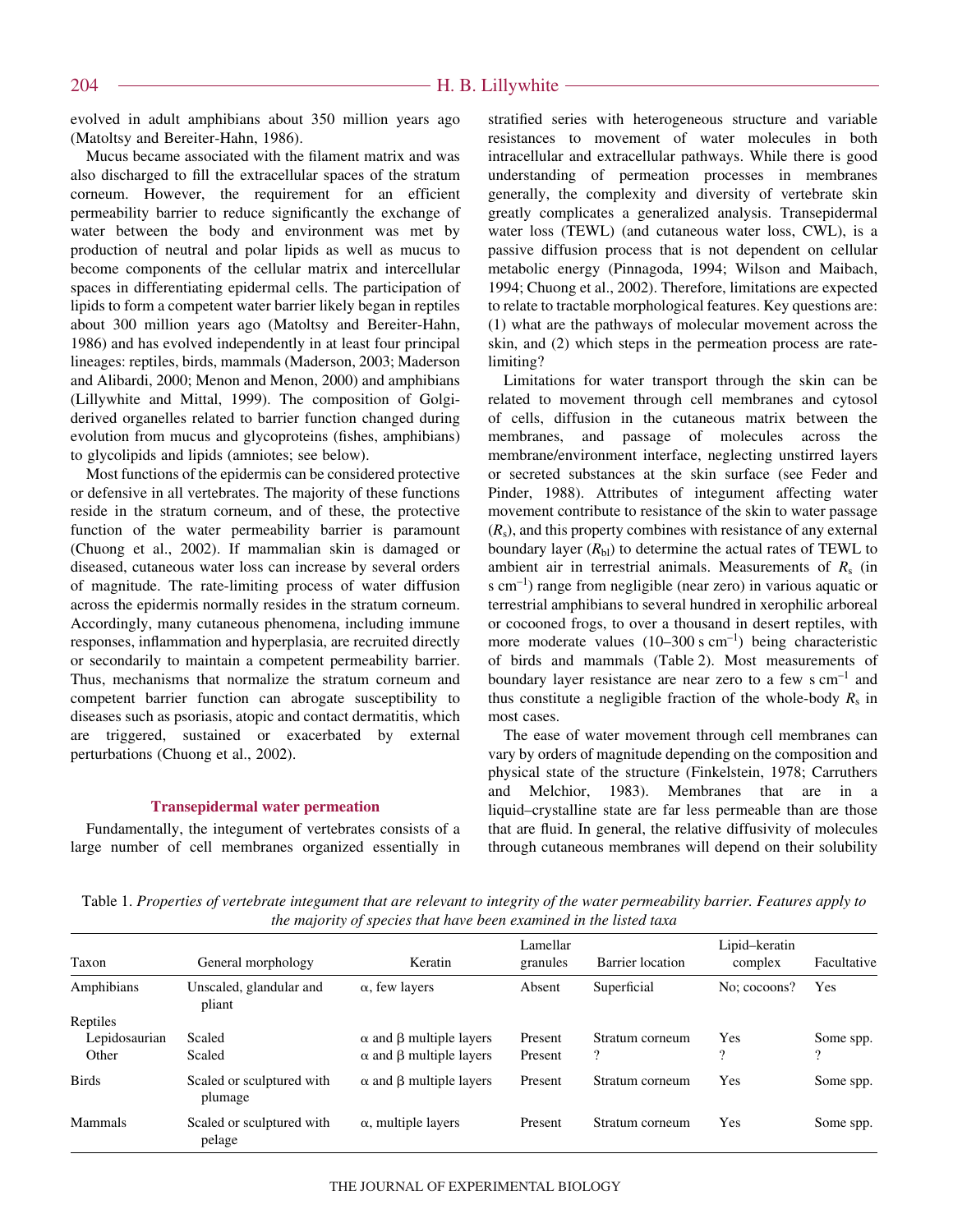|                                                                   | Resistance                  |                       |                |
|-------------------------------------------------------------------|-----------------------------|-----------------------|----------------|
| Taxon                                                             | Habitat                     | $(s \text{ cm}^{-1})$ | Source         |
| Amphibia: Bufonidae                                               |                             |                       |                |
| <b>Bufo</b> cognatus                                              | Xeric terrestrial-fossorial | $1.5 - 5$             | 1, 2           |
| <b>B.</b> marinus                                                 | Mesic terrestrial           | 1.7                   | 3              |
| <b>B.</b> terrestris                                              | Mesic terrestrial           | $\sim 0$              | $\overline{c}$ |
| <b>B.</b> valliceps                                               | Mesic terrestrial           | $\sim 0$              | 5              |
| Amphibia: Hylidae                                                 |                             |                       |                |
| Agalychnis annae                                                  | Mesic arboreal              | 10                    | 2              |
| A. callidryas                                                     | Mesic arboreal              | 2.8                   | 1              |
| Cyclorana australis (non-cocooned)                                | Fossorial-terrestrial       | 2.4                   | 4              |
| C. australis (cocooned, 3 weeks-6 months)                         | Fossorial-terrestrial       | $60 - 214$            | 4              |
| C. australis                                                      | Fossorial-terrestrial       | 5.4                   | 3              |
| C. longipes                                                       | Fossorial-terrestrial       | 3.5                   | 3              |
| C. maini                                                          | Fossorial-terrestrial       | 2.1                   | 6              |
| C. maini (cocooned, 1-5 months)                                   | Fossorial-terrestrial       | 114                   | 6              |
| C. maini (cocoon only)                                            | Fossorial-terrestrial       | 198                   | 6              |
| C. novaehollandiae                                                | Fossorial-terrestrial       | 4.6                   | 6              |
| C. novaehollandiae (cocooned, 1-5 months)                         | Fossorial-terrestrial       | 37                    | 6              |
|                                                                   | Fossorial                   | 1.8                   | 6              |
| C. platycephala                                                   | Fossorial                   | 41                    |                |
| C. platycephala (cocooned, 1-5 months)                            | Fossorial                   | 67                    | 6              |
| C. platycephala (cocoon only)                                     |                             | 4.2                   | 6              |
| Hyla arenicolor                                                   | Terrestrial-riparian        |                       | 1              |
| H. cinerea (variable RH)                                          | Mesic arboreal              | $1.7 - 3.6$           | 2, 5           |
| H. crucifer                                                       | Mesic terrestrial           | 1.4                   | 2              |
| H. gratiosa                                                       | Terrestrial-arboreal        | 2.2                   | $\overline{c}$ |
| H. gratiosa                                                       | Terrestrial-arboreal        | 3.3                   | 1              |
| H. triangulum                                                     | Mesic arboreal              | 2.2                   | $\overline{c}$ |
| Litoria adelaidensis                                              | Mesic semi-arboreal         | 6.5                   | 6              |
| L. alboguttatus (= Cyclorana alboguttatus) (hydrated vs cocooned) | Terrestrial-fossorial       | $3.1 - 89.4$          | 7              |
| L. alboguttatus (=Cyclorana alboguttatus) (cocoon only)           | Terrestrial-fossorial       | 89*                   | 6              |
| L. aurea $(25-35^{\circ}C)$                                       | Semi-aquatic                | $3.5 - 6.9$           | 8              |
| L. bicolor (wet season vs dry season)                             | Arboreal                    | 47.6–79.7             | 3              |
| L. caerulea                                                       | Arboreal                    | 1.8                   | 1              |
| L. caerulea                                                       | Arboreal                    | ~1                    | 4              |
| L. caerulea (25-50°C air temperatures)                            | Arboreal                    | $2.9 - 8.5$           | 9              |
| L. caerulea (wet season vs dry season)                            | Arboreal                    | $13.2 - 15.2$         | 3              |
| L. chloris (25-50 $\rm{^{\circ}C}$ air temperatures)              | Mesic arboreal              | $2.5 - 29.6$          | 9              |
| L. coplandi                                                       | Terrestrial                 | 9.6                   | 3              |
| L. dahlia (wet season vs dry season)                              | Aquatic                     | $2.3 - 2.4$           | 3              |
| L. gilleni                                                        | Arboreal                    | 11.5                  | 3              |
| L. gracilenta                                                     | Mesic arboreal              | 118                   | 1              |
| L. inermis                                                        | Terrestrial                 | 1.4                   | 3              |
| L. meiriana                                                       | Semi-aquatic                | 0.6                   | 3              |
| L. microbelos                                                     | Terrestrial                 | $\sim 0$              | 3              |
| L. moorei                                                         | Mesic semi-aquatic          | 0.5                   | 6              |
| L. nasuta (wet season vs dry season)                              | Terrestrial                 | $4.4 - 4.9$           | 3              |
| L. pallida (wet season vs dry season)                             | Terrestrial                 | $5.4 - 6.6$           | 3              |
| L. peroni $(25-40^{\circ}C)$                                      | Arboreal-terrestrial        | $8.7 - 9.7$           | 10             |
| L. rothi (wet season vs dry season)                               | Arboreal                    | $15.8 - 16.4$         | 3              |
| L. rubella (variable postures)                                    | Arboreal                    | $1.1 - 7.3$           | 11             |
| L. rubella (wet season vs dry season)                             | Arboreal                    | $10.5 - 14.2$         | 3              |
| L. splendida                                                      | Arboreal                    | 10.2                  | 3              |
| L. tornieri (wet season vs dry season)                            | Terrestrial                 | $3.5 - 3.9$           | 3              |
| L. wotjulumiensis (wet season vs dry season)                      | Terrestrial                 | $7.9 - 8.6$           | 3              |
| L. xanthomera (25-43 $^{\circ}$ C air temperatures)               | Mesic arboreal              | $32 - 8$              | 12             |
| Osteopilus dominicensis                                           | Mesic arboreal              | 1.8                   | 2              |

# Table 2*. Mean values of skin resistance to evaporative water loss (R<sub>s</sub>) reported for various vertebrate species*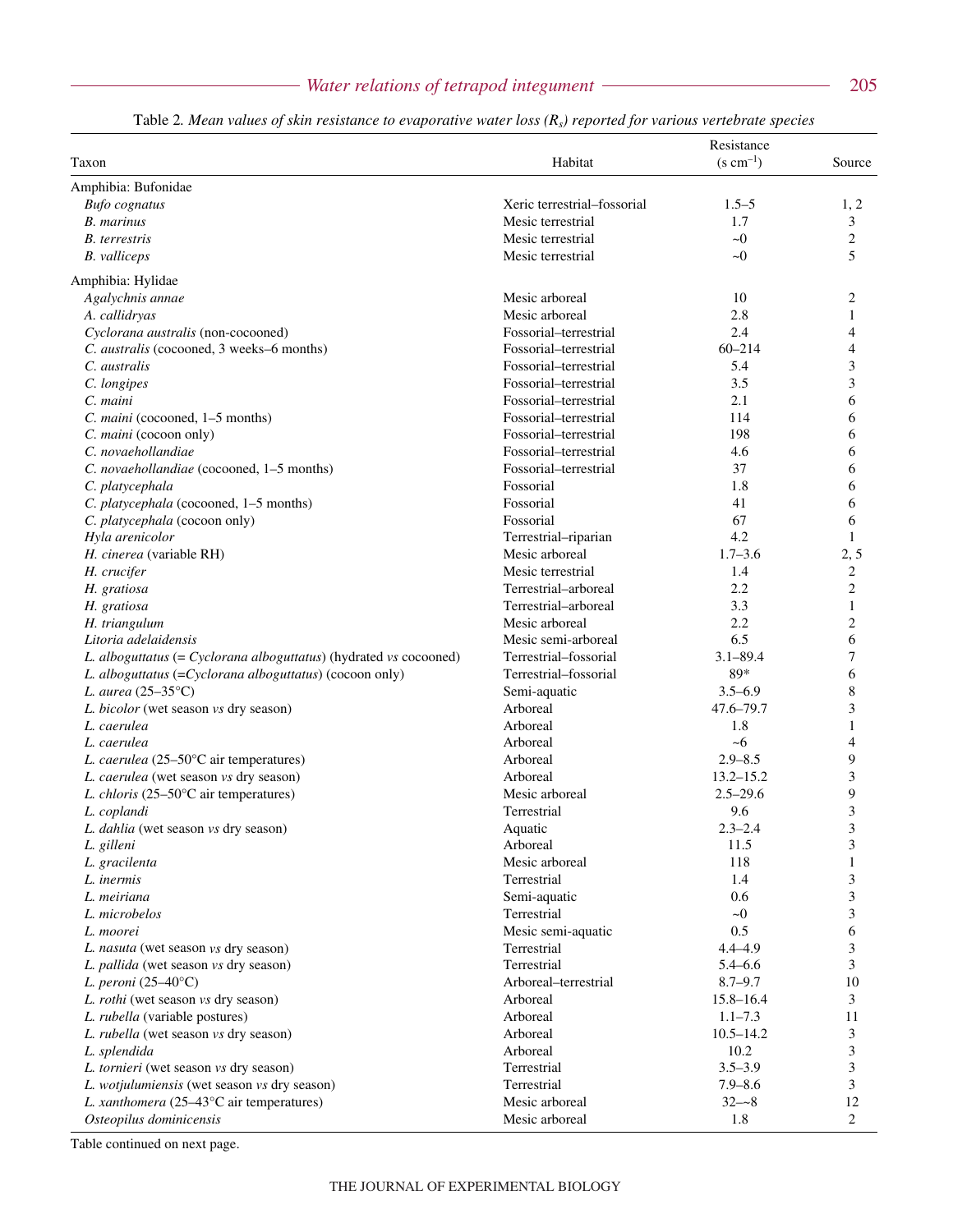# 206 – H. B. Lillywhite – H. B. Lillywhite

# Table·2*. Continued*

|                                                                           |                       | Resistance            |                |
|---------------------------------------------------------------------------|-----------------------|-----------------------|----------------|
| Taxon                                                                     | Habitat               | $(s \text{ cm}^{-1})$ | Source         |
|                                                                           |                       |                       |                |
| Amphibia: Hylidae                                                         |                       |                       |                |
| O. septentrionalis                                                        | Mesic arboreal        | $1.4 - 1.9$           | 1, 2           |
| Pachymedusa dacnicolor                                                    | Semi-arid arboreal    | 14                    | $\overline{c}$ |
| Phyllomedusa azurae                                                       | Xeric arboreal        | 242                   | $\mathbf{1}$   |
| P. hypochondrialis                                                        | Xeric arboreal        | 364                   | $\overline{c}$ |
| P. iherengi                                                               | Xeric arboreal        | 277                   | $\overline{2}$ |
| P. pailoma                                                                | Xeric arboreal        | 336                   | $\overline{c}$ |
| P. sauvagei                                                               | Xeric arboreal        | 206                   | $\overline{c}$ |
| P. sauvagei                                                               | Xeric arboreal        | 300*                  | 13             |
| <i>Pseudacris regilla</i> (= <i>Hyla regilla</i> ) (flowing vs still air) | semi-arboreal         | $2 - 15$              | 13             |
| Pternohyla fodiens (cocoon only)                                          | Fossorial-terrestrial | $414*$                | 6              |
| P. fodiens (cocooned)                                                     | Fossorial-terrestrial | 457*                  | 13             |
| Amphibia: Hyperoliidae                                                    |                       |                       |                |
| Afrixalus fornasinii                                                      | Arboreal              | 4.8                   | 1              |
| A. pygmaeus                                                               | Semi-arboreal         | 5.5                   | 1              |
| A. quadrivittatus                                                         | Semi-arboreal         | 3.2                   |                |
| Hyperolius argus                                                          | Semi-arboreal         | 24.5                  |                |
| H. kivuensis                                                              | Semi-arboreal         | 73.5                  | 1              |
| H. nasutus (still vs flowing air)                                         | Semi-arboreal         | $96 - 257$            | 13             |
| H. pusillus                                                               | Semi-arboreal         | 34.2                  | 1              |
|                                                                           | Semi-arboreal         | 29.2                  |                |
| H. tuberilinguis                                                          |                       | $40*$                 | 1              |
| Leptopelis bocagei (cocooned)                                             | Fossorial             |                       | 13             |
| Amphibia: Leptodactylidae                                                 |                       |                       |                |
| Lepidobatrachus llanensis (cocooned)                                      | Terrestrial-fossorial | $163*$                | 13             |
| L. llanensis (cocoon only)                                                | Terrestrial-fossorial | $116*$                | 6              |
| Amphibia: Microhylidae                                                    |                       |                       |                |
| Austrochaperina adelphe                                                   | Terrestrial           | 0.1                   | 3              |
|                                                                           |                       |                       |                |
| Amphibia: Myobatrachidae                                                  |                       |                       |                |
| Crinia bilingua                                                           | Terrestrial           | 0.1                   | 3              |
| C. georgiana                                                              | Mesic terrestrial     | 1.4                   | 6              |
| C. pseudinsignifera                                                       | Mesic terrestrial     | 2.7                   | 6              |
| Heleioporus albopunctatus                                                 | Mesic fossorial       | 1.6                   | 6              |
| H. eyrei                                                                  | Mesic fossorial       | 2.5                   | 6              |
| H. inornatus                                                              | Semi-aquatic          | 2.2                   | 6              |
| Limnodynastes convexiusculus                                              | Fossorial             | 2.7                   | 3              |
| L. fletcheri                                                              | Mesic terrestrial     | 1.5                   | 10             |
| L. ornatus                                                                | Fossorial             | 2.2                   | 6              |
| L. ornatus                                                                | Fossorial             | 3.1                   | 3              |
| L. spenceri                                                               | Fossorial             | $1.4 - 2.8$           | 6              |
| Neobatrachus aquilonius                                                   | Terrestrial-fossorial | 0.8                   | 6              |
| Neobatrachus aquilonius (cocooned, 1-5 months)                            | Terrestrial-fossorial | 32                    | 6              |
| N. centralis                                                              | Terrestrial-fossorial | 2.2                   | 6              |
| N. centralis (cocooned, 1–5 months)                                       | Terrestrial-fossorial | 57                    |                |
| N. fulvus                                                                 | Terrestrial-fossorial | 2.7                   | 6              |
| N. fulvus (cocooned, 1-5 months)                                          | Terrestrial-fossorial | 59                    | 6              |
|                                                                           | Terrestrial-fossorial | 2.2                   | 6              |
| N. kunapalari                                                             |                       |                       |                |
| N. kunapalari (cocooned, 1-5 months)                                      | Terrestrial-fossorial | 92                    |                |
| N. kunapalari (cocoon)                                                    | Terrestrial-fossorial | 92                    | 6              |
| N. pelobatoides                                                           | Terrestrial-fossorial | 1.1                   | 6              |
| N. pelobatoides (cocoon or cocooned, 1-5 months)                          | Fossorial             | 41                    | 6              |
| N. sutor                                                                  | Fossorial             | 1.1                   | 6              |
| N. sutor (cocooned, 1-5 months)                                           | Fossorial             | 93                    | 6              |
| N. sutor (cocoon only)                                                    | Fossorial             | 107                   | 6              |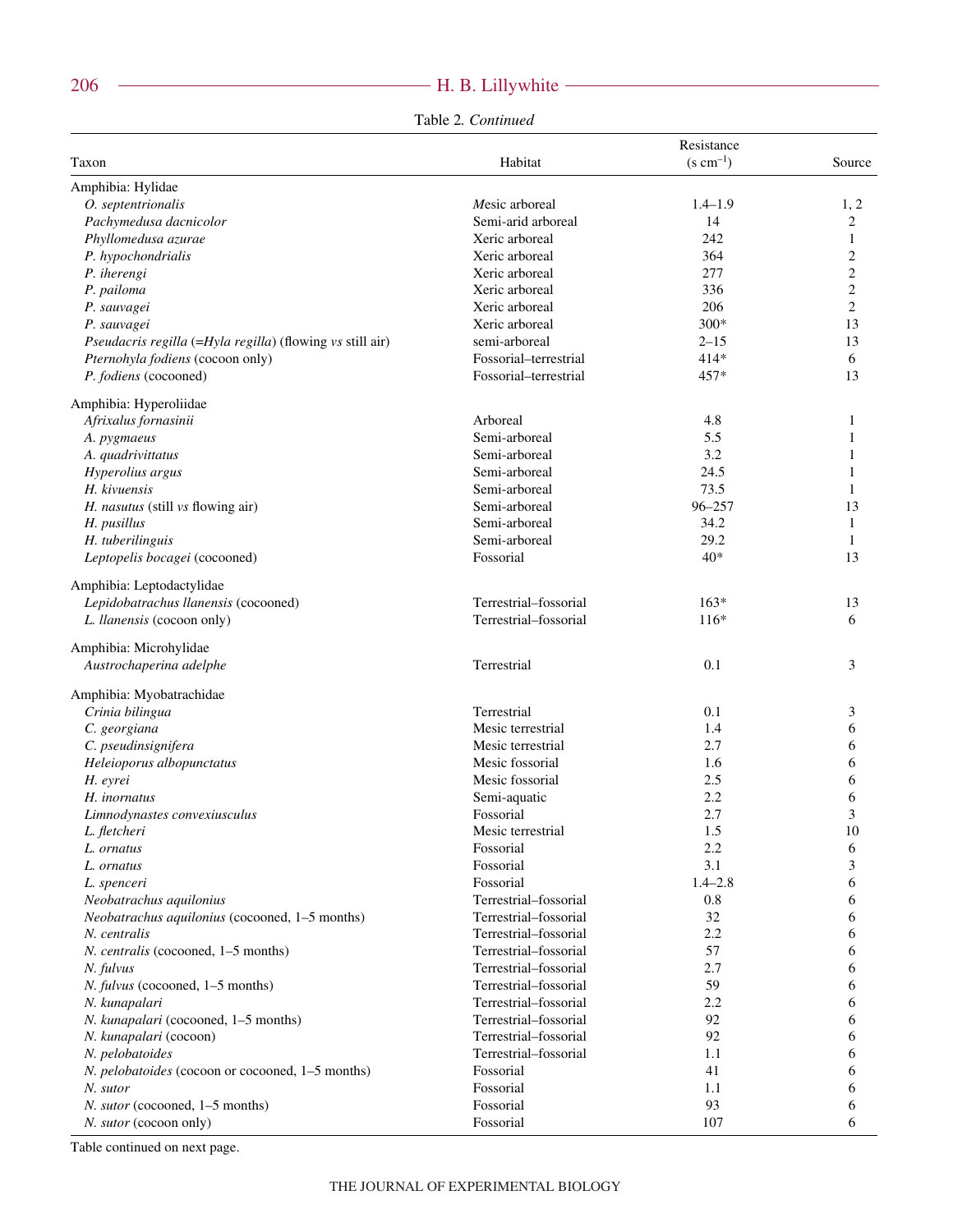|                                                  |                                 | Resistance    |                |
|--------------------------------------------------|---------------------------------|---------------|----------------|
| Taxon                                            | Habitat                         | $(s cm^{-1})$ | Source         |
| Amphibia: Myobatrachidae                         |                                 |               |                |
| N. wilsmorei                                     | Fossorial                       | 2.1           | 6              |
| N. wilsmorei (cocooned, 1-5 months)              | Fossorial                       | 82            | 6              |
| Notaden melanoscaphus                            | Fossorial                       | 2.0           | 3              |
| N. nichollsi                                     | Xeric fossorial                 | 2.1           | 6              |
| Pseudophryne guentheri                           | Mesic terrestrial               | 1.7           | 6              |
| Uperoleia lithomoda                              | Fossorial                       | $\sim 0$      | 3              |
| U. russelli                                      | Terrestrial                     | 1.7           | 6              |
|                                                  | Fossorial                       | $\sim 0$      | 3              |
| $U$ . sp. nov.                                   |                                 |               |                |
| Amphibia: Pelobatidae                            |                                 |               |                |
| Scaphiopus couchii                               | Xeric fossorial                 | 5             | 2              |
| S. holbrooki                                     | Mesic fossorial                 | $\sim 0$      | 2              |
| Amphibia: Plethodontidae                         |                                 |               |                |
| Desmognathus ochrophaeus                         | Mesic terrestrial               | 0.09          | 14             |
|                                                  |                                 |               |                |
| Amphibia: Ranidae                                |                                 |               |                |
| Pyxicephalus adspersus (cocoon only)             | Terrestrial-fossorial           | $175*$        | 6              |
| P. adspersus (cocooned)                          | Terrestrial-fossorial           | $190*$        | 13             |
| Rana catesbeiana                                 | Semi-aquatic                    | $\sim 0$      | $\overline{c}$ |
| R. pipiens                                       | Mesic, semi-aquatic             | 0.05          | 14             |
| R. pipiens                                       | Mesic, semi-aquatic             | 1.6           | $\mathbf{1}$   |
| R. temporaria                                    | Mesic, semi-aquatic             | 3             | $\overline{c}$ |
|                                                  |                                 |               |                |
| Amphibia: Rhacophoridae                          |                                 |               |                |
| Chiromantis petersi                              | Xeric arboreal                  | 347           | 1              |
| C. rufescens                                     | Mesic arboreal                  | 404           | 1              |
| C. spp.                                          | Xeric arboreal                  | 400-900*      | 13             |
| Polypedates maculatus                            | Semi-arboreal                   | 1.9           | 15             |
| Rhacophorus leucomystax                          | Mesic arboreal                  | 14            | 2              |
| Reptilia: Acrochordidae                          |                                 |               |                |
| Acrochordus granulatus                           | Aquatic, marine                 | 116           | 16             |
|                                                  |                                 |               |                |
| Reptilia: Agamidae                               |                                 |               |                |
| Amphibolurus ornatus                             | Xeric terrestrial               | $521*$        | 13             |
| A. pallida (25-35°C air temperatures)            | Xeric terrestrial               | $~175 - 660$  | 17             |
| Agama sinaita (25-35°C air temperatures)         | Xeric terrestrial               | $~180 - 738$  | 17             |
| A. savignii (25-35°C air temperatures)           | Semi-arid terrestrial           | $~230 - 410$  | 17             |
| A. stellio (5-35°C air temperatures)             | Mesic and semi-arid terrestrial | $~234 - 270$  | 17             |
| Reptilia: Crocodylidae                           |                                 |               |                |
| Alligator mississippiensis (20-30°C)             | Mesic, amphibious               | $43.3 - 64$   | 18             |
|                                                  |                                 |               |                |
| Reptilia: Colubridae                             |                                 |               |                |
| Coluber rubriceps (25–34°C air temperatures)     | Mesic terrestrial               | $-300 - -380$ | 19             |
| Elaphe obsoleta (shed epidermis)                 | Terrestrial                     | 700*          | 20             |
| Lampropeltis getula (newborn)                    | Mesic-xeric terrestrial         | 866           | 21             |
| Natrix tessellata (25-34°C air temperatures)     | Semi-aquatic                    | $117 - -190$  | 19             |
| Nerodia rhombifera (shed epidermis)              | Semi-aquatic                    | $314*$        | 20             |
| N. sipedon (shed epidermis)                      | Semi-aquatic                    | 308*          | 20             |
| Psammophis schokari (25-34°C air temperatures)   | Mesic semi-arboreal             | $~1480 - 540$ | 19             |
| Psammophis schokari (25-34°C air temperatures)   | Xeric semi-arboreal             | $~100 - 1088$ | 19             |
| Spalerosophis diadema (25-34°C air temperatures) | Xeric terrestrial               | $~190 - 260$  | 19             |
|                                                  |                                 |               |                |
| Reptilia: Emydidae                               |                                 |               |                |
| Terrapene carolina                               | Mesic terrestrial               | 78            | 14             |
| Reptilia: Gekkonidae                             |                                 |               |                |
| Gehyra variegata                                 | Xeric terrestrial               | 198*          | 13             |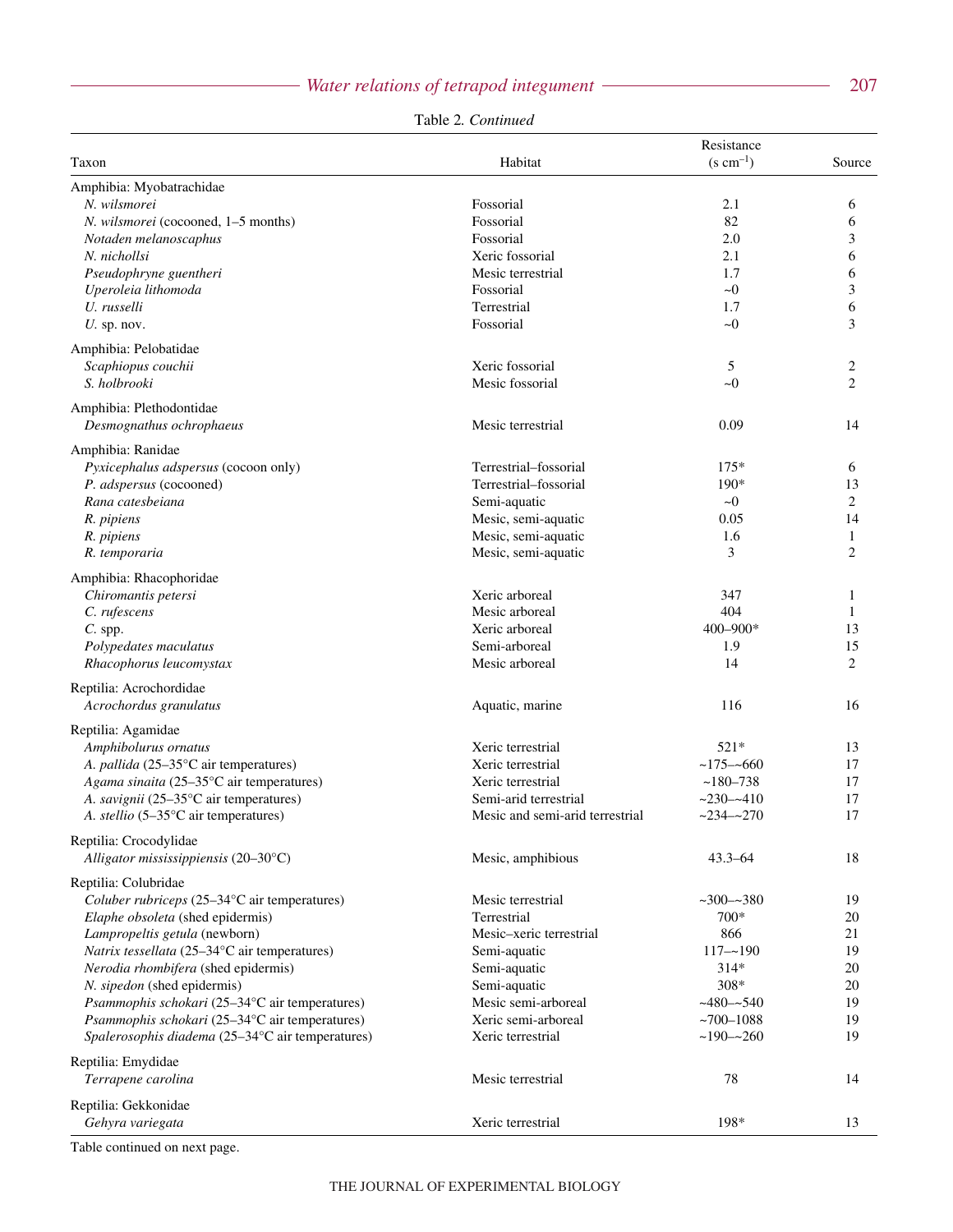# 208 – H. B. Lillywhite

Table·2*. Continued*

| Taxon                                                                | Habitat              | Resistance<br>$(s \text{ cm}^{-1})$ | Source   |  |
|----------------------------------------------------------------------|----------------------|-------------------------------------|----------|--|
|                                                                      |                      |                                     |          |  |
| Reptilia: Iguanidae                                                  |                      |                                     |          |  |
| Anolis carolinensis                                                  | Mesic arboreal       | 196                                 | 14       |  |
| A. carolinensis (humid vs dry environment)                           | Mesic arboreal       | $~196 - 296$                        | $22\,$   |  |
| A. cristatellus (8 insular populations)                              | Mesic-xeric arboreal | 29-199                              | 23       |  |
| A. ernestwilliamsi                                                   | Xeric arboreal       | 168                                 | 23       |  |
| Iguana iguana                                                        | Mesic terrestrial    | 370*                                | 13       |  |
| I. iguana (shed epidermis)                                           | Mesic terrestrial    | $108.3*$                            | 20       |  |
| Sauromalus obesus<br>Uta stansburiana                                | Xeric terrestrial    | 1360*<br>1080*                      | 13<br>13 |  |
| Reptilia: Scincidae                                                  | Semi-arid, xeric     |                                     |          |  |
| Sphenomorphus labillardieri                                          | Mesic terrestrial    | 248*                                | 13       |  |
| Reptilia: Trionychidae                                               |                      |                                     |          |  |
| Trionyx spiniferus (15-35°C)                                         | Aquatic              | $2.98 - 5.38$                       | 24       |  |
| Reptilia: Viperidae                                                  |                      |                                     |          |  |
| Aspis cerastes (shed epidermis)                                      | Xeric terrestrial    | 788*                                | 20       |  |
| Cerastes cerastes (25-35°C air temperatures)                         | Xeric terrestrial    | $~1200 - 1400$                      | 25       |  |
| Crotalus atrox                                                       | Xeric terrestrial    | 1011                                | 16       |  |
| Echis colorata (25-35°C air temperatures)                            | Xeric terrestrial    | $~1300 - 1550$                      | 25       |  |
| Pseudocerastes persicus (25-35°C air temperatures)                   | Xeric terrestrial    | 1463-1921                           | 25       |  |
| Vipera palaestinae (25-35°C air temperatures)                        | Mesic terrestrial    | 706-878                             | 25       |  |
|                                                                      |                      |                                     |          |  |
| Reptilia: Xantusiidae                                                |                      |                                     |          |  |
| Klauberina riversiana (15-35°C)                                      | Semi-arid            | 1020-3080                           | 26       |  |
| Lepidophyma gaigeae (20-30°C)                                        | Mesic                | 660-1430                            | 26       |  |
| Lepidophyma smithii (25-35°C)                                        | Mesic                | 190-320                             | 26       |  |
| Xantusia vigilis (25-30°C)                                           | Xeric terrestrial    | 2150-3310                           | 26       |  |
| X. henshawi (20-30°C)                                                | Xeric terrestrial    | 1120-1510                           | 26       |  |
| Aves: Anatidae                                                       |                      |                                     |          |  |
| Anas platyrhinchos (30-35°C air temperatures)                        | Semi-aquatic         | $38.5 - 60.8$                       | 27       |  |
| Aves: Caprimulgidae                                                  |                      |                                     |          |  |
| Phalaenoptilus nuttallii                                             | Xeric                | $125*$                              | 27       |  |
| Aves: Columbidae                                                     |                      |                                     |          |  |
| Columba livia (20-52°C air temperatures)                             | Widespread           | 9.4-99.8                            | 28       |  |
| C. livia $(30-40^{\circ}$ C air temperatures)                        | Widespread           | $45 - 130$                          | 27       |  |
| Streptopelia decaocto (20-52°C air temperatures)                     | Xeric                | $16.2 - 77.1$                       | $28\,$   |  |
| S. risoria (29.4–34.8°C air temperatures)                            | Xeric                | $137 - 250*$                        | 27       |  |
| S. senegalensis (20–52°C air temperatures)                           | Xeric                | $25.8 - 62$                         | 28       |  |
| Zenaida asiatica (35-45°C air temperatures)                          | Xeric                | $38 - 200$                          | 29       |  |
| Z. macroura (45-50°C air temperatures)                               | Widespread           | $24 - 41$                           | 30       |  |
|                                                                      |                      |                                     |          |  |
| Aves: Cuculidae                                                      |                      | 139*                                |          |  |
| Geococcyx californicus                                               | Xeric                |                                     | 27       |  |
| Aves: Fringillidae                                                   |                      |                                     |          |  |
| Poephila castanotis                                                  | Xeric                | $112*$                              | 27       |  |
| Aves: Passeridae                                                     |                      |                                     |          |  |
| Zonotrichia leucophyrys                                              | Widespread           | $94*$                               | 27       |  |
| Aves: Phasianidae                                                    |                      |                                     |          |  |
| Alectoris chukar (20-45°C air temperatures)                          | Xeric                | 80.9-309.1                          | 28       |  |
| Coturnix chinensis                                                   | Open, mesic          | 199*                                | 27       |  |
| C. japonica (20-45°C air temperatures)                               | Open, xeric          | 77.8-297.1                          | $28\,$   |  |
| Gallus domesticus (=G. gallus) (30–40 $^{\circ}$ C air temperatures) | Mesic, domesticated  | $88 - 101*$                         | 27       |  |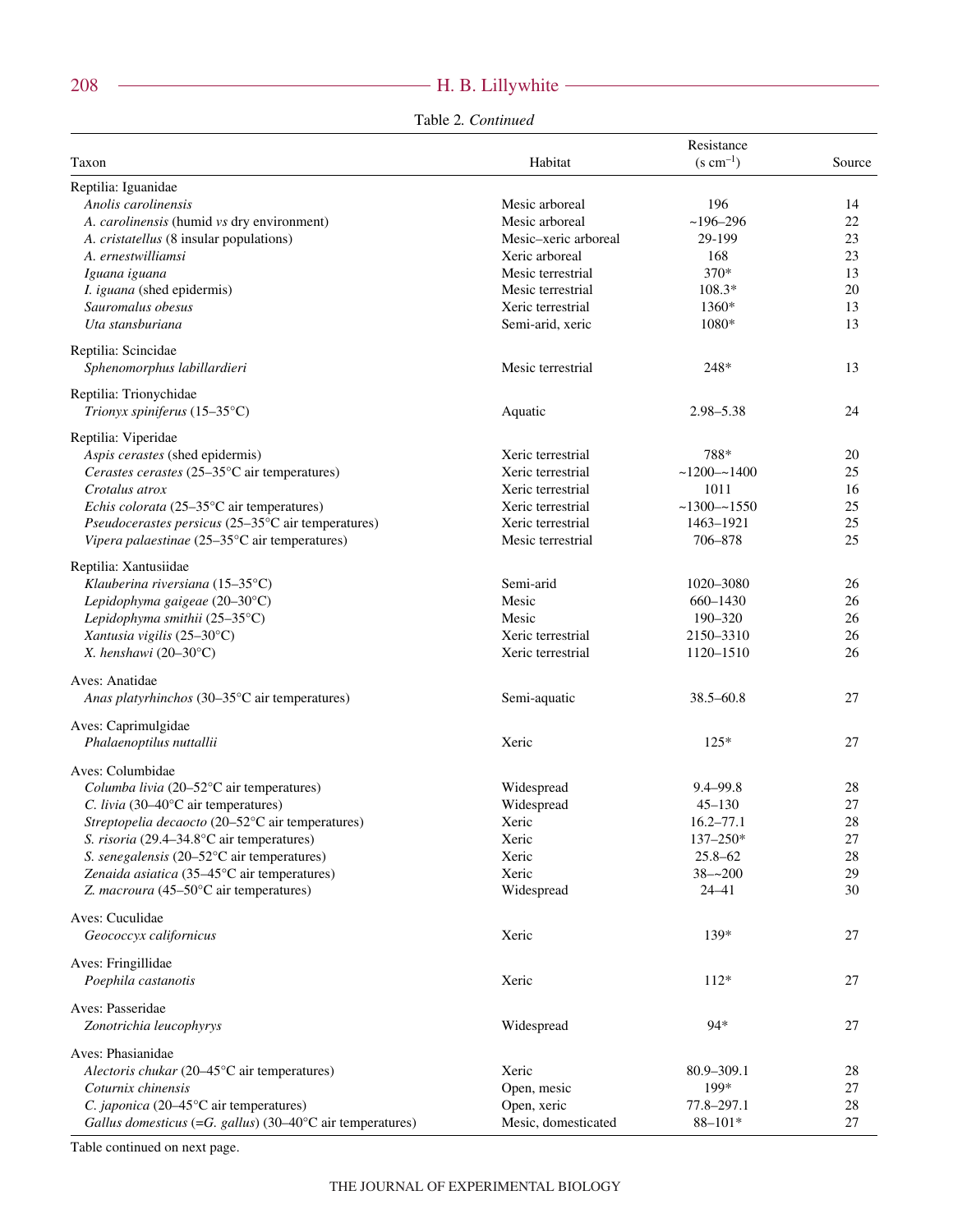|  | Table 2. Continued |
|--|--------------------|
|--|--------------------|

|                                                                               |            | Resistance            |        |
|-------------------------------------------------------------------------------|------------|-----------------------|--------|
| Taxon                                                                         | Habitat    | $(s \text{ cm}^{-1})$ | Source |
| Aves: Ploceidae<br>Ploceus cucullatus                                         | Savannah   | $123*$                | 27     |
| Aves: Psittacidae<br>Melopsittacus undulatus                                  | Xeric      | $87*$                 | 27     |
| Aves: Pteroclidae<br>Pterocles senegallus                                     | Xeric      | $15 - 103$            | 31     |
| Aves: Remizidae<br>Auriparus flaviceps                                        | Xeric      | 197                   | 32     |
| Mammalia: Hominidae<br><i>Homo sapiens</i> (human stratum corneum)            | Widespread | $377*$                | 6      |
| Mammalia: Muridae<br>Mus musculus $(30-35^{\circ}C \text{ air temperatures})$ | Widespread | $116 - 201*$          | 27     |

Values represent the reciprocal of water vapor conductance and express the water vapor density difference between saturated skin and external environment per unit of evaporative flux.

Note: Approximated values (preceded by  $\sim$ ) are either estimated from graphic data or from data involving assumptions regarding boundary layer resistance, or rounded if close to zero. Variation in reported values may also reflect conditions of temperature and rates of air flow employed during measurements. Data calculated from literature values of CWL are indicated with an asterisk.

<sup>1</sup>Withers et al., 1984; <sup>2</sup>Wygoda, 1984; <sup>3</sup>Young et al., 2005; <sup>4</sup>Christian and Parry, 1997; <sup>5</sup>Wygoda, 1988; <sup>6</sup>Withers, 1998; <sup>7</sup>Withers and Richards, 1995; <sup>8</sup>Buttemer et al., 1996; <sup>9</sup>Buttemer, 1990; <sup>10</sup>Amey and Grigg, 1995; <sup>11</sup>Withers, 1995b; <sup>12</sup>Buttemer and Thomas, 2003; <sup>13</sup>Withers et al., 1982; <sup>14</sup>Spotila and Berman, 1976; <sup>15</sup>Lillywhite et al., 1997a; <sup>16</sup>Lillywhite and Sanmartino, 1993; <sup>17</sup>Eynan and Dmi'el, 1993; <sup>18</sup>Davis et al., 1980; <sup>19</sup>Lahav and Dmi'el, 1996; <sup>20</sup>Lillywhite and Maderson, 1982; <sup>21</sup>Tu et al., 2002; <sup>22</sup>Kattan and Lillywhite, 1989; <sup>23</sup>Dmi'el et al., 1997; <sup>24</sup>Robertson and Smith, 1982; <sup>25</sup>Dmi'el, 1998; <sup>26</sup>Mautz, 1980; <sup>27</sup>Webster et al., 1985; <sup>28</sup>Marder and Ben-Asher, 1983; <sup>29</sup>McKechnie and Wolf, 2004; <sup>30</sup>Hoffman and Walsberg, 1999; <sup>31</sup>Marder et al., 1986; <sup>32</sup>Wolf and Walsberg, 1996.

and partition coefficients, as well as thermal mobility related inversely to molecular mass.

Cutaneous membranes are mosaic structures composed of lipid bilayers in addition to molecular channels or pores. Therefore, the penetration of water molecules into cutaneous cells will depend, in part, on the fractional membrane area that is occupied by channels and the characteristics of the channels (Finkelstein and Cass, 1968; Finkelstein, 1984). Various proteins that serve as membrane channels for specific ions may also facilitate the concomitant flux of water by means of processes that induce solvent drag and by forming a low resistance pathway between the protein and lipid. Solubility–diffusion mechanisms will depend on the degree of packing and thermal mobility of hydrocarbon chains and on the charge of phospholipid polar groups in the bilayer membrane. In addition to diffusion, water flow across skin may be related to concentration differences of impermeant solutes or a differential of hydrostatic pressure. In contrast to diffusion, bulk osmotic or hydrodynamic flow involves the vectorial movement of an assembly of molecules being driven by an imposed potential. Consequently, various permeability coefficients can differ quantitatively because of the physical nature of the water movement pathway (Schafer and Andreoli, 1972; Finkelstein, 1984).

Water appears to permeate lipid bilayers by interaction with lipid polar head groups rather than a mechanism involving

solubility of water in hydrocarbons (Carruthers and Melchior, 1983). Driven by the transmembrane gradient of water concentration energy, water then diffuses (exchanges) between the various hydration shells of the polar group into the hydrocarbon core (Hauser and Phillips, 1979). Divalent cations potentially displace water molecules by competing for interaction with the negatively charged phospholipid groups (Hauser et al., 1976).

The number of ion channels in many cell membranes may be relatively too few to provide a significant pathway for water movement, and the bulk of transcellular water movement in cutaneous tissues appears to occur by a solubility–diffusion mechanism involving the lipid bilayer pathway (Finkelstein, 1984). However, aqueous pores do comprise a major route for water transport in certain epithelia including the skin of amphibians (Hevesy et al., 1935; Koefoed-Johnsen and Ussing, 1953). Moreover, if there is osmotic flow of water through a significant number of membrane-spanning channels, water transport is increased greatly because osmotic flux of water occurs by laminar or quasilaminar flow (Mauro, 1957). Water flow can also occur at the lipid/protein interface as well as *via* channels formed by protein, and thus water permeability may be governed significantly by the presence of membrane-spanning proteins and their interactions with the lipid bilayer. Diffusional movement of water through lipid bilayers is reduced by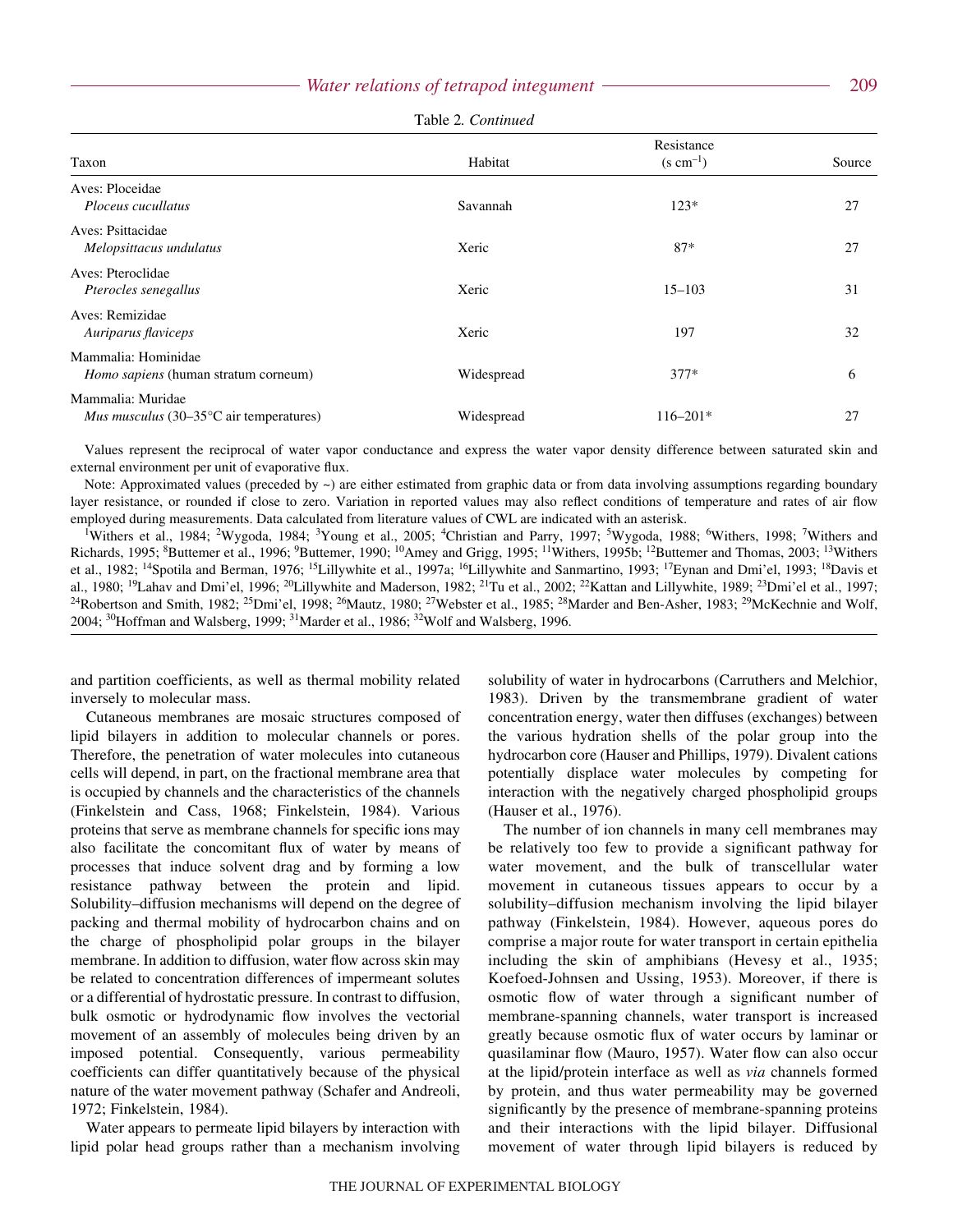orders of magnitude when proteins are absent (Carruthers and Melchior, 1983).

#### **Cellular junctions and the extracellular diffusion pathway**

In addition to the cellular route of water movement across integument, water also can move between the lateral, intercellular spaces. Simple epithelia are often categorized according to the relative permeabilities of the intra- and intercellular pathways. So-called 'leaky epithelia' are ones in which most diffusion occurs between cells, whereas 'tight epithelia' have junctional contacts between cells that impose a high resistance such that most passive diffusion occurs through cell membranes and cytosol. These distinctions may become blurred in consideration of complex, multi-layered barriers such as skin. In the various layers, junctional contacts between cells have various organizations such that cells can adhere, interact and dissipate tensional stresses throughout the tissue.

Intercellular regions of membrane apposition may have junctional features that occlude the intercellular space. The term 'tight junction' has been applied loosely to a broad range of such intimate contacts between plasma membranes, although the term was originally introduced to designate the *zonula occludens* (Farquhar and Palade, 1963). Generally, tight junctions join cells at their apical edges by a continuous belt of fusion with the adjoining plasma membranes. So-called tight epithelia can support large osmotic and ionic gradients and maintain large transepithelial potentials by limiting the diffusion of electrolytes rather than of water (Staehelin, 1974; Madara, 1998).

The sealing elements of tight junctions consist, in part, of diverse fibrils within the membranes. In some tissues the junctional permeability appears related to the number of intramembrane fibers (Claude and Goodenough, 1973), but the packing geometry should be important as well. Sometimes the fibrils are not continuous, and leak pathways might be related to interruptions that occur at more or less regular intervals. Ionic selectivity of junctional zones also suggest the chemical composition of molecules within the junctions are important, as well as the pH of the junction environment. Low pH, for example, weakens intercellular junctions and increases permeation of ions through extracellular spaces (Ferreira and Hill, 1982; Marshall, 1985). The permeability properties of cellular junctions also may depend on the osmotic and hydration status of cells which, in skin, will be determined by the total water barrier properties, their location, and their interaction with blood capillaries and the environment at the skin surface. Changes in cellular volume can alter active transport as well as the structure of intercellular spaces (Erlij and Ussing, 1978). Moreover, the osmotic flow of water within epithelia can induce dilation or collapse of the lateral extracellular spaces, depending on the flow direction, and thereby affect diffusion in a manner that is independent of cellular shrinking or swelling. Such changes in the dimensions of lateral spaces can produce asymmetry of water flow, and

diffusion can become rate-limiting as such spaces collapse (Wright et al., 1972).

Tight junctions restrict the movement of both fluids and solutes between cells. While it is recognized that epithelia are selectively permeable, generally more than 90% of transepithelial ionic conductances appear to be localized in the paracellular pathways of leaky epithelia, whereas less than 10% of the total conductance is attributable to the paracellular route of tighter epithelia such as frog skin (Erlij and Martinez-Palomo, 1978). Some investigators believe that tight junctions also are effective in restricting water movement and estimate that hydraulic conductivity of the junctional pathway can account for only 10% of the entire epithelium (Wright et al., 1972). However, the junctional pathway can account for most of the water movement in leaky epithelia (Levitt, 1981).

The relative importance of paracellular *vs* transcellular pathways to diffusional water movement, and the significance of tight junctions in the overall resistance to water movement across multi-layered integuments, are unclear. There has been extensive use of amphibian skin and endothelial tissues as model systems for the study of membrane permeability, but little is known about the significance of tight junctions in skin from amniote species representing a broad range of requirements and morphologies. Tight junctions have been identified in skin of all classes of vertebrates, although they are considered to be sparse or absent in the skin of mammals (Matoltsy, 1984). Tight junctions joining cellular walls are present in the stratum corneum of adult anurans and possibly play a role in limiting transcutaneous water movement (Farquhar and Palade, 1965). However, these structures do not impede transcellular water flux and appear to be a general feature of anuran integument without variation among amphibian species from mesic and xeric habitats. Insofar as some anurans evaporate water from the skin at rates equivalent to a free water surface (Adolf, 1932; Spotila and Berman, 1976), it seems that tight junctions are not significant components of adaptation of  $R<sub>s</sub>$  to desiccating environments. Moreover, skin permeability varies greatly among species that all possess these structures.

Thus, in a very broad sense, there is little evidence to suggest that the presence or nature of tight junctions is a significant determinant of the resistance of integument to transepidermal water flux. However, further research will be important to confirm or qualify this generalization. Recent studies implicate claudin-based cellular junctions to be important for barrier function in mammalian epidermis (Furuse et al., 2002). Claudins are integral membrane proteins that mediate cell-tocell adhesion and are concentrated in the stratum granulosum of mouse skin. Genetic ablation of claudin-1 in mice induces rapid weight loss, increased TEWL, wrinkled skin and neonatal death, presumably attributable to dehydration. The deficient skin exhibits an impaired water barrier, although the organization of the stratum corneum appears to be normal. Genetic studies have demonstrated that absence of crosslinking molecules essential to organization of the cornified cell envelopes also results in a defective phenotype similar to that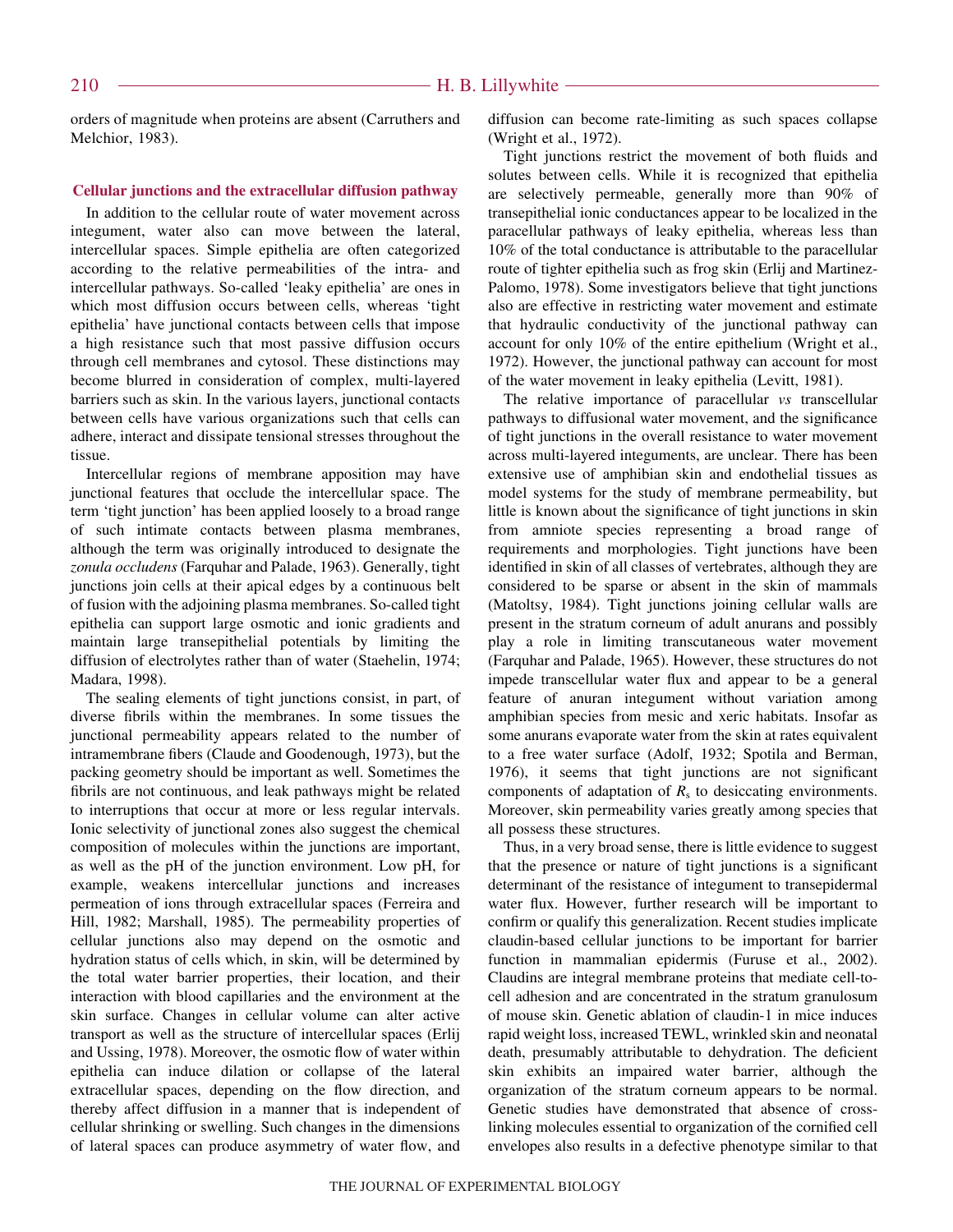of claudin-1 deficiency (Matsuki et al., 1998). These studies draw attention to the possible importance of correct organization of cellular junctions in the stratum granulosum and of the cornified cell envelopes in the stratum corneum for permeability barrier function in mammalian skin. However, further investigations are required to understand the proposed as well as alternative, complex, and possibly indirect roles for claudins that might relate to permeability barrier function (Bazzoni and Dejana, 2002).

# **Structural and secreted barriers**

#### *Structural barriers*

During the evolutionary radiation of vertebrates, a variety of factors related to body size, locomotion, endothermy and especially terrestrial life, necessitated structural and protective reinforcement of the skin (Maderson and Alibardi, 2000; Maderson, 2003). On the one hand, terrestrial locomotion by tetrapods required loose connective tissues in the hypodermis and mechanical decoupling of the skin from underlying muscles. Exceptions are found among animals where skin is directly involved in transmission of locomotory forces, so in birds, for example, skin has extensive attachments to the underlying skeleton. On the other hand, fibrous keratins evolved as heterogeneous complexes of proteins containing sulphydryl (SH) and disulphide (SS) linkages of cystine. These provided variable protection from physical elements in the environment and formed the principal constituents of dead horny cells in the superficial layers of the epidermis and in derived hair or feathers (Figs 1, 2). Importantly, keratins provided mechanically resistant but relatively lightweight organic material in comparison with calcified dermal shields that were present in some earlier ancestral lineages (Alibardi, 2003).

Evolution of a protective epidermis initially involved  $\alpha$ keratin polypeptides, which are present in all living vertebrates and primitively represented in fish by  $70 \text{ Å}$  tonofilaments. Alpha keratinogenesis in amniotes became expressed as keratohyalin granules in mammals and keratohyalin-like granules in reptiles and birds (Maderson and Alibardi, 2000; Alibardi, 2001; Maderson, 2003). The capacity for epidermal synthesis of keratin appears to be a shared ancestral (plesiomorphic) feature of vertebrates, and the potential for  $\alpha$ protein synthesis is presumably ubiquitous (Maderson, 1972). In vertebrate embryos,  $\alpha$ -keratinogenic cells form before  $\beta$ keratinogenic cells, supporting the idea that  $\alpha$ -keratin characterized the primitive condition in the first amniotes of the Carboniferous (Alibardi, 2003). Genes coding for  $\beta$ -keratin became expressed about 150 million years later than those coding for  $\alpha$ -keratin and first appeared in the shells and claws of chelonians (Matoltsy and Bereiter-Hahn, 1986). The strengthening of integument with  $\beta$ -protein synthesis is a derived character shared among sauropsids (synapomorphy). The  $\beta$ -type keratin consists of polypeptide chains having a pleated sheet structure that assembles into an inflexible and inextensible conformation. These occur in the epidermis and scales of all reptiles, including scales, claws, beak and feathers

of birds. Within sauropsid lineages, the synthesis of  $\beta$ -keratin is variably expressed with horizontal or vertical alternation of  $\alpha$  and  $\beta$  keratin domains (Baden and Maderson, 1970; Maderson and Alibardi, 2000). However, only  $\alpha$ -keratin has been expressed in mammals, with physical strength being enhanced by innovations of orientation and addition of other proteins to the filament matrix.

Various conformations of  $\beta$ -keratin polypeptides played a principal role in the evolution of strong armament among reptiles and made possible the aerial locomotion of birds by means of stiff feathers. Wide variation in structure and mechanical properties are provided by association of keratins with fibrous globular proteins and by mineralization that involves calcium, usually bonded to phospholipid within the keratin complex. In both turtles and crocodilians,  $\beta$ -keratin forms thick, mechanically resistant corneous layers and may be mineralized with calcium. Scales in these animals are tough, dry and relatively non-pliable, except in the skin of the neck, limbs, and tail of chelonians where a softer corneous layer contains only  $\alpha$ -keratin. Calcified structures are virtually impermeable to water, depending on thickness. At the other extreme, keratins of amphibians may form thin, transparent membranes, generally only 1–2 cell layers thick.

Desquamation of corneous cells results from wear and is a gradual and slow process. However, in the scales of lepidosaurs, deposition of  $\beta$ -keratin alternates with  $\alpha$ -keratin to form a specialized, pluristratified 'shedding complex' that facilitates ecdysis (Maderson, 1984, 1985; Maderson et al., 1998). In both lepidosaurian reptiles and amphibians, periodic cellular proliferation (renewal phases) alternates with periods of inactivity (resting phases) and allows the skin to follow seasonal periods of rapid body growth or to restore skin functions such as gas exchange.

#### *Issues of thickness*

In very general terms, the permeability of a fibrous structure correlates with length of the diffusion pathway, or thickness, and where hard and soft tissues occur on the body surface, the important sites of exchange are at the softer sites. However, thickness is not an absolute predictor of permeability because the dimension is not independent of the tissue composition (Lillywhite and Maderson, 1982). The thickness of a diffusion barrier contributes to overall  $R<sub>s</sub>$  across a structure, so overall thickness, and especially the number of keratinized cell layers in series, might have importance for water relations of skin. In this context, the location of blood capillaries determines the 'effective thickness' of skin, so vascularization of skin is an important related property.

Generally, in the majority of amniotes the outermost cutaneous capillaries occur within the dermal layers, sometimes just beneath the epidermis or at the dermisepidermis boundary. However, capillaries penetrate the epidermis in certain fishes and amphibians where their presence is associated with cutaneous gas exchange (Mittal and Datta Munshi, 1971; Guimond and Hutchison, 1973; Hutchison et al., 1976; Toledo and Jared, 1993). The skin of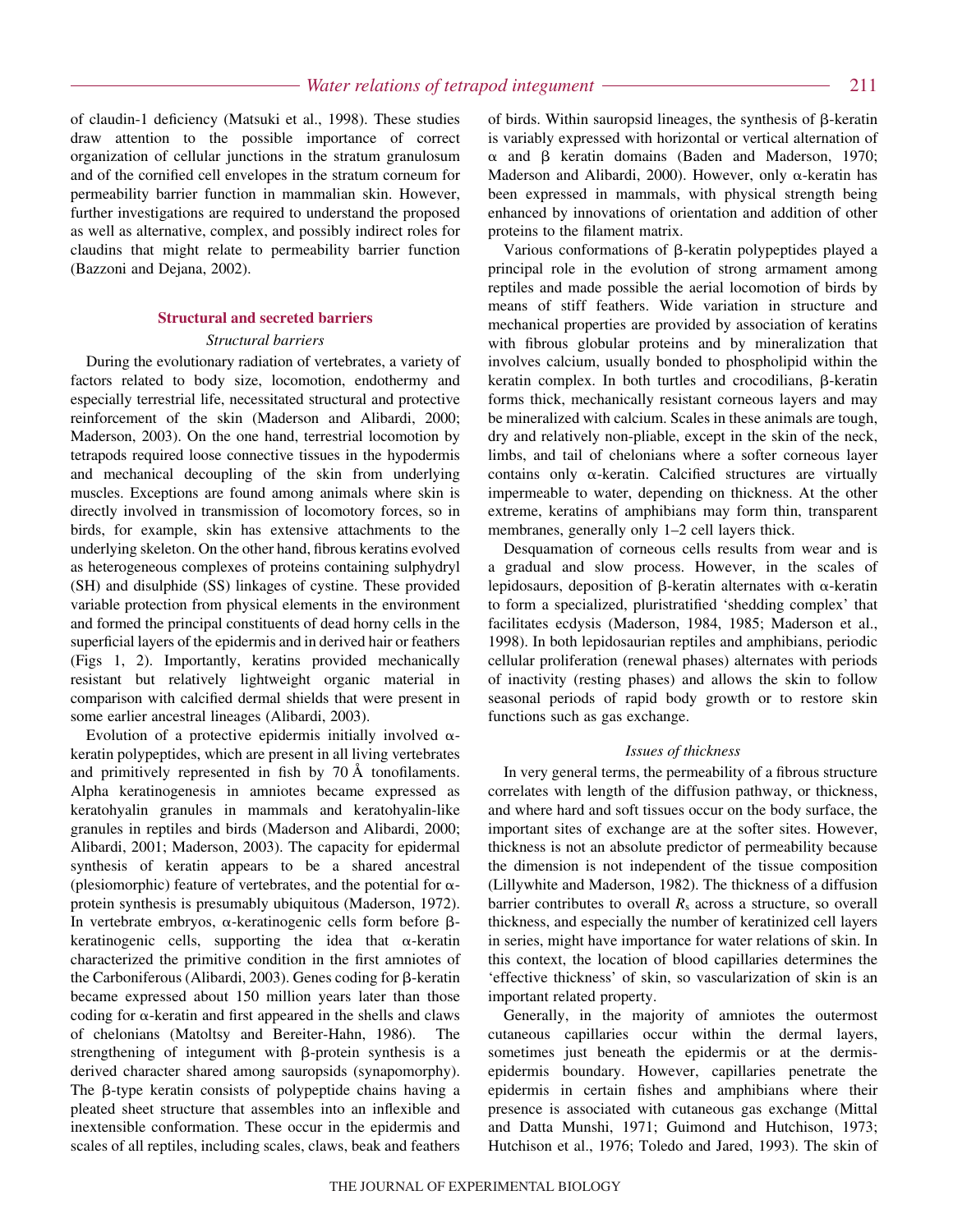the pelvic region ('seat patch') of anuran amphibians is especially thin and richly vascularized, features regarded as specializations for water uptake from moist surfaces (Toledo and Jared, 1993). Such pelvic integuments also bear specialized structures, 'verrucae hydrophylicae', which are provided with vascular plexa and are sensitive to peptide hormones that influence permeability (Drewes et al., 1977; Hillyard, 1999). There is some evidence that Angiotensin II increases rates of blood flow through the seat patch of anurans (Slivkoff and Warburton, 2001), but observations also demonstrate that mere water exposure of the seat patch in dehydrated toads rapidly induces large increments of blood flow independent from hormonal influence (Viborg and Hillyard, 2005). These specialized features of integument are important in contexts of water gain ('cutaneous drinking'; Hillyard, 1999) involving ventral integument that is normally not exposed to atmospheric conditions. As in other vascular systems, cutaneous blood vessels are no doubt responsive to neuronal as well as endocrine control.

Studies of anurans suggest that overall skin thickness is related to habitat and is important for water balance in some species (for references, see Toledo and Jared, 1993). However, among amphibians as well as vertebrates generally, the thickness of skin *per se* does not constitute the principal barrier to the diffusion of water. Moreover, the keratinized surfaces of amphibian skin are typically no more than a few cell layers thick, and heavily keratinized integument does not appear to be an adaptive response of amphibian integument.

The periodic production of 'cocoons' in certain amphibian taxa is an exception to these statements. These structures impose considerable resistance to water passage (Table 2) and allow burrowing anurans to establish themselves at shallower depths during drought than do species without cocoons (Lee and Mercer, 1967; Ruibal and Hillman, 1981; McClanahan et al., 1983; Withers, 1998). Cocoons consist of multiple superimposed  $\alpha$ -cell layers of stratum corneum resulting from multiple shedding of skin layers during periods of dormancy in drying soils. The phenomenon is present in the anuran families of Bufonidae, Hylidae, Leptodactylidae and Ranidae, as well as in a few urodeles. A cocoon may consist of some 40–60 layers of cornified cells with secreted lipids and proteinaceous materials sandwiched between them (McClanahan et al., 1976; Ruibal and Hillman, 1981; Withers, 1995a; Christian and Parry, 1997).

The presence of osteoderms or 'co-ossified' regions in skin where bone tissue occurs in the dermis is potentially significant for regional enhancement of  $R_s$ , and this subject has been given limited attention principally in amphibians (Seibert et al., 1974; Ruibal and Shoemaker, 1984; De Andrade and Abe, 1997; Navas et al., 2002; Jared et al., 2005). The integument of co-ossified regions of skin contains collagen fibres with reduced presence of blood vessels and mucous glands. Coossified head regions provide mechanical protection from predators and are used to seal off entries to refugia in plants where frogs seclude themselves (Duellmann and Trueb, 1986). Thickened or mineralized structures in the skin of various terrestrial amniotes no doubt increase regional  $R<sub>s</sub>$  of the skin (Seibert et al., 1974), but few studies of regional differences in TEWL have quantified such contributions.

#### *Water permeation in keratins*

How do the structural features of keratin influence its resistance to water movement? Generally, structural features that alter the free volume (equivalent to pores or channels) should alter the permeation of water molecules accordingly. Resistance to diffusion is affected by the molecular mass of side chains and tends to increase with cross-linking beyond certain critical levels (Lieberman et al., 1972). However, proteins with bulky, globular side chains may inhibit close packing of molecules and thereby diminish the resistance of a complex membrane. Proteins with generally smaller and nonpolar amino acids are able to pack more closely together, thereby permitting formation of many van der Waals forces. The stability of cross-linkages is dependent on a large number of intermolecular forces, including covalent, ionic, and hydrogen bonding in addition to van der Waals attractive forces between non-polar amino acid side chains. All of these act to influence the mobility and free volumes of the structure.

Water itself influences the molecular structure of fibrous protein polymers, and the hydrated status of the skin is an important property. Proteins, in general, bind water very strongly at low relative humidities, and the water content increases in proportion to humidity exposure. As water content increases, it enters between protein molecules and thereby increases the mobility of side chains and the distance between them, potentially reducing the degree of crystallinity. Thus, introduction of water molecules into the polymer structure increases the available free volume as well as the mobility of cross-linkage groups. Dehydration reduces permeability not only by reversing these effects but also by promoting noncovalent bondings between protein chains (Vincent and Hillerton, 1979). Consequently, the permeability of dry protein films can be extremely low (Lieberman et al., 1972), presumably enhancing water resistance in comparatively dry tissue.

Recently it was shown that the 'natural' hydration level of human stratum corneum *in vivo* is about 30–50% of dry mass (Caspers et al., 2001). When the stratum corneum is equilibrated over water, its mass increases to 300–400% of dry mass. At low hydration levels the stratum corneum is relatively brittle and fragile, whereas when water levels exceed a value of around 10–15% of dry mass, the tissue softens markedly. Hydration of the stratum corneum enhances the flux of hydrophilic as well as lipophilic substances (Bouwstra et al., 2003a).

Models of cutaneous water movement are subject to uncertainties related to the phase state of water moving through epidermal tissues and the potential effects of hydration and temperature (Scheuplein and Blank, 1971; Mautz, 1982; Marder and Ben-Asher, 1983). Webster et al. (1985) properly note that if liquid water moves into the superficial layers of the skin, water in the vapor phase might diffuse across a shorter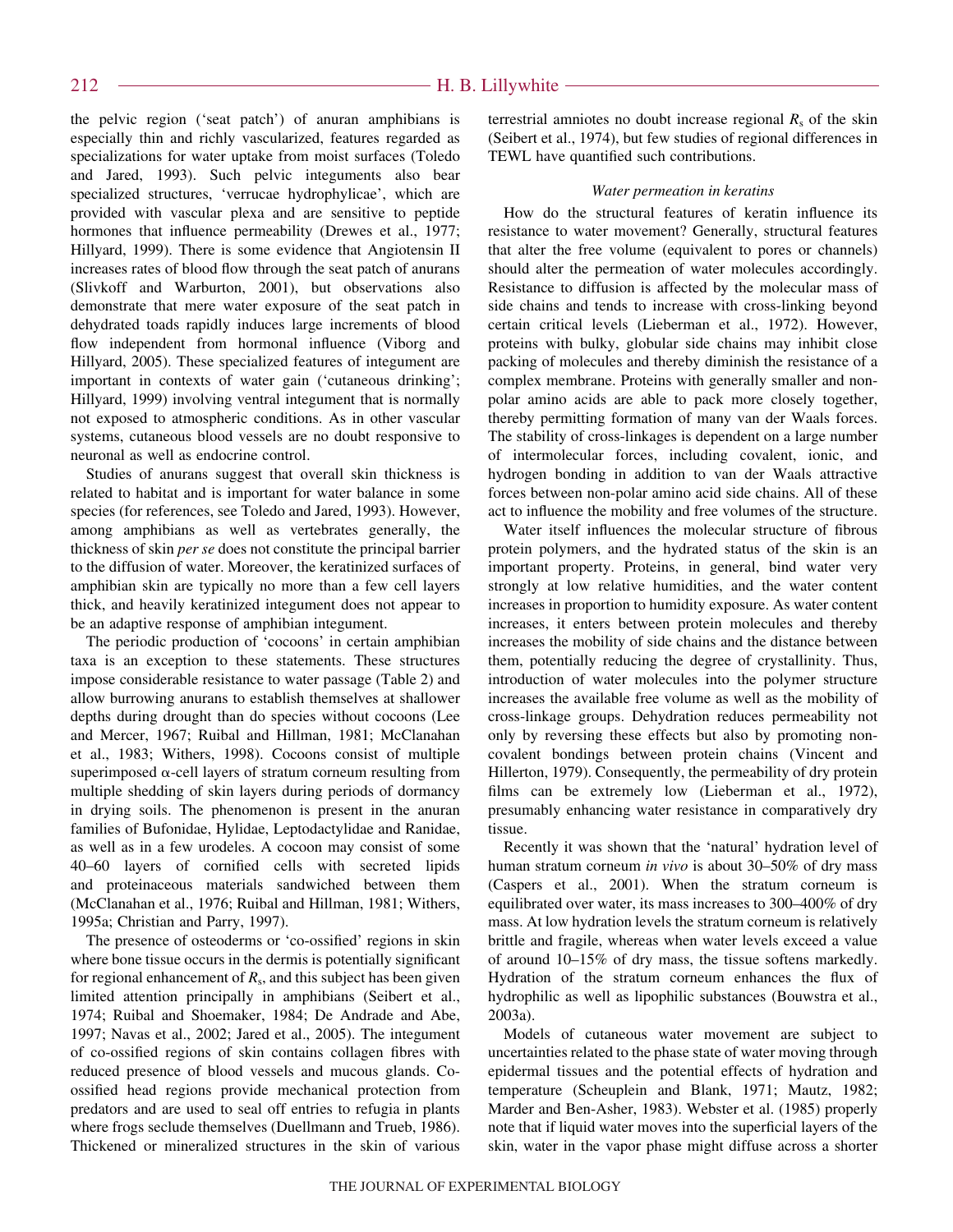pathway and, hence, reduced resistance. Studies of human skin have indeed demonstrated that gradients of water exist in the stratum corneum (Warner et al., 1988; Bommannan et al., 1990; Caspers et al., 2001; Bouwstra et al., 2003a). Fourier transform infrared spectroscopy has demonstrated that free water content in stratum corneum is greater in central regions relative to superficial and deeper cell layers at moderate levels of hydration (57%–87%, w/w), whereas at higher levels of hydration (300% w/w) water swells corneocytes in a direction perpendicular to the skin surface except for the deepest cell layers adjacent to the viable epidermis (Bouwstra et al., 2003a). While the mechanism excluding free water from the deeper cell layers of stratum corneum is not understood, it is speculated to play a role in preventing dehydration of the viable epidermis. In relatively dry conditions (18%–26% w/w), only bound water is present in the stratum corneum (Bulgin and Vinson, 1967; Hansen and Yellin, 1972; Bouwstra et al., 2003a).

#### *Extracellular matrices and organelles*

Certain extracellular matrices and organelles have been hypothesized to reduce water exchange across the integument, notably in amphibians. Calcium salts and a hydrophilous, amorphous 'ground substance' are present in the stratum spongiosum of many amphibian species (Elkan, 1968; Moss, 1972). The so-called ground substance of the calcified dermal layer consists of a polysaccharide gel having glycosaminoglycans usually bonded covalently with proteins. The distribution of this layer among species exhibits little correlation with environment or susceptibility to dehydration, although the layer is generally more developed in dorsal than ventral skin. This layer was suggested to function in water conservation (Elkan, 1968), but the position of the layer and its mere hydrophilic property would appear to render it ineffective (Drewes et al., 1977). Other possible functions, such as a reservoir for mineral homeostasis (Moss, 1972), seem more plausible than a significant role related to water permeability.

Pigmented effector cells that impart color and capacity for physiological color change in vertebrates, have been suggested to influence  $R_s$  of amphibian skin. Chromatophore layers, mostly involving silvery iridophores, vary seasonally and appear to correlate with reduced rates of TEWL in some species of frogs exposed to dry conditions (Drewes et al., 1977; Withers et al., 1982; Kobelt and Linsenmair, 1986). However, these frogs remain exposed to sunlight during hot, dry conditions, and the iridophores likely function to increase reflectance of radiation (Kobelt and Linsenmair, 1986). Therefore, the role of iridophores as a causal mechanism for increasing resistance to TEWL is not conclusive. Moreover, the iridophore units usually have gaps between them, and they are overlain by living cells, so they cannot provide complete protection from dehydration of epidermis. Both pigments and structural colors in scales of reptiles, avian feathers and mammalian pelage potentially influence TEWL indirectly by modifying the reflectance and thermal properties of skin.

#### *Secretions and secreted barriers*

Fluid secretions can be important to the water relations of skin in a variety of vertebrates, particularly amphibians that lack a fibrous or mineralized covering of significant thickness. The skin of amphibians is glandular and produces three principal categories of secretions: mucus, various toxins, and lipids. A variety of toxic substances – largely alkaloids, peptides and amines – are usually secreted only during defensive interactions with other animals and are not considered further here (see Erspamer, 1994). Lipids are discussed in some detail in the next section. Mucous secretions are predominant and copious in many amphibian species, where they may form a virtually constant film overlying the outer skin layers. These secretions are largely water with varying amounts of proteoglycans and glycoproteins (glycoconjugates), various ions, and often lesser quantities of sugars, amino acids and lipids (Dapson, 1970).

Mucus plays multiple roles in the biology of integument and is especially effective in contexts related to lubrication and keeping the skin hydrated and moist (Lillywhite, 1971, 1975; Mittal and Bannerjee, 1980; Whitear, 1986; Lillywhite et al., 1998). While mucus has been conjectured to limit water movement where it is present in the extracellular spaces of the stratum corneum (Toledo and Jared, 1993), there is no demonstration that this is actually the case. Similarly, externally adhering mucus has been conjectured to reduce evaporative water loss from the skin surfaces (Wygoda, 1988) and to seal small gaps between the body and limbs of frogs (Geise and Linsenmair, 1986; Kobelt and Linsenmair, 1986). In these studies the composition of 'mucus' was not determined, so the lipid content is not known. Although mucus is hygroscopic, biophysical studies have shown it is not particularly impermeable, even when air-dried (Machin, 1966, 1972). Further, it was shown by direct measurements *in vivo* that intact mucus covering over the skin of *Litoria dahlia* provided no extra resistance to TEWL (Young et al., 2005). While quantitative comparisons are not available, it seems strikingly clear that any resistance to transepidermal water loss attributable to mucus is miniscule compared with that for lipid secretions (see below).

In terrestrial amphibians, secretion of mucus transfers water to evaporating surfaces that are sculptured to retain the fluid (Lillywhite, 1971). In bullfrogs and several other species of anurans, the rate of mucus secretion is regulated to keep up with increasing evaporative demands related to heliothermy, and thus water evaporates from a regularly replenished mucous film rather than the underlying epidermis (Lillywhite, 1971; Lillywhite and Licht, 1975; Kaul and Shoemaker, 1989; Lillywhite et al., 1998). If frogs are deprived of the external mucus film, the skin dries and is unable to maintain normal levels of evaporative water loss (Lillywhite, 1975). In contrast, anurans without a mucus film (e.g. bufonids) either avoid dehydrating conditions or, in the case of some heliothermic toads, rely on water that is transferred from moist substrates to wet the skin *via* capillary forces that 'wick' the liquid across a highly sculptured integument (Lillywhite and Licht, 1974).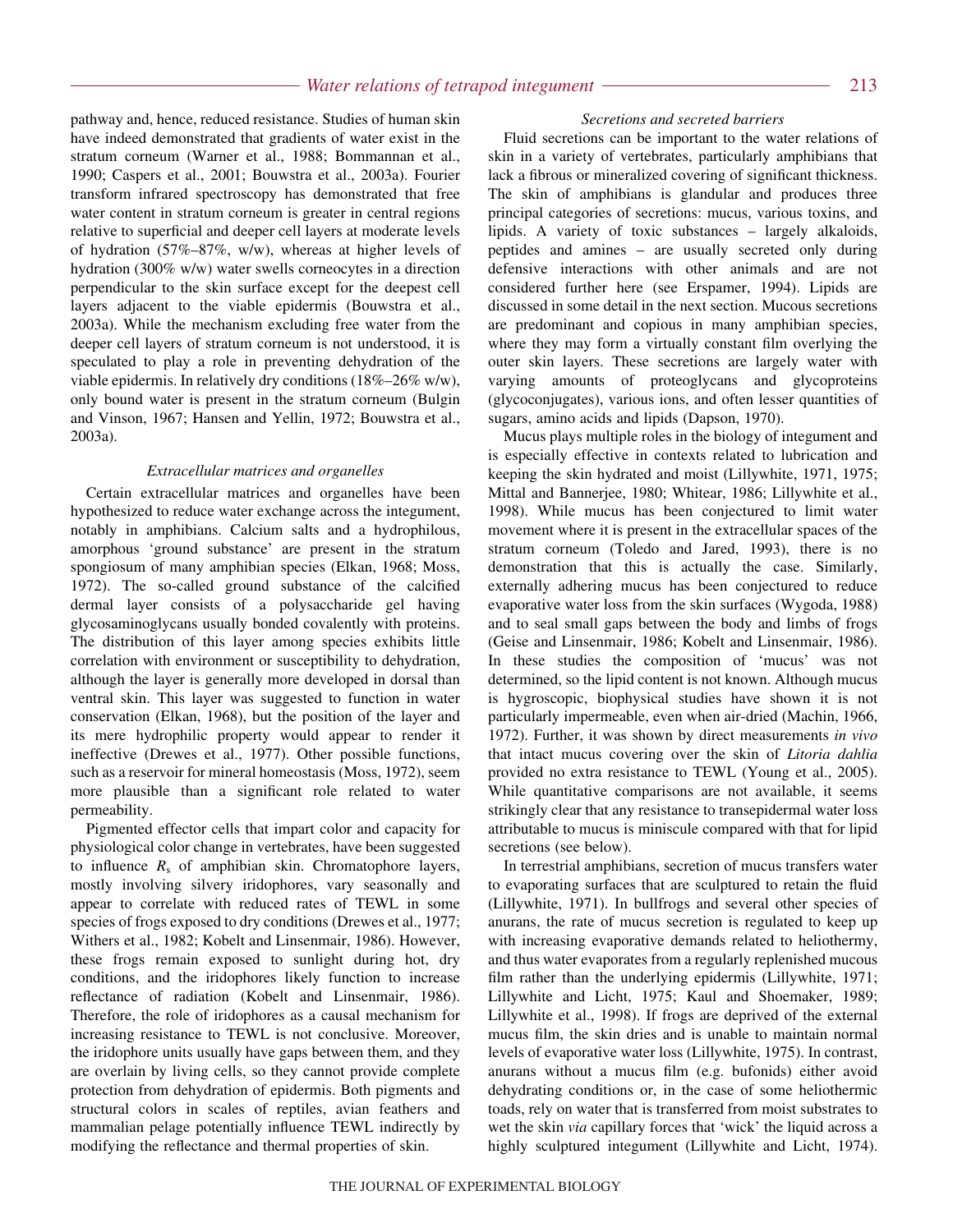Whether the external film overlying the epidermis is mucus or water, the aqueous evaporating film must be replenished by water that is either stored within the animal or is absorbed from a moist substrate. Thus, a mucus film cannot be utilized as a strategy for maintaining a hydrated skin during exposure without water in xeric habitats or during long-term drought.

The importance of mucous secretions in protecting exposed epidermal surfaces from dehydration suggests a fundamental dichotomy of skin organization and water balance (Lillywhite and Maderson, 1988). With few exceptions, either the epidermis is protected from excessive water loss by a lipid and/or fibrous diffusion barrier (some amphibians, reptiles, birds, mammals) (Fig. 2), or the epidermis is covered with a wet film so that evaporation occurs from secreted fluids rather than the epidermis itself (many amphibians). If the epidermis or whole skin dries excessively, its viability diminishes as the dehydrating cell layers compress and stiffen (Lillywhite, 1975). Superficial water films associated with sculptured skin surfaces (channels that act like 'blotting paper') appear to have an important role in protecting skin from dehydration in certain snakes (Lillywhite and SanMartino, 1993) and elephants (Lillywhite and Stein, 1987) as well as amphibians (Lillywhite and Licht, 1974).

# **Lipids and the evolution of cutaneous permeability barriers**

The role of lipids in controlling transepidermal water loss is well established and has evolved numerous times during tetrapod evolution. Moreover, lipids are employed almost universally as a means of waterproofing the skin or body surfaces of terrestrial organisms, including plants, arthropods, some amphibians, reptiles, birds and mammals (Hadley, 1989, 1991). Thus, conferral of resistance to TEWL is fundamentally a matter of molecular rather than mechanical organization (biochemistry *vs* morphology), although these two attributes are intimately interconnected. Indeed, the efficacy of a lipid barrier depends in many cases on structural features that enhance or maintain its integrity and function (Table 1; Figs 1, 2). Understanding the significance and variation in permeability barriers requires first an appreciation for key features related to functional organization and structure of vertebrate integument.

The structural features of vertebrate integument are uniquely different from all other major phyla of animals. Clearly, mechanical strength is enhanced by a layered keratin structure, and the  $\beta$  keratins provide superior strength and rigidity. Importantly, the evolution in basal amniotes of a stratified squamous stratum corneum produced a tough yet flexible epidermis across the body surfaces (Maderson and Alibardi, 2000). Such a stratified corneum conferred an additional important advantage, which is a convenient means to preserve the structural integrity of laminated lipids that might function to impede the transcutaneous efflux of essential body water (Figs 2, 3). The corneous layers provide a framework and sufficiently rigid support for stability of lipid structure without undue movement or mechanical disruption (see below).



Fig. 2. Schematic illustrations of the water permeability barrier in relation to the stratum corneum of the epidermis in four principal lineages of vertebrates. The images on the left depict the morphology of generalized integument, and drawings to the right illustrate the stylized arrangement of barrier lipids (dark bars) in relation to horny layers of stratum corneum (thin broken lines). The stratum germinativum is represented by the thick broken lines. The features shown are not to scale.

Permeability barriers always contain a complex mixture of lipid molecules. Longer chain-length hydrocarbons tend to comprise a dominant category of lipids in most barriers examined. These tend to melt at higher temperatures and resist water permeation, whereas shorter chain-length molecules reduce the intensity of van der Waals interactions between hydrocarbon molecules and create a more fluid and permeable structure. Relative saturation of hydrocarbons also contributes to a tighter water barrier, whereas unsaturation and methyl branching tend to introduce kinks in molecules and disrupt packing. However, chain length alone is not necessarily a reliable indicator of water permeation because in some systems chain elongation and unsaturation offset each other (Gibbs et al., 1998). Hydrocarbons and wax esters are relatively nonpolar, which assists in repelling water. Polar phospholipids and other classes of lipids having intermediate polarity, in addition to branching, might be important in structuring the geometry of a water barrier and providing a degree or specific orientation of fluidity important with respect to potential mechanical distortion or disruption of the barrier structure (Bouwstra et al.,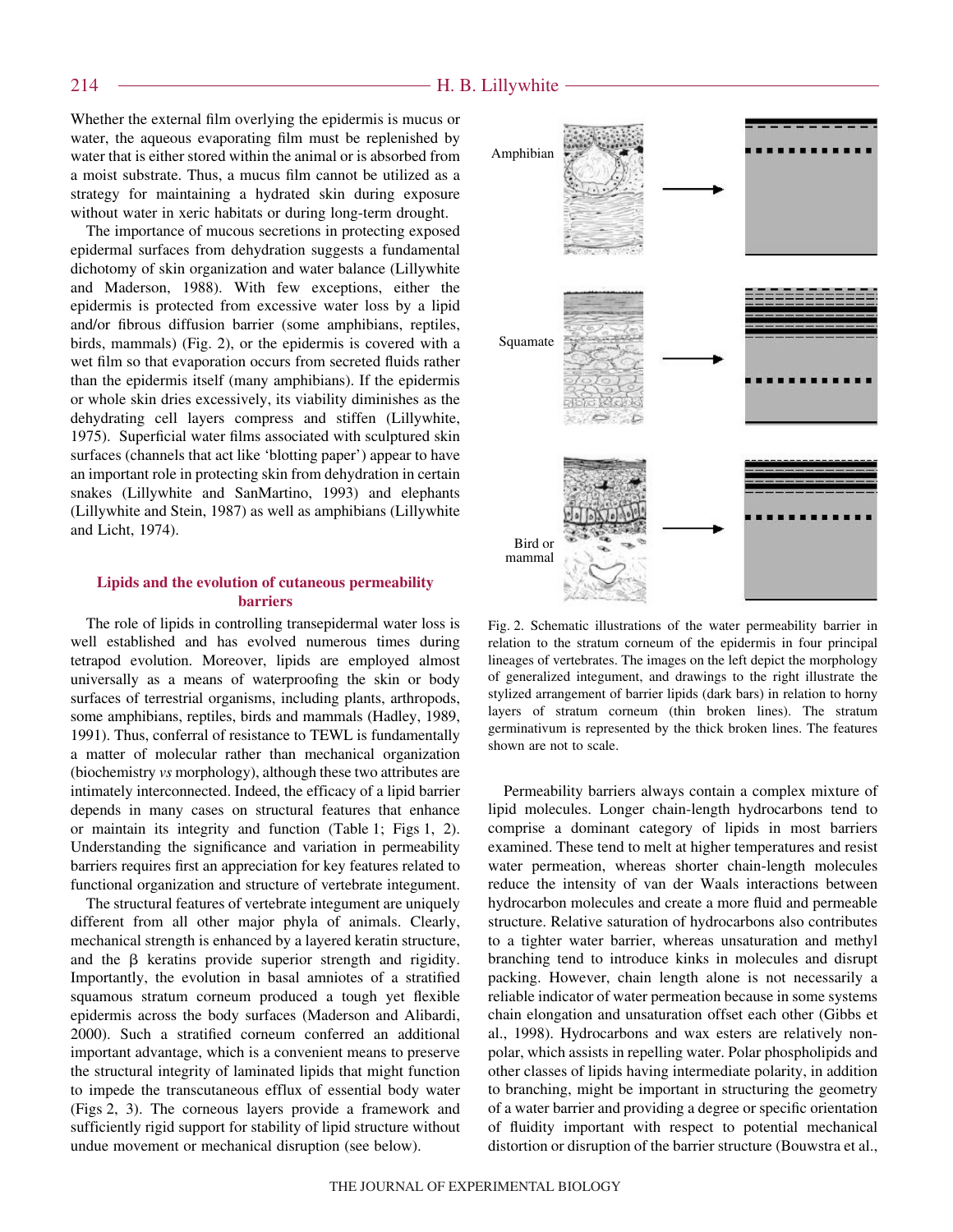2000, 2003b). These and other properties of lipids might also play roles that are important in barrier assembly, prevention of degradation by enzymes or microorganisms, thermal properties relevant to thermoregulation, and interactions with non-lipid molecules.

Normal stratum corneum, as studied in mice and humans, demonstrates a markedly acidic pH, ranging from 4.5 to 5.5 at the surface to physiologic pH  $(\approx 7.4)$  in hydrated, viable epidermis (Ohman and Vahlquist, 1994; Turner et al., 1998; Fluhr and Elias, 2002). The acidic pH is attributable to influence of key metabolites including urocanic acid, free fatty acids, and a non-energy dependent sodium–proton exchanger (Chuong et al., 2002). The acidic pH appears to regulate several key defensive functions of skin, including antimicrobial and permeability barrier properties, as well as integrity and cohesion of the stratum corneum. The stability of molecular structures is influenced importantly by pH, which also alters the water content of fibrous structures because bonding between chains are replaced by bonding between protein and water (Hackman, 1984). With respect to the permeability barrier, at least two key lipid processing enzymes affecting the barrier lipids within the interstices of stratum corneum are activated at low pH optima and are retarded by exposure to neutral buffers (Uchida et al., 2002; Schmuth et al., 2000). Moreover, the acidic pH also is important for direct influence of lipid–lipid interactions in the lamellar bilayers of the permeability barrier (Bouwstra et al., 1999). Hence, stratum corneum neutralization reduces competence of the permeability barrier lipids (Mauro et al., 1998; Hachem et al., 2003).

#### *Lipid barriers of amphibians*

The Amphibia present features, both in evolutionary history and specializations of extant forms, which are transitional between aquatic and terrestrial environments. Numerous species exhibit complex life histories with aquatic larval stages prior to acquisition of terrestrial adult characters, and the adults of extant taxa possess skin that is generally devoid of thick, rigid or heavily keratinized protective armor. Amphibians have retained integument that, in terrestrial as well as aquatic adults, is relatively thin and pliant – lacking extensive development of keratin and retaining permeability properties that allow significant gas exchange across the cutaneous surfaces. While only a small sample of some 4200 amphibian species have been examined in detail, it seems clear that many species of amphibians possess skin of characteristically high permeability and experience relatively high rates of TEWL.

Comparative investigations indicate that arboreal species of frogs tend to have generally higher  $R_s$  than do non-arboreal species (Table 2; see Withers et al., 1984; Wygoda, 1984; Young et al., 2005). Selection for increased  $R_s$  in arboreal habitats is no doubt related to exposure of animals to increased levels of radiation, temperature and convection relative to ground-dwelling, fossorial or amphibious relatives (e.g., McClanahan and Shoemaker, 1987). Various mechanisms have been suggested to play a role as determinants of  $R_s$  in

amphibians, and these have been reviewed previously in attempt to evaluate the relative contributions of characters to the overall *R*<sup>s</sup> (Toledo and Jared, 1993; Lillywhite and Mittal, 1999). As in other tetrapods, lipids appear to be of central importance to comparatively high  $R_s$  that has been reported for selected species (Table 2).

The role of cutaneous lipids in water economy is clear in some species, while problematic or elusive in others. Lipids confer exceptionally high resistance in certain tree frogs, which secrete lipids from cutaneous glands to form an external film that is subsequently wiped with complex and stereotyped movements involving all four limbs (Shoemaker et al., 1972). However, lipids that are located within the skin may or may not correlate with *R*<sup>s</sup> (Withers et al., 1984; Toledo and Jared, 1993). Also, lipid mixtures that are produced by general extractions of whole skin undoubtedly include elements of membrane lipids not associated with a water barrier as well as precursor molecules that might be converted to other components if a barrier is present. Lipids that are structured within the dermis are purported to reduce TEWL (Amey and Grigg, 1995), but these cannot act to prevent dehydration of the overlying epidermis. Thus, the more effective lipid barriers among amphibians are those that create a barrier to TEWL at the skin surfaces (Table 1; Fig. 2).

Elaborate wiping of lipids on body surfaces was first described in phyllomedusine frogs, which exhibit very low rates of TEWL (Blaylock et al., 1976). The behavior is associated with a suite of behavioral and physiological characters, including selection of a permanent perch where frogs remain inactive during the day, secretion of lipids from cutaneous glands, wiping behavior, and the assumption of a condition resembling torpor. The secreted lipids are produced in specialized cutaneous glands and are a mixture comprising mostly wax esters, triglycerides, free fatty acids, hydrocarbons and cholesterol (McClanahan et al., 1978). Wax esters are dominant and average about 46 carbons in length. The externally wiped layer is estimated to be about  $0.2 \mu m$  and 50–100 molecules thick, which is comparable to the epicuticular wax layers of various arthropods. This lipid barrier results in a  $R_s$  that is much greater than that demonstrated in typically amphibious anurans (Table 2) and enables frogs to remain exposed to sunlight in hot, dry weather where body temperatures approaching 40°C are tolerated (Shoemaker et al., 1987). The conservation of body water achieved by the high *R*<sup>s</sup> of the waxy layer is complemented by excretion of uric acid, which also conserves water potentially involved in the excretion of nitrogenous wastes (Shoemaker et al., 1972; Shoemaker and Bickler, 1979).

Wiping behavior and secretion of lipids from cutaneous glands have been reported in several species of anurans having variable  $R_s$  (generally from about one to several 100 s cm<sup>-1</sup>; Table 2). It seems likely that wiping behavior is more widespread among anurans than formerly supposed, and that components or precursors to the full behavior might have evolved in a number of different contexts (Blaylock et al., 1976; Lillywhite et al., 1997a; Barbeau and Lillywhite, 2005).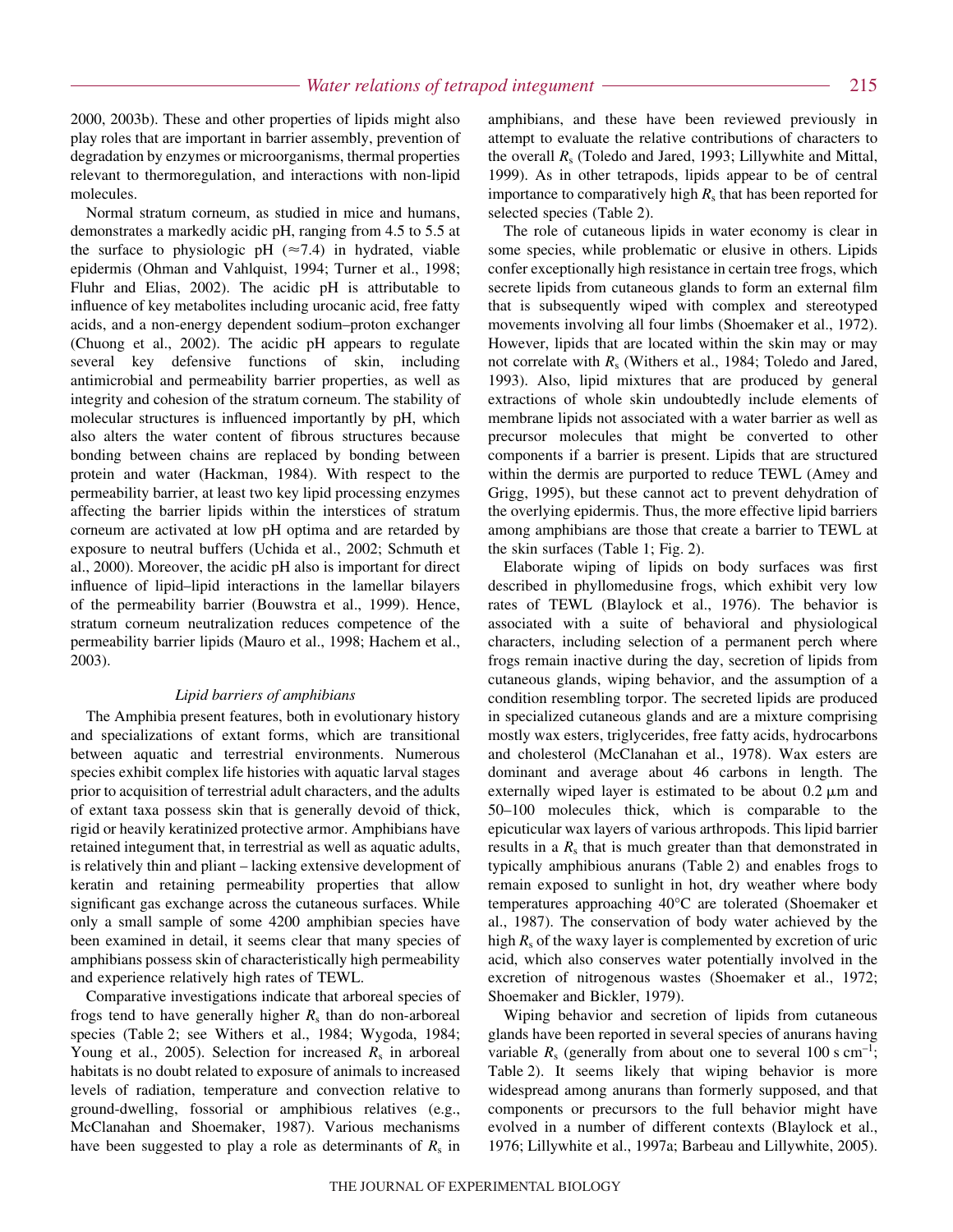# H. B. Lillywhite

Wiping behaviors observed in a rhacophorid tree frog, *Polypedates maculatus*, stimulate secretion of lipids from cutaneous mucous glands, which are activated by a tactile neurogenic reflex (Lillywhite et al., 1997a). The lipids are secreted with mucus, and these frogs have a relatively modest *R*<sup>s</sup> (Lillywhite et al., 1997a,b). Both wiping complexity and *R*<sup>s</sup> are variable among six species of hylid tree frogs in Florida (Barbeau and Lillywhite, 2005). The lipids appear to be produced in granular rather than mucous glands and, like *Polypedates,* these frogs are not very waterproof. In all the examples of anurans investigated, elaborate wiping of secreted lipids is associated with arboreal species living in arid, semiarid, or ephemerally arid environments where there is potential for dehydration stress.

The water barrier in amphibian skin is very different from that of amniotes for two fundamental reasons. First, lamellar granules have not been definitively identified in any amphibian, although structures bearing resemblance to these organelles ('small dense granules' and 'tightly packed parallel lamellae') were reportedly seen in the stratum spinosum of *Hyla arborea* (Bani et al., 1985). These structures were possibly misinterpreted, as lamellar granules appear to be uniquely associated with keratinizing epithelia and are not generally recognized in the epidermis of amphibians or fish (Wertz, 1996, 2000; Alibardi, 2003). Secondly, the corneous layers of amphibian epidermis are too sparse to provide an effectively structured lipid–keratin complex, and lipid structures with complex lamellation have not been identified in association with interstices in the thin stratum corneum of any amphibian species. Hence, lipid layers comprising part of



the tela subcutanea have been described in several species of arboreal frogs, but these lipids underlie blood vessels and the frogs are not particularly resistant to cutaneous water loss (Wygoda et al., 1987). Similarly, a lipid band has been demonstrated histochemically in the uppermost aspect of the stratum spongiosum of the arboreal frog *Litoria fallax* (Amey and Grigg, 1995). These lipids appear to be derived from congealed lipid droplets, but there is no reported evidence for structured lamination or mechanical support associated with adjacent cell layers or other epidermal structures. This lipid layer possibly contributes to reduction of evaporative water losses in this species, but the reported rates of TEWL are not exceptionally low.

The limited keratinization of the epidermis of modern amphibians imposes a critical constraint, due possibly to developmental canalization related to aquatic life stages (Lillywhite and Mittal, 1999). Although keratin was presumably present in basal amphibians (Findlay, 1968; Maderson, 1972), neither extensive keratinization nor synthesis of  $\beta$ -type keratins characterizes the skin of modern amphibian lineages. The capacity for extensive synthesis of keratin is present in connection with a few specialized structures such as the cornified protrusions (spade) used in digging by fossorial anurans, so the generalized condition of the skin may be more related to a lack of genetic expression rather than gene deficiencies.

Amphibians thus differ from amniotes insofar as layered complexes of lipid and keratin are absent (Table 1; Figs 1,2). One possible exception might be the laminated structure characteristic of 'cocoons' that occur in various species during

> dormancy of estivation (Fig. 3A). In the Australian frog *Cyclorana auastralis*, the composition of both skin secretions and cocoon material was shown to consist of 5–10% neutral lipids and 78–85% proteinaceous material (Christian and Parry, 1997). The lipid fraction of these materials was chemically similar to the secreted lipids that provide an exernal water barrier in

> Fig. 3. Electron micrographs showing details of stratum corneum and permeability barrier of terrestrial vertebrates. (A) Section through a portion of cocoon of a burrowing hylid frog, *Pternohyla fodiens*. The layers of squamous epidermal cells are separated by granular extracellular materials in the subcorneal spaces. Scale bar, 500 nm. Reproduced with permission (Ruibal and Hillman, 1981). (B) Section through mesos layer of snake epidermis (*Natrix natrix*), which is the recognized permeability barrier of squamates. Laminated lipids occur between the darker bands of keratin layers. Scale bar, 100 nm. Courtesy of Lukas Landmann. (C) Section through stratum corneum of human skin. Lipids (unstained) occur between the distinct layers of keratin. Scale bar, 200 nm. Courtesy of Gopi Menon. (D) Section through epidermis of a canary, showing nucleated layers as well as stratum corneum (top). Lipids occur between the distinct layers of keratin toward top of figure. Note the multigranular bodies (source of lipids; arrows). Scale bar, 200 nm. Courtesy of Gopi Menon.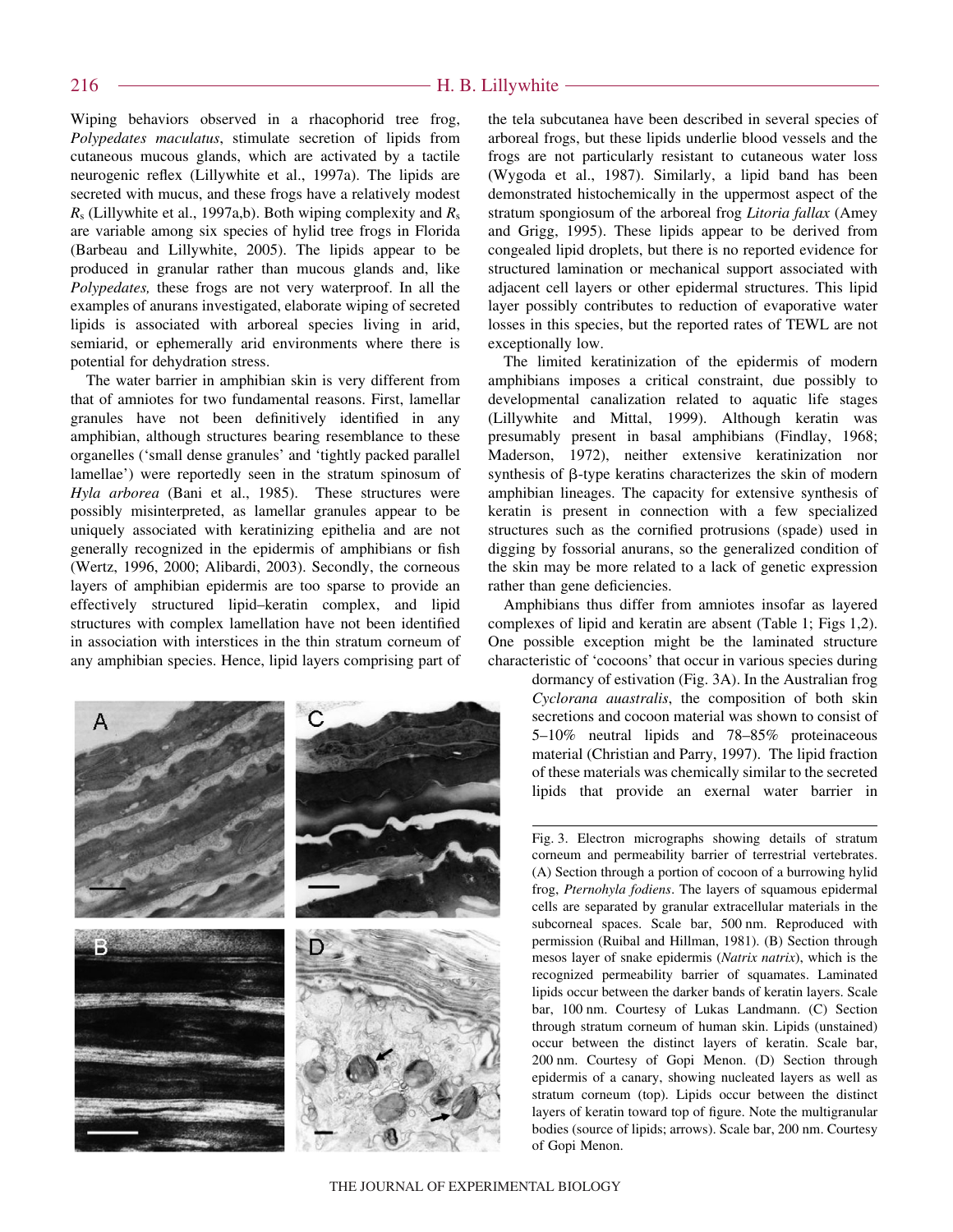phyllomedusine frogs (McClanahan et al., 1978), but it is not clear whether these were extracted from the cell layers of the cocoon or were derived from the interspersed 'mucus.' Further investigations are required to examine the possibility that lipids are secreted in mucus (as in *Polypedates maculatus*: Lillywhite et al., 1997a,b) to provide a layered lipid–keratin complex in amphibian cocoons.

In the case of both secreted cocoons and the extraepidermal lipid layers that are secreted and wiped by arboreal frogs such as *Phyllomedusa* or *Polypedates*, subsequent function depends on immobility of the animal for otherwise the structural integrity of the lipid barrier is disturbed. Thus, amphibians produce cocoons when they are in soil and in a state of torpor, while wiping of lipids by tree frogs occurs characteristically prior to resting in a water-conserving posture while either in seclusion or on perches. In other systems, lipid water barriers occur either on external surfaces of rigid structures (as in plants, feathers and arthropod cuticle) or are contained in layered arrays within corneous tissues (as in reptiles, mammals and birds). With reference to the integument of amniotes, the corneous structure that contains barrier lipids is either comparatively rigid (scales) or somewhat supple (mammalian skin) while resilient to creasing. Importantly, the numerous layers of specialized corneocytes associated with the water barrier region of the stratum corneum of amniotes provide a tough and resilient framework for the intercellular lamellar lipids. On the other hand, the more delicate, pliant nature of amphibian integument and its limited keratinization appear to have constrained the possible evolutionary pathways for waterproofing mechanisms in amphibians (Lillywhite and Mittal, 1999). Due to the limitation of keratinization, in particular, external lipid barriers seem to provide the more effective and practical potential means of waterproofing in amphibians (Fig. 2).

Studies of 'waterproof' frogs have demonstrated that reduction of skin permeability by means of lipids to prevent dehydration also reduces cutaneous gas exchange, which normally contributes importantly to respiration in amphibians (Feder and Burggren, 1985). Thus, under these circumstances of periodic waterproofing, frogs rely increasingly on pulmonary ventilation to maintain arterial blood pH and levels of respiratory gases (Stinner and Shoemaker, 1987). Increased use of the lung also is characteristic in circumstances such as increased temperature or activity when the metabolic demand for oxygen exceeds the passive uptake across the skin (Hutchison et al., 1968). *A priori*, there seems no compelling reason why amphibians could not have evolved more effective lungs and used them more dominantly in gas exchange, similar to reptiles. However, this has not been a directional trend in amphibian evolution, and some have argued that reliance on cutaneous gas exchange is the explanation for retention of a generally permeable integument with minimal keratinization in the stratum corneum. Thus, a permeable and pliant integument might be characteristic of modern amphibians either because these attributes are important for aquatic larval stages, and the integument of metamorphosed adults is genetically

constrained, or the conditions are maintained by natural selection in the adult as well as larval stages of development. Either of these possibilities, of course, does not exclude the other (Lillywhite and Mittal, 1999).

### **Lipids and the evolution of cutaneous water barriers in terrestrial amniotes**

The sources of lipids contributing to the epidermal water barrier of amniotes are lamellar bodies, which are discreet lipid-enriched secretory organelles first observed by Selby (1957) and later described in detail by Odland (1960) and Elias and Friend (1975). These and similar structures are present in amniote epidermis generally and are known synonymously as lamellar bodies (Elias and Friend, 1975), Odland bodies (Odland, 1960), keratinosomes (Wilgram, 1965), cementsomes (Hashimoto, 1971), membrane-coating granules (Matoltsy, 1966), lamellar granules (Breathnach et al., 1973), multigranular bodies (Matoltsy, 1969) or mesos granules (Roth and Jones, 1970; Landmann, 1979). These Golgi-derived organelles originate within the epidermal keratinocytes, and their synthesis is upregulated as the cells progressively differentiate. The lipid contents of these organelles appear to consist of stacks of flattened lipid vesicles (Landmann, 1986, 1988) comprising primarily glycosphingolipids, free sterols and phospholipids, which are precursors of the stratum corneum lipids (Fig. 4). Eventually, the lipid contents of the organelles are secreted into the extracellular domain, where they are further processed into compact lipid bilayers that occlude the extracellular spaces among adjacent and overlapping corneocytes (Fig. 4), a condition that has been likened to a 'bricks-and-mortar' organization (Elias, 1983; Elias and Menon, 1991). It has been proposed that acylglucosylceramides serve as molecular 'rivets' to promote flattening and stacking of lipid vesicles that subsequently fuse edge-to-edge to produce lamellae comprising paired bilayers that are stacked parallel to the skin surface (Engström et al., 2000; Wertz, 2000). These form multiple lamellar sheets with smooth surfaces shown in freeze-fracture studies. In this manner, the extracellular lipids form a continuous domain thoughout the stratum corneum and function as the principal barrier to water diffusion (Elias and Friend, 1975; Fig. 2). The lamellar bodies also deliver a cocktail of lipolytic enzymes to the extracellular domain, and these convert the polar lipid precursors into nonpolar products that assemble into lamellar structures surrounding the corneocytes (Freinkel and Traczyk, 1985; Madison et al., 1998; Bouwstra et al., 2003b). Bound lipids that are chemically linked to the corneocyte envelopes are arranged in a crystalline packing and act as a template during formation of the extracellular lamellae (Bouwstra et al., 2003a).

In mammals and lepidosaurian reptiles, the lipid contents of lamellar granules are secreted and exocytosed into the extracellular spaces where they become visible as distinctive lamellae (Landmann, 1980; Elias, 1983; Elias and Menon, 1991; Hou et al., 1991; Menon et al., 1994). In most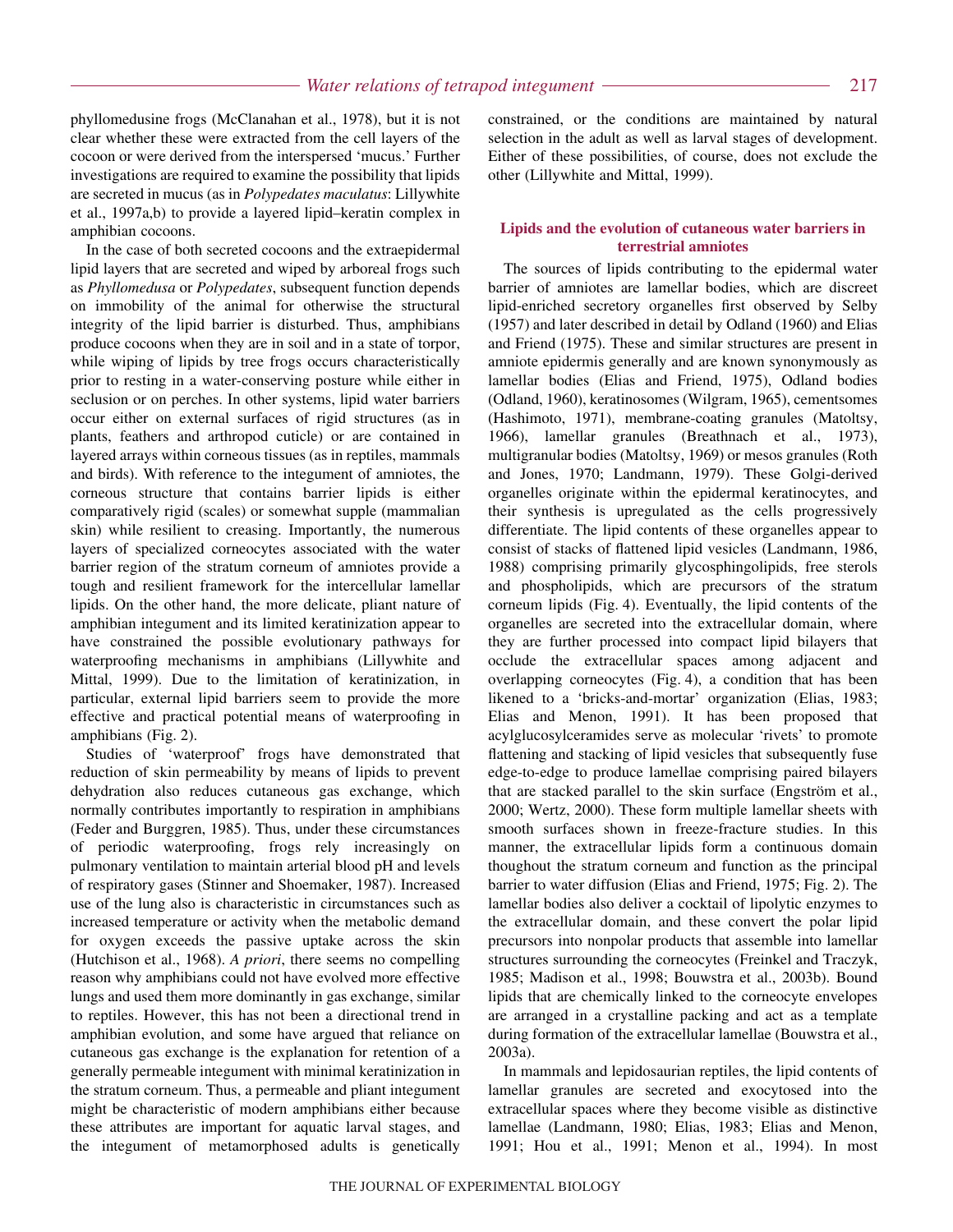#### H. B. Lillywhite



218

Fig. 4. Schematic illustration of the process involved in formation of intercellular stratum corneum lipids of a mammal following extrusion from lamellar bodies. The lipid content of lamellar bodies is altered in composition and rearranged into long lipid lamellae that fill the extracellular regions in the stratum corneum. Reproduced from Bouwstra et al. (2003b), with permission.

lepidosaurs lamellar granules are limited to the mesos layer of stratum corneum, but they are also present in the  $\alpha$ -cells of *Sphenodon* (Maderson et al., 1998; Alibardi, 2003; Alibardi and Maderson, 2003a) and certain snakes (Tu et al., 2002). With reference to squamate integument, lamellar granules are secreted from differentiating  $\alpha$ -cells and become organized into lamellar sheets filling the extracellular spaces of a specialized layer known as the mesos layer, which is subjacent to the  $\beta$ -keratin of the stratum corneum. The mesos layer consists of multiple layers of alternating keratin and lamellar lipids, forming a laminated structure sandwiched between the  $\beta$ - and  $\alpha$ -keratin of the mature stratum corneum (Figs 1, 2, 3B) (Lillywhite and Maderson, 1982). The lipid sheets of the mesos layer prevent the outward flux of tracer molecules such as lanthanum and comprise the recognized water barrier in squamate reptiles (Landmann et al., 1981; Lillywhite and Maderson, 1982). The lipids concentrated in the reptilian mesos layer, as inferred from studies of shed epidermis, appear to be a complex mixture having a composition resembling that of the mammalian stratum corneum (consisting mostly of cholesterol, free fatty acids, phospholipids and ceramides: Roberts and Lillywhite, 1980, 1983; Burken et al., 1985; Itoh et al., 1990; Elias and Menon, 1991; Weldon, 1996; Ball, 2004). The biochemistry and modulation of these lipids are not well studied in reptiles, but the quantity of lipids in epidermis from a broad range of species correlates generally with the aridity of habitat (Roberts and Lillywhite, 1983).

In avian integument, the lipid contents of epidermis are derived from comparatively large lamellar granules (multigranular bodies; Fig. 3), indeed  $3-5$  times larger than those of mammals, in addition to large lipid droplets that resemble sebum or oil (Menon et al., 1986). The organelles break down to form large intracellular lipid droplets during terminal differentiation into corneocytes. These fuse with the nascent lipid droplets, and the resulting contents are passed through membrane pores into the extracellular domains of the stratum corneum (Menon et al., 1991, 1986). However, in the absence of water stress these secreted lipids fail to form bilayered structures, and some of the lamellar bodies are retained within the corneocytes where they remain visible as lamellar sheets when stained with ruthenium tetroxide (Menon and Menon, 2000). Thus, among amniotes there are pronounced differences as well as similarities in epidermal lipogenesis and the structural organization of water barrier lipids within the stratum corneum (Table 1; Figs 2, 3). Of course, the details of lipid composition and organization vary among species, environment and location on the body, albeit such variation has been explored in a very limited number of species.

Critical molar ratios among stratum corneum lipids are crucial for permeability barrier formation and function, most importantly cholesterol, ceramides and free fatty acids. A defective water barrier results if the synthesis of either of these lipids is inhibited, or if the enzymatic processing of the lamellar body derived discs is disturbed (reviewed in Menon and Ghadially, 1997). Ceramides account for as much as 50% of the total stratum corneum lipids in mammals (Raith and Neubert, 2000), and desert birds also have higher proportions of stratum corneum ceramides than free fatty acids (Haugen et al., 2003a,b). Adjustments of lipid ratios to favor ceramides over free fatty acids and sterols have also been shown to correlate with reductions of TEWL in desert larks (Haugen et al., 2003a,b). The comparatively higher ratios of ceramides in stratum corneum allow the lipid lamellae of the permeability barrier to exist in a more highly ordered crystalline phase, which creates a tighter barrier to water vapor diffusion (Velkova and Lafleur, 2002; Bouwstra et al., 2003b). Unlike terrestrial mammals, the stratum corneum of marine mammals retains appreciable amounts of glycolipids, and the bilayers are less tight (Elias et al., 1987). The water relations of skin in marine mammals are in need of further study.

Investigations of mammalian stratum corneum suggest that resistance to water permeation is related to tight, gel-like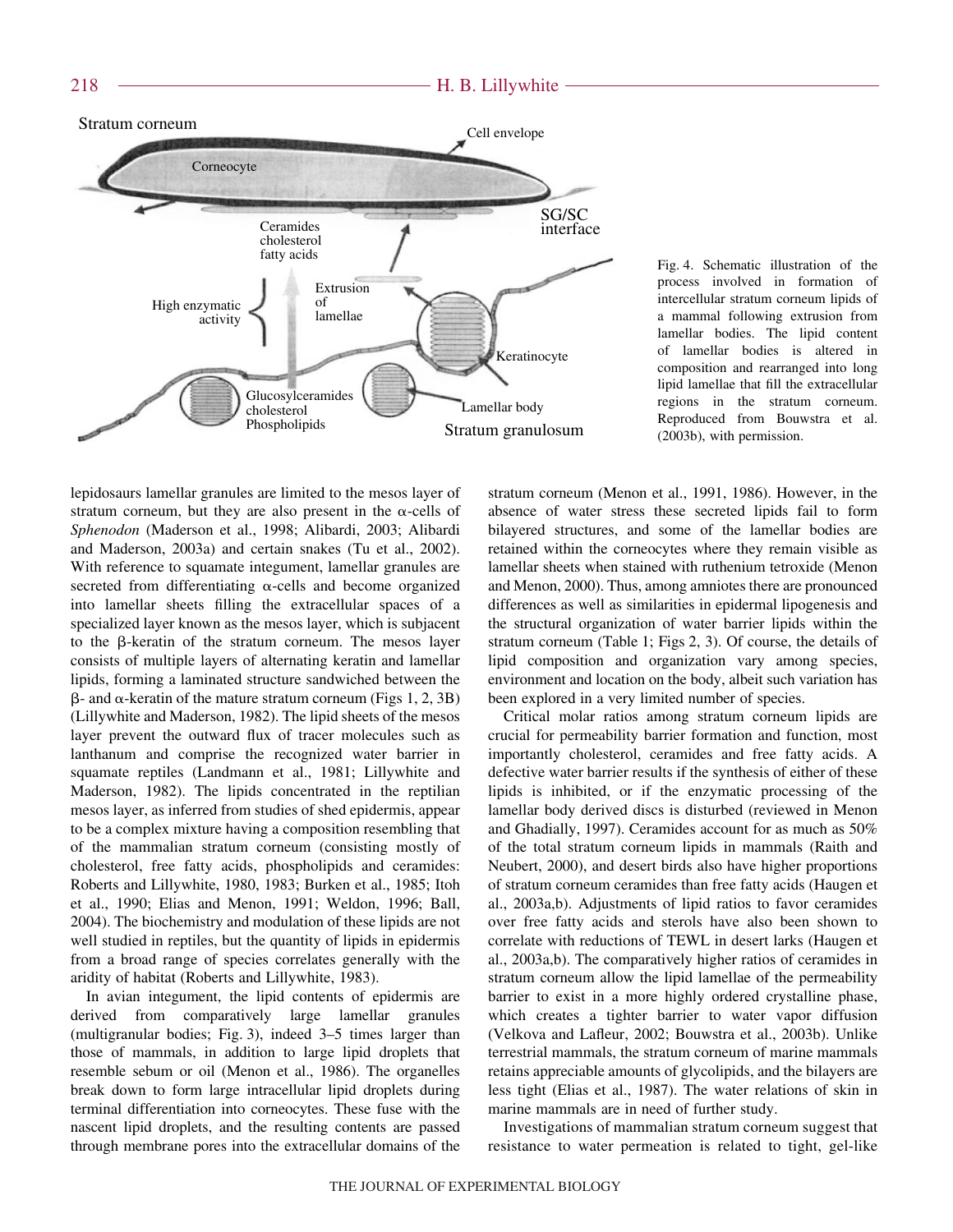packing of hydrocarbon chains and changes in lipid phase behavior related to component ratios and molecular arrangement of cholesterol (Potts and Francoeur, 1990; McIntosh, 2003). It also appears that fluid and crystalline phases of sublattices alternate vertically in repetition with stacked lamellae (Bouwstra et al., 2000). The presence and localization of fluid domains facilitates deformation of the lamellae, which evidently satisfies demands for elasticity as lamellae follow sharp edges of cell boundaries. Models further suggest that water diffusion is limited in directions both perpendicular and parallel to the plane of the lipid bilayers (McIntosh, 2003). Comparable molecular and biophysical details related to barrier function are not yet available for non-mammalian vertebrates. However, it seems clear that evolutionary or phenotypic adjustments in barrier efficacy will be founded in alterations of lipid composition, deposition and organization (Williams and Elias, 1987; Critchley, 1993; Menon and Ghadially, 1997).

The reptilian water barrier is fundamentally similar to that of mammals, but may show more taxonomic variation in addition to differences in morphology and renewal. The majority of studies of the water barrier in mammalian stratum corneum have employed skin from humans, neonatal rodents or hairless mice. Most reptilian studies have employed lepidosaurs, and little is known about the comparatively weaker water barrier of turtles and crocodilians. Overall, however, there is broader ecological and taxonomic coverage of reptiles than of mammals.

In addition to the stratum corneum barrier, glandular lipids are deposited exteriorly to the epidermis in both mammals and birds (Hadley, 1991). Sebaceous glands, unique to mammals, produce an oily secretion called sebum that moves outward along hair shafts to distribute generally non-polar lipids rich in triacylglycerols on epidermal or hair surfaces. In birds, 'preen waxes' from the uropygial gland are spread over feathers to prevent water penetration and ingress of bacteria and fungi. Uropygial secretions contain a complex mixture of lipids in which wax esters usually predominate. Glandular waterproofing lipids are also conjectured to pass onto scale surfaces in certain species of snakes (*Malpolon* spp., *Psammophis* spp.), and self-wiping movements by means of the head and chin perhaps function similarly to body-wiping behaviors described for various arboreal frogs (Branch, 1998; Dunson et al., 1978).

In birds and mammals, plumage and pelage appear to impede significantly the passage of water vapor from skin to atmosphere, although the skin remains the principal barrier to TEWL (Cena and Clark, 1979; Webster et al., 1985). In pigeons, for example, plumage contributes 5–20% of total resistance to water loss through the integument, and the plumage and boundary layer together account for 6–26% of total resistance to water vapor diffusion (Webster et al., 1985). Therefore, adjustments of plumage or pelage and seasonal shedding patterns are potential means of adjusting rates of TEWL.

#### **Plasticity of the water barrier in vertebrate integument**

Insofar as the more resistant barriers to TEWL among amphibians appear to be either cocoons or extraepidermal lipid sheets formed by wiping, as discussed above (see also Lillywhite and Mittal, 1999), effective waterproofing is clearly facultative among amphibians. Notwithstanding, there remains the enigma of certain frogs (*Chiromantis* and *Hyperolius*) that have been reported to have low skin resistance, and the mechanism has not yet been resolved (e.g. Drewes et al., 1977; Withers et al., 1982; Kobelt and Linsenmair, 1986). However, we have observed wiping behaviors in *Chiromantis petersi* akin to that of *Phyllomedusa* and *Polypedates* in my laboratory, and both extraepidermal lipids and wiping behaviors have been observed in six species of Florida tree frogs having moderate resistance to TEWL (Barbeau and Lillywhite, 2005). Wiping behaviors are context-dependent, and many persons familiar with various wiping frog species have not witnessed the behavior even though they might have observed the animals closely in other contexts (H.B.L., personal observation). Thus, I venture to predict that wiping, and by inference secretion of cutaneous lipids, will be found to occur in a number of anuran species inhabiting semi- or ephemerally arid environments. The stimulus for renewal of the lipid barrier is not known, whether osmotic and related to skin or body dehydration, or to sensory perception of low ambient humidity.

Aside from wiping, some studies have suggested that  $R_s$  in some amphibians varies seasonally (Table 2). While mean values of  $R_s$  in various anuran species are consistently higher during the dry season compared with wet season, these are not significantly different from wet season values (Young et al., 2005). Clearly, the possibility of  $R_s$  acclimatization beckons further investigation.

Water barrier function in amniotes appears to be relatively fixed and characteristic of species, and the heritability of TEWL has been demonstrated in mammals (Furuyama and Ohara, 1993). However, the capacity of animals to adjust  $R_s$ when environmental conditions change is also an important aspect of adaptation, including phenotypic plasticity, acclimatization and developmental plasticity. Although studies on the relative importance of 'plastic' responses and genetic variation of skin permeability properties are few, it seems clear that both plasticity and genetic adaptation can account for covariation between TEWL and environment (Eynan and Dmi'el, 1993; Dmi'el et al., 1997; Tieleman and Williams, 2002)

In reptiles, the barrier can be rapidly restored following trauma (Maderson et al., 1978), and some species have been shown to exhibit plasticity for enhancing  $R_s$  under conditions of water stress (Kobayashi et al., 1983; Maderson, 1984; Kattan and Lillywhite, 1989). Following injury to skin, hyperplasia of  $\alpha$ -keratin ensues to form a wound epithelium, which, as in mammals (Odland and Ross, 1968), rapidly establishes a barrier to water loss in the disturbed tissue (Maderson, 1985; Alibardi and Maderson, 2003b). Experimental tape-stripping of squamate epidermis results in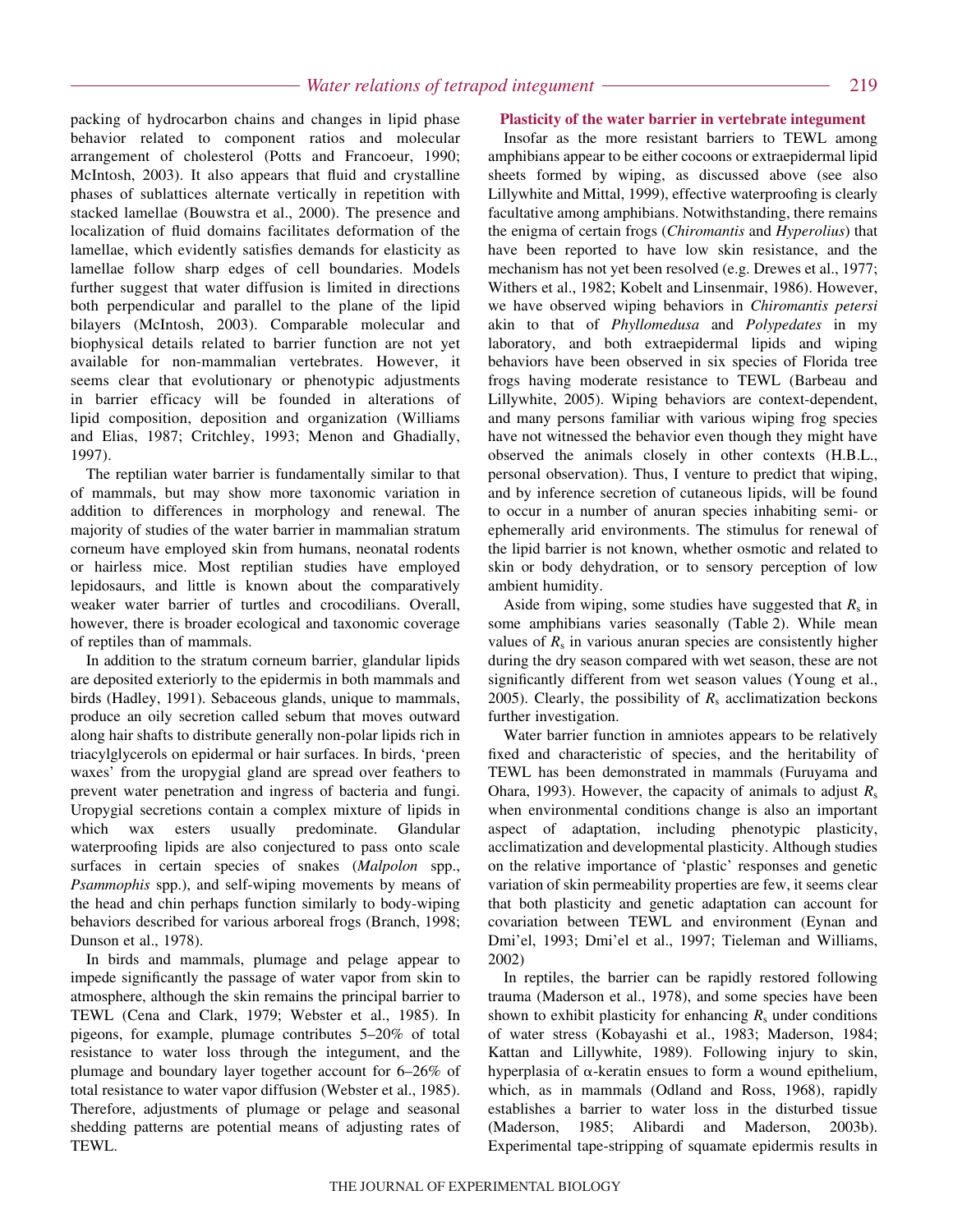--layer hyperplasia, and in this type of barrier repair, no mesos layers are formed until the next cycle of ecdysis (Maderson et al., 1978). Further ultrastructural investigations of the  $\alpha$  layers during the repair response might reveal whether newly formed  $\alpha$  cells are secreting lamellar lipids to reseal the barrierdefective areas in advance of a pan-body renewal of epidermis and ecdysis that are required to form the mesos layer.

In the lizard *Anolis carolinensis*, barrier effectiveness is upregulated in response to dry environments, regardless of whether animals are allowed to dehydrate and regardless of whether animals undergo ecdysis (Kattan and Lillywhite, 1989). The changes in water permeability have been attributed to changes in skin lipids, likely in response to local stimuli acting at the integument. Recently it was shown that *R*<sup>s</sup> increases considerably following the first postnatal ecdysis in California king snakes *Lampropeltis getula*, and this can be interpreted as an adaptive adjustment to the transition from the aqueous environment of the embryo to the aerial environment of the newborn (Tu et al., 2002). In the studies of neonatal king snakes, there was found a striking correlation relating a doubling of *R*<sup>s</sup> with the first postnatal ecdysis to a doubling of the thickness and lipid histochemistry of the mesos barrier (Tu et al., 2002). While compositional features of these lipids are not yet known in detail, upregulation of the barrier during early postnatal ontogeny might be principally or entirely a quantitative phenomenon (Fig. 5). Others have also suggested that the principal determinant of barrier efficacy is the lamellar organization of exocytosed lipids in the extracellular domain, independent of the lipid molecular composition (Friberg et al., 1990; Menon et al., 1996).

*A priori* it would seem that permeability of mammalian and avian integument can be rapidly adjusted to the demands of the environment by virtue of more-or-less continuous exfoliation and renewal of corneal cells. In contrast, episodic synchronized sloughing of the entire epidermis in lepidosaurian reptiles involves periodic renewal of corneal cells interrupted by varying periods of stasis when the epidermis is in a resting stage. Insofar as the mesos barrier layer is completed prior to ecdysis and is underlain by keratinizing  $\alpha$ -cells, shedding would seem to be a requirement for altering the efficacy of the

water barrier. Indeed, data for postnatal ecdysis of California king snakes in relation to upregulation of  $R<sub>s</sub>$  suggest this is the case (Tu et al., 2002).

Few data are available for such responses to radically changing environments, and little is known about the processes underlying permeability barrier ontogenesis in vertebrates. The skin of full-term human and rodent newborns possesses a competent water barrier at birth, with rates of TEWL at least as low as in adults (Williams et al., 1998). Barrier formation begins during late gestation and involves a progressive increase in the thickness of skin layers, formation of a multilayered stratum corneum, secretion of lipid lamellar bodies in the interstices of stratum corneum, and transformation of short lamellar disks into compact, continuous, lamellar units (Aszterbaum et al., 1992). The keratinization and barrier formation in skin coincide with changes in the composition of amniotic fluid, and are thought to be essential for protection from amniotic fluid during late gestation (Hardman et al., 1999; Parmley and Seeds, 1970). Moreover, contact of rat fetal skin with air accelerates barrier formation (Williams et al., 1998). Similar changes occur in snake skin, but at a relatively later time in development. In the context of air exposure, it is of interest that newborn snakes undergo ecdysis within a short period (generally a few days) following birth or hatching (e.g. Greene et al., 2002; Tu et al., 2002).

In snakes, it appears the periderm and embryonic epidermis slough within the egg (Alibardi, 2002), and a permeability barrier (beta and mesos layers) of partial competence is formed within the epidermis prior to hatching (Maderson, 1985). In timing this crudely resembles the barrier formation in mammals (Williams et al., 1998). However,  $R_s$  increases at both the first and second postnatal ecdysis, indicating a continued capacity for improvement of barrier function, as shown in lizards. Unlike lizards, improvement of  $R<sub>s</sub>$  appears to be incremented in association with ecdysis. Measurements indicate a threefold improvement of  $R<sub>s</sub>$  over two postnatal shedding cycles (Tu et al., 2002).

Recent studies of skin from hatchling snakes include observations on lipid inclusions within the  $\alpha$ -layer of epidermis (Tu et al., 2002). These inclusions show lamellar as

> well as electron-lucent morphologies within the mature  $\alpha$ -layers, closely resembling what has been described for avian stratum corneum (Menon and Menon, 2000). In the

> Fig. 5. Electron micrograph showing ultrastructure of epidermis in hatchling king snakes *Lampropeltis getula*, sampled on the day of hatching (A) and 2 days after the first ecdysis (B). The photos feature the mesos layer (m), which pre-shed has disorganized bilayer structures (arrows) but well-organized and continuous bilayers in the extracellular domains of post-shed skin (arrows). The number of bilayers is doubled in the post-shed skin relative to pre-shed. After Tu et al. (2002).



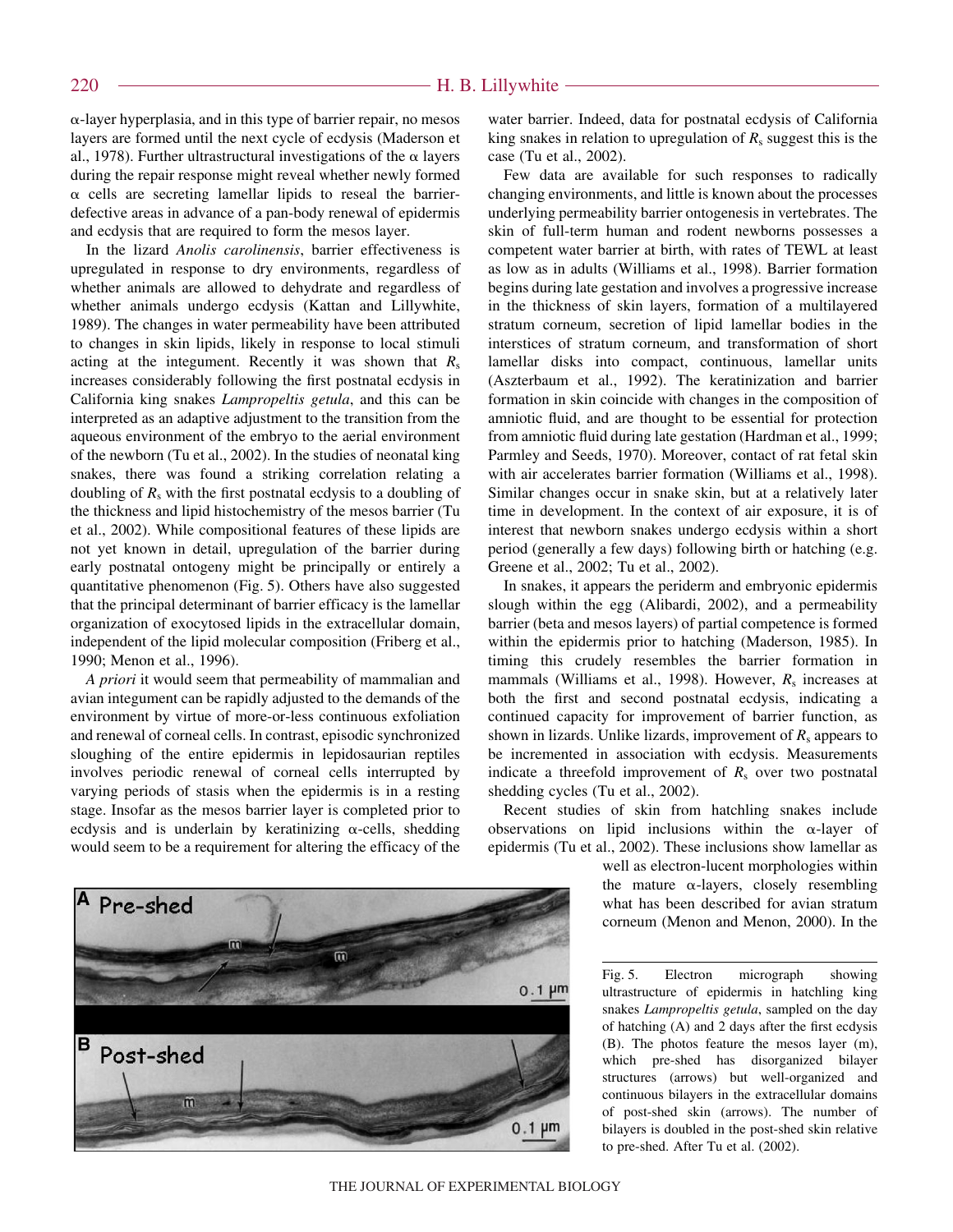immature  $\alpha$ -cells of pre-shed skin, multilamellar bodies and different stages of 'dissolution' of lamellar inclusions into electron-lucent lipids are dominant features, again very similar to what is seen in avian transitional cell layers. These observations point to the intriguing possibility that  $\alpha$ -cells themselves might be involved in barrier homeostasis, which has not previously been suggested for ophidian epidermis. The facultative waterproofing ability of avian epidermis (Menon et al., 1996) resides in its capacity to modulate the type of lipids secreted, i.e. non-bilayer, electron-lucent lipids under basal conditions, but lamellar lipid structures under xeric stress, leading to significantly decreased TEWL. Whether snakes and other lepidosaurs can modulate  $R_s$  by secreting lamellar lipids from the  $\alpha$  layer (previously named cholesterol clefts by Jackson and Sharawy, 1978) has not yet been evaluated, but clearly such a possibility might represent a reserve barrier mechanism. Such a mechanism could explain the upregulation of *R*<sup>s</sup> in dry-acclimated *Anolis* lizards (Kattan and Lillywhite, 1989) and perhaps the variability of  $R_s$  observed among hatchling snakes (Tu et al., 2002). There is a trend toward increasing  $R_s$  for periods of weeks following hatching in king snakes, although again the largest and statistically significant increments are associated with skin shedding.

The ontogeny of barrier effectiveness demonstrated in snakes differs also from that of altricial species of birds endemic to arid environments. Nestlings of zebra finches *Taenyopygia guttata* have a remarkably tight water barrier that progressively decreases in efficacy as they fledge, evidently allowing evaporative cooling for thermoregulation (Menon and Menon, 2000). However, under conditions of water deficit, adult zebra finches appear to be capable of rapid facultative waterproofing. Within 16 h of water deprivation, TEWL measured in four adult zebra finches decreased by 50%, and the skin barrier efficacy continued to improve until mammallike values were achieved (Menon et al., 1996). Similarly, TEWL decreased significantly in emus subjected to high ambient temperatures when they were first deprived of water (Maloney and Dawson, 1998). Studies of hoopoe larks, which are permanent residents in extreme arid regions of the Arabian Peninsula, demonstrated rates of TEWL about 30% lower than larks from mesic environments, and these rates decreased significantly when the birds were acclimated to high temperatures (Tieleman and Williams, 2002). However, acclimation of water loss rates was not observed in skylarks and woodlarks from mesic environments in Europe, nor in Dunn's larks from the Arabian Desert. Opposite changes in  $R_s$ occur in response to short-term thermal acclimation in other species (i.e. lower  $R_s$  in heat-acclimated birds; McKechnie and Wolf, 2004). Thus further investigations are needed to understand patterns of TEWL in response to environmental changes as well as confirm the nature of plasticity mechanisms.

Studies have convincingly demonstrated that TEWL in various vertebrates is closely related to temperature of the skin and generally increases with increasing ambient temperature (e.g. Grice et al., 1971; Mautz, 1982; Marder and Ben-Asher, 1983; Webster et al., 1985; Buttemer and Thomas, 2003). It is



Fig. 6. Whole body resistance to water vapor diffusion (solid circles) and cutaneous evaporation rates (broken line) as a function of ambient temperature in pigeons, *Columba livia*. Data are re-plotted from Webster et al., 1985.

apparent from these and other studies that cutaneous evaporation increases with increased air temperature as a result of both higher skin temperature (Campbell, 1977) and decreased resistance (Fig. 6) to the passive diffusion of water vapor through cutaneous tissues (Webster et al., 1985). Patterns of blood flow changes are no doubt responsible, in part, for these changes in water vapor diffusion through skin. Furthermore, increased hydrostatic pressure in the cutaneous microvasculature of heat-acclimated rock doves *Columba livia* results from adrenergic control of arterial and venous blood flows and elevates water outflow from capillaries leading to elevated TEWL (Ophir et al., 2002). Blood-flow related adjustments in epidermal water supply presumably occur over shorter time scales than do structural changes in cutaneous lipids, and may be responsible for rapid adjustments in TEWL such as those reported for mourning doves by Hoffman and Walsberg (1999). In non-sweating endotherms such as birds, the temperature dependence of changes in *R*<sup>s</sup> and TEWL suggests adaptation for increasing evaporative water loss *via* the skin during heat stress (McKechnie and Wolf, 2004). Studies of model mixtures of stratum corneum lipids demonstrate their stability as crystalline domains at temperatures below 40°C, whereas transitions to a liquid ordered phase occur at higher temperatures (Velkova and Lafleur, 2002). Therefore, adjustments of  $R_s$  over a nonstressful, physiological range of temperature are probably not due to phase changes of lipids (see also McClanahan et al., 1978).

#### **Conclusion**

There has been much detailed research concerning various physical and chemical attributes of vertebrate integument, including speculations regarding plausible effects on permeability. While virtually all features of integument can influence water passage to some degree, judgments about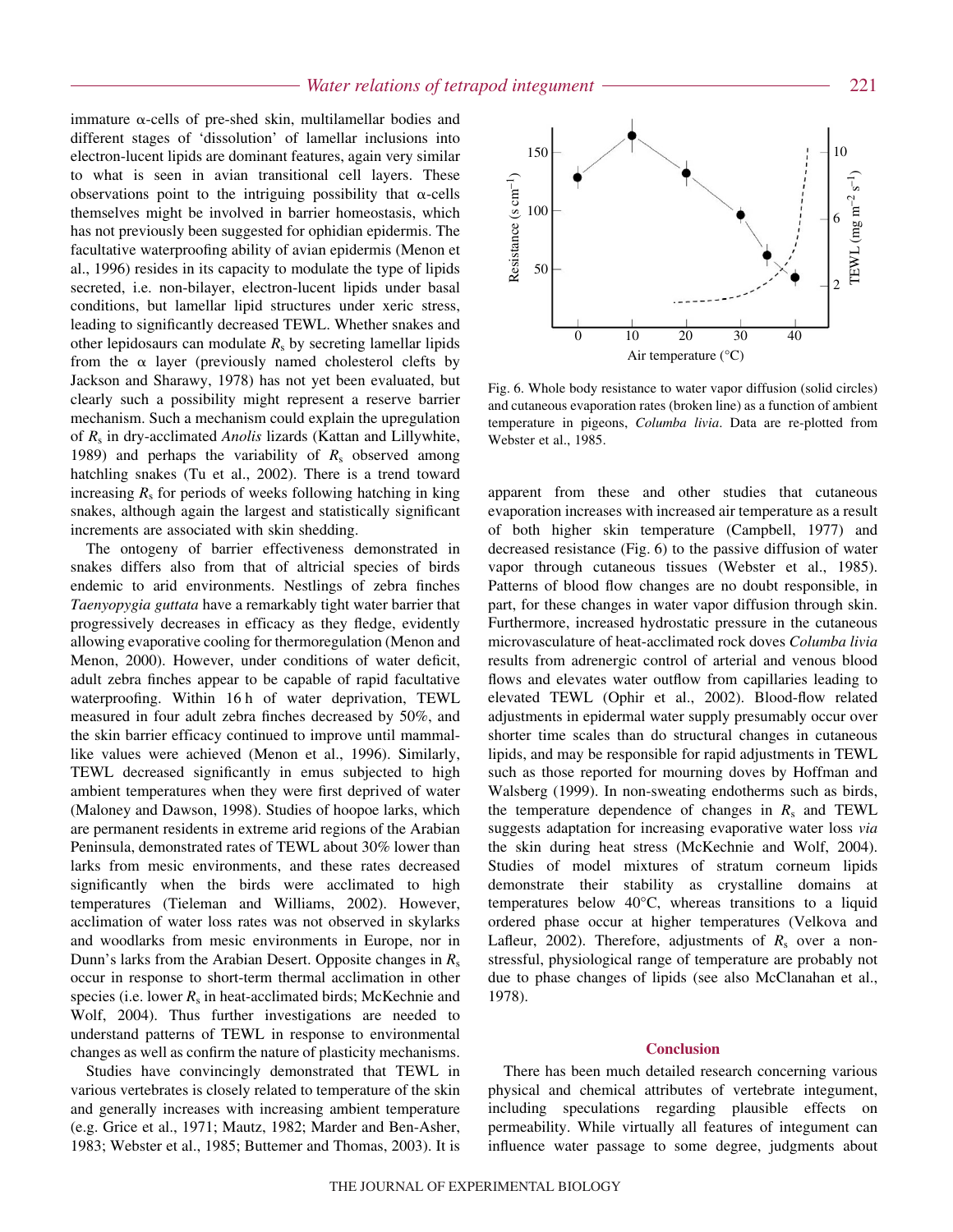effective barrier properties must consider the geometry and properties of blood capillaries as well as the multiple functions of skin in the species considered. The overall picture of water barriers in a broad range of vertebrate taxa shows a central role for lipids in determining *R*s. Clearly, however, assessment of water relations of integument must include appreciation of the integrative features of multiple structures and how water relations of the skin relate to water relations of the whole organism. In this context, it is important to appreciate that effective barriers must protect the skin organ itself from desiccation, as well as serving a role in prevention of water loss from the whole body. Thus, barrier properties that appear most effective in terrestrial taxa involve features associated with epidermis, and usually its outermost aspect, where keratin provides a structural framework for laminated lipids.

Comparatively little is known regarding adaptive adjustments of permeability barriers in the contexts of evolution, phylogeny and environment (Lillywhite, 2004). In most cases we do not understand the environmental signals that activate genetic or phenotypically plastic mechanisms. For example, do facultative adjustments in barrier function involve direct sensory perception of ambient humidity, or do mechanisms depend instead on secondary effects such as internal signals related to dehydration and osmotic changes? Such questions could drive new directions for research following exploratory investigations such as those of Kattan and Lillywhite (1989). Future improvements in understanding the mechanisms and adaptive significance of permeability barriers will benefit from new questions as well as comparative and experimental approaches that include multidisciplinary contributions from genetics, morphology, physiology, ecology and evolutionary biology.

This review is dedicated to the late Robert G. Boutilier, who solicited the manuscript and encouraged a holistic synthesis of its topic. Many of the ideas that are presented were stimulated by recent collaborations and discussions with colleagues, in particular G. and J. Menon, A. K. Mittal, P. F. A. Maderson, E. Williams, J. Williams and M.-C. Tu. Aspects of research discussed herein were supported by the Fulbright Scholar Program and the National Research Council of Taiwan. The manuscript benefited from reviews by G. Menon, J. Williams and P. F. A. Maderson.

#### **References**

- **Adolf, E. E.** (1932). The vapor tension relations of frogs. *Biol. Bull.* **62**, 112- 125.
- **Alibardi, L.** (2001). Keratohyalin-like granules in lizard epidermis: evidence from cytochemical, autoradiographic and microanalytical studies. *J. Morphol.* **284**, 64-79.
- **Alibardi, L.** (2002). Ultrastructure of the embryonic snake skin and putative role of histidine in the differentiation of the shedding complex. *J. Morphol.* **251**, 149-168.
- **Alibardi, L.** (2003). Adaptation to the land: The skin of reptiles in comparison to that of amphibians and endotherm amniotes. *J. Exp. Zool. B Mol. Dev. Evol.* **298**, 12-41.
- **Alibardi, L. and Maderson, P. F. A.** (2003a). Observations on the histochemistry and ultrastructure of the epidermis of the tuatara, *Sphenodon*

*punctatus* (Sphenodontida, Lepidosauria, Reptilia): a contribution to an understanding of the lepidosaurian epidermal generation and the evolutionary origin of the squamate shedding complex. *J. Morphol.* **256**, 111-133.

- **Alibardi, L. and Maderson, P. F. A.** (2003b). Observations on the histochemistry and ultrastructure of regenerating caudal epidermis in the tuatara, *Sphenodon punctatus* (Sphenodontida, Lepidosauria, Reptilia). *J. Morphol.* **256**, 134-145.
- **Amey, A. P. and Grigg, G. C.** (1995). Lipid-reduced evaporative water loss in two arboreal hylid frogs. *Comp. Biochem. Physiol.* **111A**, 283-291.
- **Azterbaum, M., Menon, G. K., Feingold, K. R. and Williams, M. L.** (1992). Ontogeny of the epidermal barrier to water loss in the rat: correlation of function with stratum corneum structure and lipid content. *Pediatr. Res.* **31**, 308-317.
- **Baden, H. P. and Maderson, P. F. A.** (1970). Morphological and biophysical identification of fibrous proteins in the amniote epidermis. *J. Exp. Zool.* **174**, 225-232.
- **Ball, J. C.** (2004). The first shed skin of neonate corn snakes is chemically different from adult shed skins. *J. Herpetol.* **38**, 124-127.
- **Bani, G., Cecchi, R. and Bianchi, S.** (1985). Skin morphology in some amphibians with different ecological habits. A light and electron microscopic study. *Z. Mikrosk. Anat. Forsch. Leipzig* **99**, S455-S474.
- **Barbeau, T. R. and Lillywhite, H. B.** (2005). Body wiping behaviors associated with cutaneous lipids in hylid tree frogs of Florida. *J. Exp. Biol.* **208**, 2147-2156.
- **Bazzoni, G. and Dejana, E.** (2002). Keratinocyte junctions and the epidermal barrier: how to make a skin-tight dress. *J. Cell Biol.* **156**, 947-949.
- **Bennett, A. F. and Licht, P.** (1975). Evaporative water loss in scaleless snakes. *Comp. Biochem. Physiol*. **52A**, 213-215.
- **Berrill, N. J.** (1955). *The Origin of Vertebrates.* London: Oxford University Press.
- **Blaylock, L. A., Ruibal, R. and Plat-Aloia, K.** (1976). Skin structure and wiping behaviour of phyllomedusine frogs. *Copeia* **1976**, 283-295.
- **Bommannan, D., Potts, R. O. and Guy, R. H.** (1990). Examination of stratum corneum barrier function *in vivo* by infrared spectroscopy. *J. Invest. Dermatol.* **95**, 403-408.
- **Bouwstra, J. A., Gooris, G. S., Dubbelaar, F. E. and Ponec, M.** (1999). Cholesterol sulfate and calcium affect stratum corneum lipid organization over a wide temperature range. *J. Lipid Res.* **40**, 2303-2312.
- **Bouwstra, J. A., Dubbelaar, F. E. R., Gooris, G. S. and Ponec, M.** (2000). The lipid organization of the skin barrier. *Acta Derm. Venereol.* **208**, S23- S30.
- **Bouwstra, J. A., de Graaff, A., Gooris, G. S., Nijsse, J., Wiechers, J. W. and van Aelst, A. C.** (2003a). Water distribution and related morphology in human stratum corneum at different hydration levels. *J. Invest. Dermatol.* **120**, 750-758.
- **Bouwstra, J. A., Honeywell-Nguyen, P. L., Gooris, G. S. and Ponec, M.** (2003b). Structure of the skin barrier and its modulation by vesicular formations. *Prog. Lipid Res.* **42**, 1-36.
- **Branch, B.** (1998). *Field Guide to Snakes and Other Reptiles of Southern Africa.* Sanibel Island, FL, USA: Ralph Curtis Books.
- **Breathnach, A. S., Goodman, T., Stolinski, C. and Gross, M.** (1973). Freeze-fracture replication of cells of stratum corneum of human epidermis. *J. Anat.* **114**, 65-81.
- **Bulgin, J. J. and Vinson, L. J.** (1967). The use of differential thermal analysis to study the bound water in stratum corneum membranes. *Biochim. Biophys. Acta* **136**, 551-560.
- **Burken, R. R., Wertz, P. W. and Downing, D. T.** (1985). A survey of polar and nonpolar lipids extracted from snake skin. *Comp. Biochem. Physiol.* **81B**, 315-318.
- **Buttemer, W. A.** (1990). Effect of temperature on evaporative water loss of the Australian tree frogs *Litoria caerulea* and *Litoria chloris. Physiol. Zool.* **63**, 1043-1057.
- **Buttemer, W. A. and Thomas, C.** (2003). Influence of temperature on evaporative water loss and cutaneous resistance to water vapour diffusion in the orange-thighed frog (*Litoria xanthomera*). *Aust. J. Zool.* **51**, 111-118.
- **Buttemer, W. A., van der Wielen, M., Dain, S. and Christy, M.** (1996). Cutaneous properties of the green and golden bell frog *Litoria aurea*. *Aust. Zool.* **30**, 134-138.
- **Campbell, G. S.** (1977). *An Introduction to Environmental Biophysics*. New York: Springer.
- **Carruthers, A. and Melchior, D. L.** (1983). Studies of the relationship between water permeability and bilayer physical state. *Biochemistry* **22**, 5797-5807.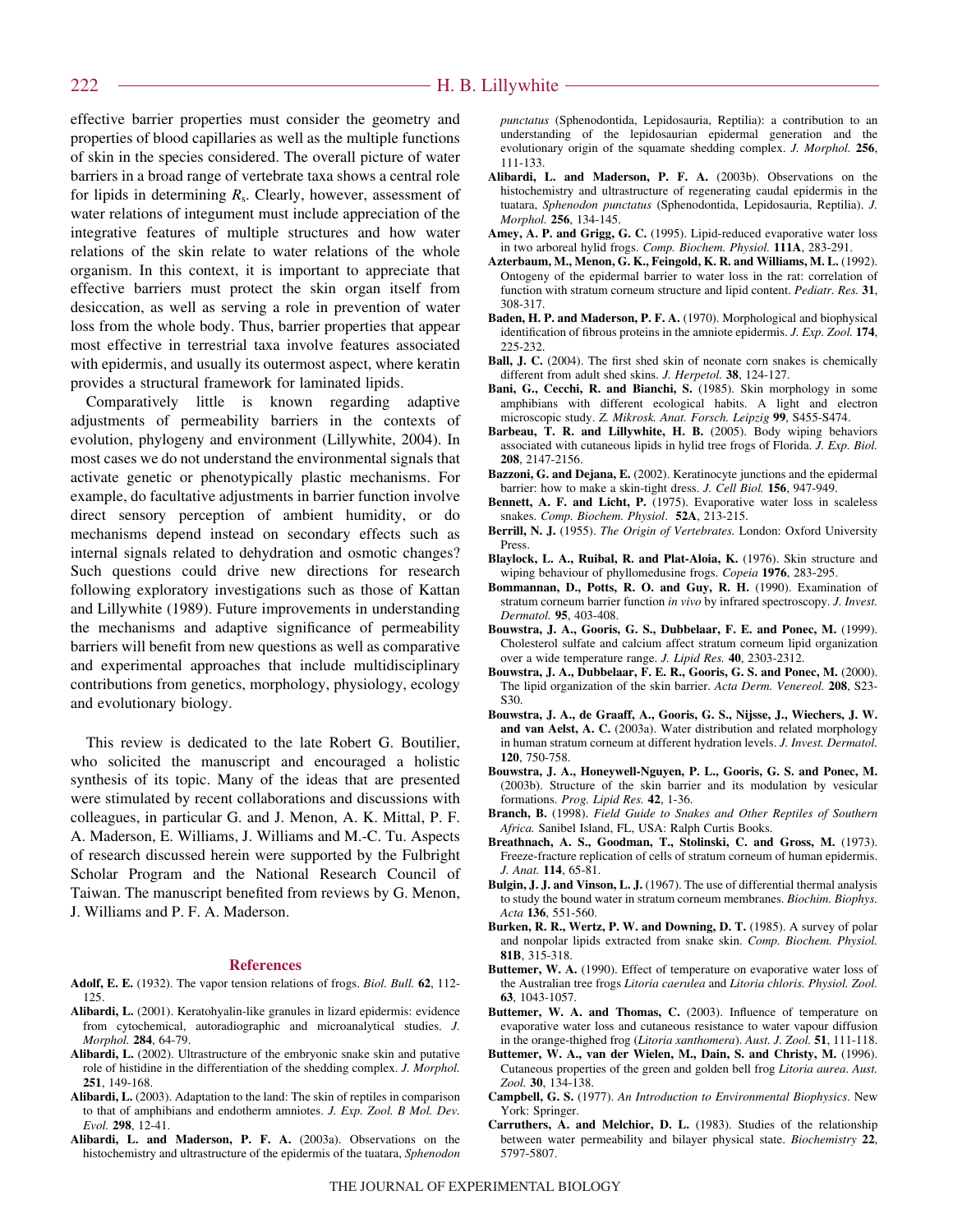- **Caspers, P. J., Lucassen, G. W., Carter, E. A., Bruining, A. and Puppels, G. J.** (2001). *In vivo* confocal Raman microspectroscopy of skin: noninvasive determination of molecular concentration profiles. *J. Invest. Dermatol.* **116**, 434-442.
- **Cena, K. and Clark, J. A.** (1979). Transfer of heat through animal coats and clothing. In *International Review of Physiology, Environmental Physiology III*, Vol. 20 (ed. D. Robertshaw), pp. 1-42. Baltimore: University Park Press.
- **Christian, K. and Parry, D.** (1997). Reduced rates of water loss and chemical properties of skin secretions of the frogs *Litoria caerulea* and *Cyclorana australis*. *Aust. J. Zool*. **45**, 13-20.
- **Chuong, C. M., Nickoloff, B. J., Elias, P. M., Goldsmith, L. A., Macher, E., Maderson, P. A., Sundberg, J. P., Tagami, H., Plonka, P. M., Thestrup-Pedersen, K. et al.** (2002). What is the 'true' function of skin? *Exp. Dermatol.* **11**, 159-187.
- **Claude, P. and Goodenough, D. A.** (1973). Fracture faces of zonulae occludentes from 'tight' and 'leaky' epithelia. *J. Cell Biol.* **58**, 390-400.
- **Cobert, E. H.** (1955). Scales in the Permian amphibian *Trimerorachis. Am. Mus. Novitates* **1740**, 1-17.
- **Critchley, P.** (1993). Skin lipids. In *Molecular Aspects of Dermatology* (ed. G. C. Priestley), pp. 147-169. Chichester: John Wiley and Sons.
- **Dapson, R. W.** (1970). Histochemistry of mucus in the skin of the frog, *Rana pipiens*. *Anat. Rec.* **166**, 615-626.
- **Davis, J. E., Spotila, J. R. and Schefler, W. C.** (1980). Evaporative water loss from the American alligator, *Alligator mississippiensis*: The relative importance of respiratory and cutaneous components and the regulatory role of the skin. *Comp. Biochem. Physiol.* **67A**, 439-446.
- **De Andrade, D. V. and Abe, A. S.** (1997). Evaporative water loss and oxygen uptake in two casque-headed tree frogs, *Aparasphenodon Brunoi* and *Corythomantis greeningi* (Anura, Hylidae). *Comp. Biochem. Physiol.* **118A**, 685-689.
- **Dmi'el, R.** (1998). Skin resistance to evaporative water loss in viperid snakes: habitat aridity versus taxonomic status. *Comp. Biochem. Physiol.* **121A**, 1- 5.
- **Dmi'el, R., Perry, G. and Lazell, J.** (1997). Evaporative water loss in nine insular populations of the lizard *Anolis cristatellus* group in the British Virgin Islands. *Biotropica* **29**, 111-116.
- **Drewes, R. C., Hillman, S. S., Putnam, R. W. and Sokol, O. M.** (1977). Water, nitrogen and ion balance in the African treefrog *Chiromantis petersi* Boulenger (Anura; Rhacophoridae) with comments on the structure of the integument. *J. Comp. Physiol.* **116**, 257-267.
- **Duellman, W. E. and Trueb, L.** (1986). *Biology of Amphibians.* New York: McGraw Hill.
- **Dunson, W. A., Dunson, M. K. and Keith, A. D.** (1978). The nasal gland of the Monpellier snake *Malpolon monspessulanus*: Fine structure, secretion composition, and a possible role in reduction of dermal water loss. *J. Exp. Zool.* **203**, 461-474.
- **Elias, P. M.** (1983). Epidermal lipids, barrier function and desquamation. *J. Invest. Dermatol.* **80**, S44-S50.
- **Elias, P. M. and Friend, D. S.** (1975). The permeability barrier in mammalian epidermis. *J. Cell Biol.* **65**, 180-191.
- **Elias, P. M. and Menon, G. K.** (1991). Structural and biochemical correlates of the epidermal permeability barrier. *Adv. Lipid Res*. **24**, 1-26.
- **Elias, P. M., Menon, G. K., Grayson, S., Brown, B. E. and Rehfeld, J. S.,** (1987). Avian sebokeratocytes and marine mammal lipokeratinocytes: Structural, lipid biochemical and functional considerations. *Am. J. Anat.* **180**, 161-177.
- **Elkan, E.** (1968). Mucopolysaccharides in the anuran defence against desiccation. *J. Zool. (Lond.)* **155**, 19-53.
- **Engström, S., Ekelund, K., Engblom, J., Eriksson, L., Sparr, E. and Wennerström, H.** (2000). The skin barrier from a lipid perspective. *Acta Derm. Venereol.* **208**, S31-S35.
- **Erlij, D. and Martinez-Palomo, A.** (1978). Role of tight junctions in epithelial function. In *Membrane Transport in Biology. III. Transport Across Multimembrane Systems* (ed. G. Giebisch, D. C. Tosteson and H. H. Ussing), pp. 27-53. New York: Springer-Verlag.
- **Erlij, D. and Ussing, H. H.** (1978). Transport across amphibian skin. In *Membrane Transport in Biology. III. Transport Across Multimembrane Systems* (ed. G. Giebisch, D. C. Tosteson and H. H. Ussing), pp. 175-208. New York: Springer-Verlag.
- **Erspamer, V.** (1994). Bioactive secretions of the amphibian integument. In *Amphibian Biology: The Integument.* Vol. 1 (ed. H. Heatwole and G. T. Barthalamus), pp. 178-350. Chipping Norton (NSW): Surrey Beatty & Sons.
- **Eynan, M. and Dmi'el, R.** (1993). Skin resistance to water loss in agamid lizards. *Oecologia* **95**, 290-294.
- **Farquhar, M. G. and Palade, G. E.** (1963). Junctional complexes in various epithelia. *J. Cell Biol*. **17**, 375-412.
- **Farquhar, M. G. and Palade, G. E.** (1965). Cell junctions in amphibian skin. *J. Cell Biol.* **26**, 263-291.
- Feder, M. E. and Burggren, W. W. (1985). Skin breathing in vertebrates. *Sci. Am*. **253**, 126-142.
- Feder, M. E. and Pinder, A. W. (1988). Ventilation and its effect on 'infinite pool' exchangers. *Am. Zool.* **28**, 973-983.
- **Ferreira, K. T. G. and Hill, B. S.** (1982). The effect of low external pH on properties of the paracellular pathway and junctional structure in isolated frog skin. *J. Physiol.* **332**, 59-67.
- **Findlay, G. H.** (1968). On the structure of the skin in *Uranocentrodon* (*Rhinesuchus*) *senekalensis*, Van Hoepen. *Palaeontol. Afr.* **11**, 15-21.
- **Finkelstein, A.** (1978). Lipid bilayer membranes: their permeability properties as related to those of cell membranes. In *Physiology of Membrane Disorders* (ed. T. E. Andreoli, J. F. Hoffman and D. D. Fanestil), pp. 205-216. New York: Plenum Medical Book Company.
- **Finkelstein, A.** (1984). Water movement through membrane channels. In *Current Topics in Membranes and Transport.* Vol. 21 (ed. F. Bronner and W. D. Stein), pp. 295-308. New York: Academic Press.
- **Finkelstein, A. and Cass, A.** (1968). Permeability and electrical properties of thin lipid membranes. *J. Gen. Physiol.* **52**, S145-S172.
- **Fluhr, J. W. and Elias, P. M.** (2002). Stratum corneum pH: Formation and function of the 'acid mantle.' *Exogenous Dermatol.* **1**, 163-175.
- **Freinkel, R. K. and Traczyk, T. N.** (1985). Lipid composition and acid hydrolase content of lamellar granules of fetal rat epidermis. *J. Invest. Dermatol.* **85**, 295-298.
- **Friberg, S. E., Kayali, I., Beckerman, W., Rhein, L. D. and Simion. A.** (1990). Water permeation of reaggregated stratum corneum with model lipids. *J. Invest. Dermatol.* **94**, 377-380.
- **Furuse, M., Hata, M., Furuse, K., Yoshida, Y., Haratake, A., Sugitani, Y., Noda, T., Kubo, A. and Tsukita, S.** (2002). Claudin-based tight junctions are crucial for the mammalian epidermal barrier: a lesson from claudin-1 deficient mice. *J. Cell Biol.* **156**, 1099-1111.
- **Furuyama, F. and Ohara, K.** (1993). Genetic development of an inbred rat strain with increased resistance adaptation to a hot environment. *Am. J. Physiol.* **265**, R957-R962.
- **Geise, W. and Linsenmair, K. E.** (1986). Adaptations of the reed frog *Hyperolius virdiflavus* (Amphibia, Anura, Hyperoliidae) to its arid environment. II. Some aspects of the water economy of *Hyperolius virdiflavus nitidulus* under wet and dry season conditions. *Oecologia* **68**, 542-548.
- **Gibbs, A. G., Louie, A. K. and Ayala, J. A.** (1998). Effects of temperature on cuticular lipids and water balance in desert *Drosophila*: Is thermal acclimation beneficial? *J. Exp. Biol.* **201**, 71-80.
- **Greene, H. W., May, P. G., Hardy, D. L., Sr., Sciturro, J. M. and Ferrell, T. M.** (2002). Parental care by vipers. In *Biology of the Vipers* (ed. G. W. Schuett, M. Höggren, M. E. Douglas and H. W. Greene), pp. 179-206. Eagle Mountain (UT): Eagle Mountain Publishing.
- **Grice, K., Sattar, H. and Sharratt, M.** (1971). Skin temperature and transepidermal water loss. *J. Invest. Dermatol.* **57**, 108-110.
- **Guimond, R. W. and Hutchison, V. H.** (1973). Aquatic respiration: an unusual strategy in the hellbender *Cryptobranchus alleganiensis alleganiensis* (Daudin). *Science* **182**, 1263-1265.
- **Hachem, J.-P., Crumrine, D., Fluhr, J., Brown, B. E., Feingold, K. R. and Elias, P. M.** (2003). pH directly regulates epidermal permeability barrier homeostasis, and stratum corneum integrity/cohesion. *J. Invest. Dermatol.* **121**, 345-353.
- **Hackman, R. H.** (1984). Cuticle biochemistry. In *Biology of the Integument. I. Invertebrates* (ed. J. Bereiter-Hahn, A. G. Matoltsy and K. S. Richards), pp. 583-610. New York: Springer-Verlag.
- **Hadley, N. F.** (1989). Lipid water barriers in biological systems. *Prog. Lipid Res.* **28**, 1-33.
- **Hadley, N. F.** (1991). Integumental lipids of plants and animals: comparative function and biochemistry. *Adv. Lipid Res.* **24**, 303-320.
- **Hansen, J. R. and Yellin, W.** (1972). NMR infrared spectroscopic studies of stratum corneum hydration. In *Water Structure at the Water-Polymer Interface* (ed. H. H. G. Jellinck), pp. 19-28. New York: Plenum Press.
- **Hardman, M. J., Moore, L., Ferguson, M. W. J. and Byrne, C.** (1999). Barrier formation in the human fetus is patterned. *J. Invest. Dermatol.* **113**, 1106-1113.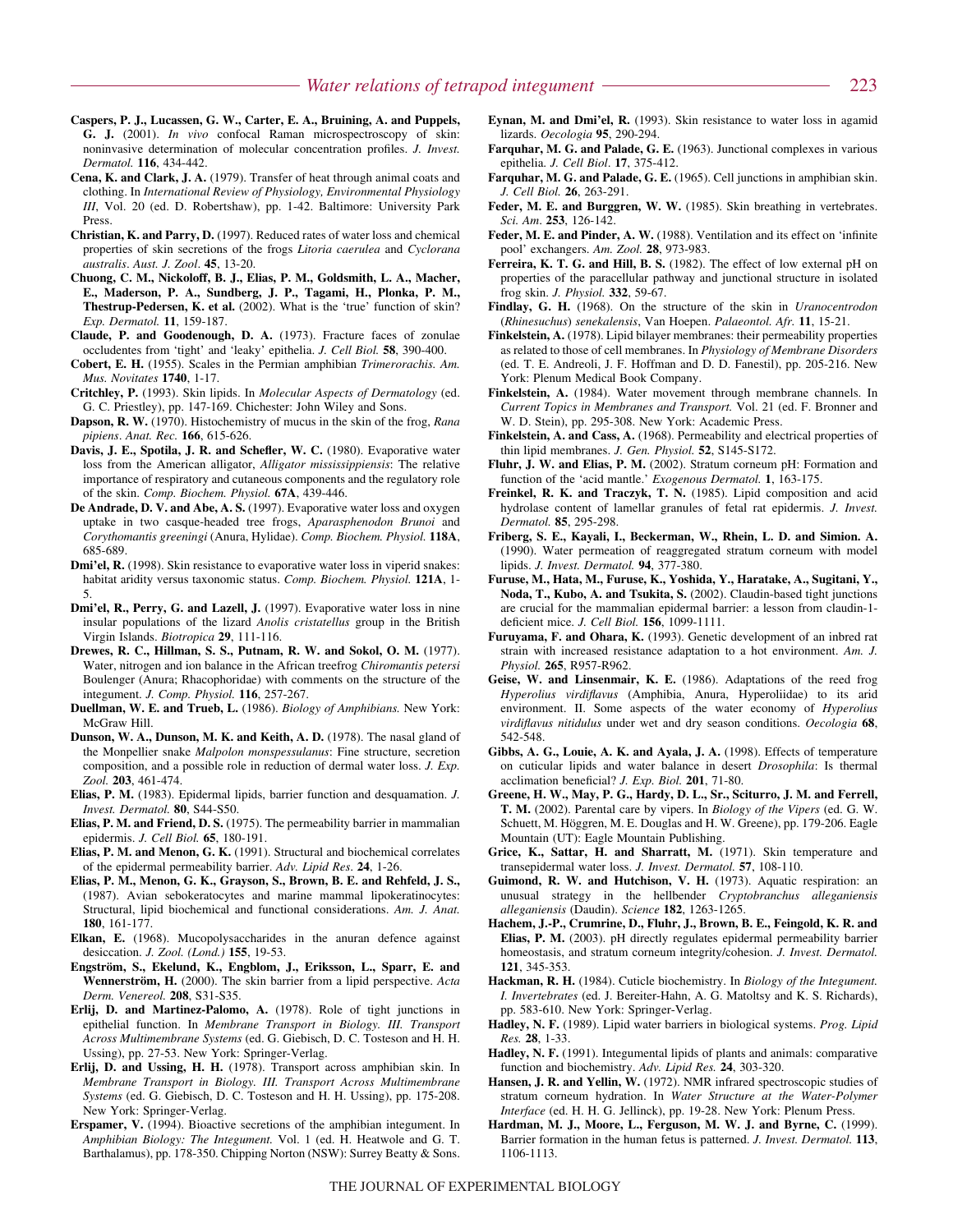- **Hashimoto, K.** (1971). Cementsome, a new interpretation of the membrane coating granule. *Arch. Dermatol. Forsch.* **240**, 349-364.
- **Haugen, M. J., Tieleman, B. I. and Williams, J. B.** (2003a). Phenotypic flexibility in cutaneous water loss and lipids of the stratum corneum. *J. Exp. Biol.* **206**, 3581-3588.
- **Haugen, M., Williams, J. B., Wertz, P. and Tieleman, B. I.** (2003b). Lipids in the stratum corneum vary with cutaneous water loss among larks along a temperature-moisture gradient. *Physiol. Biochem. Zool.* **76**, 907-917.
- **Hauser, H. and Phillips, M. C.** (1979). Interactions of the polar groups of phospholiid bilayer membranes. *Prog. Surf. Membr. Sci.* **13**, 297-413.
- **Hauser, H., Darke, A. and Phillips, M. C.** (1976). Ion binding to phospholipids: interaction of calcium with phosphatidylserine. *Eur. J. Biochem*. **62**, 335-344.
- **Hevesy, G., Hofer, E. and Krogh, A.** (1935). The permeability of the skin of frogs to water as determined by D2O and H2O. *Scand. Arch. Physiol*. **72**, 199-214.
- **Hillyard, S. D.** (1999). Behavioral, molecular and integrative mechanisms of amphibian osmoregulation. *J. Exp. Zool.* **283**, 662-674.
- **Hoffman, T. C. M. and Walsberg, G. E.** (1999). Inhibiting ventilatory evaporation produces an adaptive increase in cutaneous evaporation in mourning doves *Zenaida macroura. J. Exp. Biol.* **202**, 3021-3028.
- **Hou, S. Y. E., Mitra, A. K., White, S. H., Menon, G. K., Ghadially, R. and Elias, P. M.** (1991). Membrane structures in normal and EFA deficient stratum corneum: characterization by ruthenium red staining and X-ray diffraction. *J. Invest. Dermatol.* **96**, 215-223.
- **Hutchison, V. H., Whitford, W. G. and Kohl, M.** (1968). Relation of body size and surface area to gas exchange in anurans. *Physiol. Zool.* **41**, 65- 85.
- **Hutchison, V. H., Haines, H. B. and Engbretson, G.** (1976). Aquatic life at high altitude: Respiratory adaptations in the Lake Titicaca Frog, *Telmatobius culeus*. *Respir. Physiol.* **27**, 115-129.
- **Itoh, T., Magavi, R., Casady, R. L., Nishihata, T. and Rytting, J. H.** (1990). A method to predict the percutaneous permeability of various compounds: shed snake skin as a model membrane. *Pharm. Res.* **7**, 1302-1306.
- **Jackson, M. K. and Sharawy, M.** (1978). Lipids and cholesterol clefts in the lacunar cells of snake skin. *Anat. Rec.* **190**, 41-46.
- **Jared, C., Antoniazzi, M. M., Navas, C. A., Katchburian, E., Freymuller, E., Tambourgi, D. V. and Rodrigues, M. T.** (2005). Head co-ossification, phragmosis and defence in the casque-headed tree frog *Corythomantis greeningi. J. Zool. (Lond.)* **265**, 1-8.
- **Kattan, G. H. and Lillywhite, H. B.** (1989). Humidity acclimation and skin permeability in the lizard *Anolis carolinensis. Physiol. Zool.* **62**, 593- 606.
- **Kaul, R. and Shoemaker, V. H.** (1989). Control of thermoregulatory evaporation in the waterproof treefrog *Chiromantis xerampelina. J. Comp. Physiol. B* **158**, 643-649.
- **Kitching, J. W.** (1957). A new small stereospondylous labyrinthodont from the Triassic beds of South Africa. *Palaeontol. Afr.* **5**, 67-82.
- **Kobayashi, D., Mautz, W. J. and Nagy, K. A.** (1983). Evaporative water loss: humidity acclimation in *Anolis carolinensis* lizards. *Copeia* **1983**, 701- 704.
- **Kobelt, F. and Linsenmair, K. E.** (1986). Adaptations of the reed frog *Hyperolius virdiflavus* (Amphibia, Anura, Hyperoliidae) to its arid environment. I. The skin of *Hyperolius virdiflavus nitidulus* in wet and dry season conditions. *Oecologia* **68**, 533-541.
- **Koefoed-Johnsen, V. and Ussing, H. H.** (1953). The contribution of diffusion and flow to the passage of  $D_2O$  through living membranes: effect of neurohypophysial hormone on isolated anuran skin. *Acta Physiol. Scand.* **28**, 60-76.
- **Lahav, S. and Dmi'el, R.** (1996). Skin resistance to water loss in colubrid snakes: ecological and taxonomical correlations. *Écoscience* **3**, 135-139.
- **Landmann, L.** (1979). Keratin formation and barrier mechanisms in the epidermis of *Natrix natrix* (Reptilia: Serpentes): An ultrastructural study. *J. Morphol.* **162**, 93-126.
- **Landmann, L.** (1980). Lamellar granules in mammalian, avian and reptilian epidermis. *J. Ultrastruct. Res.* **72**, 245-263.
- **Landmann, L.** (1986). Epidermal permeability barrier: Transformation of lamellar granule-disks into intercellular sheets by a membrane fusion process. *J. Invest. Dermatol.* **87**, 202-209.
- **Landmann, L.** (1988). The epidermal permeability barrier. *Anat. Embryol.* **178**, 1-13.
- **Landmann, L., Stolinski, C. and Martin, B.** (1981). The permeability barrier in the epidermis of the grass snake during the resting stage of the sloughing cycle. *Cell Tissue Res.* **215**, 369-382.
- **Lee, A. K. and Mercer, E. H.** (1967). Cocoon surrounding desert-dwelling fogs. *Science* **157**, 87-88.
- **Levitt, D. G.** (1981). Routes of membrane water transport: comparative physiology. In *Water Transport Across Epithelia. Alfred Benzon Symposium 15* (ed. H. H. Ussing, N. Bindslev, N. A. Lassen and O. Sten-Knudsen), pp. 248-257. Copenhagen: Munksgaard.
- **Licht, P. and Bennett, A. F.** (1972). A scaleless snake: tests of the role of reptilian scales in water loss and heat transfer. *Copeia* **1972**, 702-707.
- **Lieberman, E. R., Gilbert, S. G. and Srinivasa, V.** (1972). The use of gas permeability as a molecular probe for the study of cross-linked collagen structures. *Trans. New York Acad. Sci. Ser. 2* **34**, 694-708.
- **Lillywhite, H. B.** (1971). Thermal modulation of cutaneous mucus discharge as a determinant of evaporative water loss in the frog, *Rana catesbeiana. Z. Vergl. Physiol.* **73**, 84-104.
- **Lillywhite, H. B.** (1975). Physiological correlates of basking in amphibians. *Comp. Biochem. Physiol.* **52A**, 323-330.
- **Lillywhite, H. B.** (2004). Plasticity of the water barrier in vertebrate integument. *Int. Cong. Ser.* **1275**, 283-290.
- **Lillywhite, H. B. and Licht, P.** (1974). Movement of water over toad skin: Functional role of epidermal sculpturing. *Copeia* **1974**, 165-171.
- **Lillywhite, H. B. and Licht, P.** (1975). A comparative study of integumentary mucous secretions in amphibians. *Comp. Biochem. Physiol.* **51A**, 937-941.
- **Lillywhite, H. B. and Maderson, P. F. A.** (1982). Skin structure and permeability. In *Biology of the Reptilia, Vol. 12 Physiology C, Physiological Ecology* (ed. C. Gans and F. H. Pough), pp. 379-442. New York: Academic Press.
- **Lillywhite, H. B. and Maderson, P. F. A.** (1988). The structure and permeability of integument. *Am. Zool.* **28**, 945-962.
- **Lillywhite, H. B. and Mittal, A. K.** (1999). Amphibian skin and the aquaticterrestrial transition: constraints and compromises related to water exchange. In *Water/Air Transition in Biology* (ed. A. K. Mittal, F. B. Eddy and J. S. Datta Munshi), pp. 131-144. New Delhi: Oxford and IBH Publishing.
- **Lillywhite, H. B. and SanMartino, V.** (1993). Permeability and water relations of hygroscopic skin of the file snake, *Acrochordus granulatus. Copeia* **1993**, 99-103.
- **Lillywhite, H. B. and Stein, B. R.** (1987). Surface sculpturing and water retention of elephant skin. *J. Zool. (Lond.)* **211**, 727-734.
- **Lillywhite, H. B., Mittal, A. K., Garg, T. K. and Agrawal, N.** (1997a). Wiping behavior and its ecophysiological significance in the Indian tree frog *Polypedates maculatus. Copeia* **1997**, 88-100.
- **Lillywhite, H. B., Mittal, A. K., Garg, T. K. and Agrawal, N.** (1997b). Integumentary structure and its relationship to wiping behavior in the common Indian tree frog, *Polypedates maculatus. J. Zool. (Lond)* **243**, 675- 687.
- **Lillywhite, H. B., Mittal, A. K., Garg, T. K. and Das, I.** (1998). Basking behavior, sweating and thermal ecology of the Indian tree frog, *Polypedates maculatus*. *J. Herpetol.* **32**, 169-175.
- **Machin, J.** (1966). The evaporation of water from *Helix aspersa*. IV. Loss from the mantle of the inactive snail. *J. Exp. Biol.* **45**, 269-278.
- **Machin, J.** (1972). Water exchange in the mantle of a terrestrial snail during periods of reduced water loss. *J. Exp. Biol.* **57**, 103-111.
- **Madara, J. L.** (1998). Regulation of the movement of solutes across tight junctions. *Annu. Rev. Physiol.* **60**, 143-159.
- **Maderson, P. F. A.** (1972). When? Why? and How?: Some speculations on the evolution of vertebrate integument. *Am. Zool.* **12**, 159-171.
- **Maderson, P. F. A.** (1984). The squamate epidermis: new light has been shed. *Symp. Zool. Soc. Lond.* **52**, 111-126.
- **Maderson, P. F. A.** (1985). Some developmental problems of the reptilian integument. In *Biology of the Reptilia*. Vol. 14B (ed. C. C. Gans, F. Billett and P. F. A. Maderson), pp. 525-598. New York: John Wiley and Sons.
- **Maderson, P. F. A.** (2003). Mammalian skin evolution: a reevaluation. *Exp. Dermatol.* **12**, 233-236.
- **Maderson, P. F. A. and Alibardi, L.** (2000). the development of the sauropsid integument: A contribution to the problem of the origin and evolution of feathers. *Am. Zool.* **40**, 513-529.
- **Maderson, P. F. A., Zucker, A. H. and Roth, S. I.** (1978). Epidermal regeneration and percutaneous water loss following cellophane stripping of reptile epidermis. *J. Exp. Zool.* **204**, 11-32.
- **Maderson, P. F. A., Rabinowitz, T., Tandler, B. and Alibardi, L.** (1998). Ultrastructural contributions to an understanding of the cellular mechanisms in lizard skin shedding with comments on the function and evolution of a unique lepidosaurian phenomenon. *J. Morphol.* **236**, 1-24.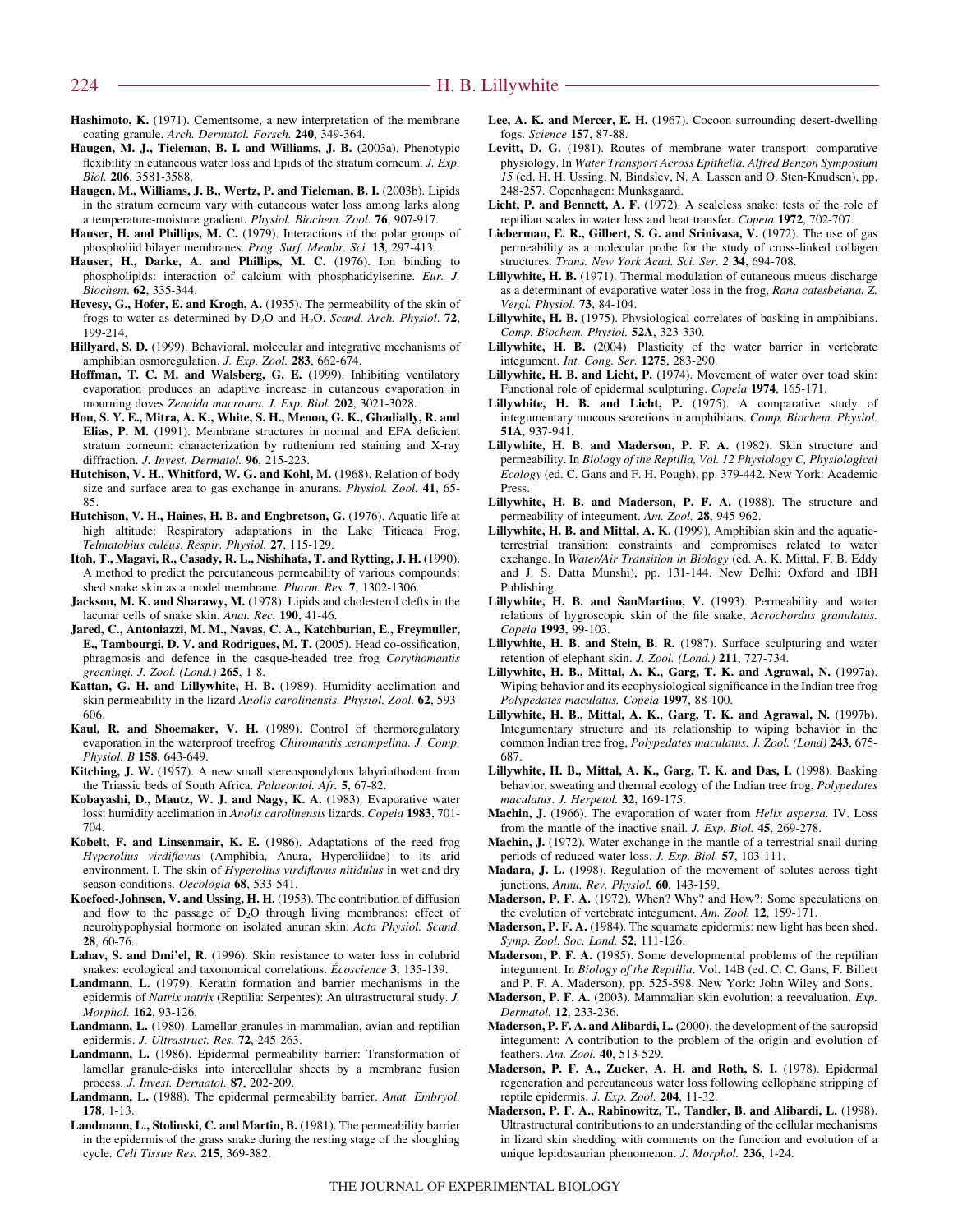- **Madison, K. C., Sando, G. N., Howard, E. J., True, C. A., Gilbert, D., Swartzendruber, D. C. and Wertz, P. W.** (1998). Lamellar granule biogenesis: A role for ceramide glucosyltransferase, lysosomal enzyme transport, and the golgi. *J. Invest. Dermatol. Symp. Proc.* **3**, 80-86.
- **Maloney, S. K. and Dawson, T. J.** (1998). Changes in pattern of heat loss at high ambient temperature caused by water deprivation in a large flightless bird, the emu. *Physiol. Zool.* **71**, 712-719.
- **Marder, J. and Ben-Asher, J.** (1983). Cutaneous water evaporation. I. Its significance in heat-stressed birds. *Comp. Biochem. Physiol. A* **75**, 425-431.
- **Marder, J., Gavrieli-Levin, I. and Raber, P.** (1986). Cutaneous evaporation in heat-stressed spotted sandgrouse. *Condor* **88**, 99-100.
- **Marshall, W. S.** (1985). Paracellular ion transport in trout opercular epithelium models osmoregulatory effects of acid precipitation. *Can. J. Zool.* **63**, 1816-1822.
- **Matoltsy, A. G.** (1966). Membrane-coating granules of the epidermis. *J. Ultrastruct. Res.* **15**, 510-515.
- **Matoltsy, A. G.** (1969). Keratinization of the avian epidermis. An ultrastructural study of the newborn chick skin. *J. Ultrastruct. Res.* **29**, 438- 458.
- **Matoltsy, A. G.** (1984). Structure and function of the mammalian epidermis. In *Biology of the Integument. 2. Vertebrates* (ed. J. Bereiter-Hahn, A. G. Matoltsy and K. S. Richards), pp. 255-271. Berlin: Springer-Verlag.
- **Matoltsy, A. G. and Bereiter-Hahn, J.** (1986). Introduction. In *Biology of the Integument. 2. Vertebrates* (ed. J. Bereiter-Hahn, A. G. Matoltsy and K. S. Richards), pp. 1-7. Berlin: Springer-Verlag.
- **Matsuki, M., Yamashita, F., Ishida-Yamamoto, A., Yamada, K., Kinoshita, C., Fushiki, S., Ueda, E., Morishima, Y., Tabata, K., Yasuno, H. et al.** (1998). Defective stratum corneum and early neonatal death in mice lacking the gene for transglutaminase 1 (keratinocyte transglutaminase). *Proc. Natl. Acad. Sci. USA* **95**, 1044-1049.
- **Mauro, A.** (1957). Nature of solvent transfer in osmosis. *Science* **126**, 252- 253.
- **Mauro, T., Holleran, W. M., Grayson, S., Gao, W. N., Man, M.-Q., Kriehuber, E., Behne, M., Feingold, K. R. and Elias, P. M.** (1998). Barrier recovery is impeded at neutral pH, independent of ionic effects: Implications for extracellular lipid processing. *Arch. Dermatol. Res*. **290**, 215-222.
- **Mautz, W. J.** (1980). Factors influencing evaporative water loss in lizards. *Comp. Biochem. Physiol.* **67A**, 429-437.
- **Mautz, W. J.** (1982). Patterns of evaporative water loss. In *Biology of the Reptilia.* Vol. 12. (ed. C. Gans and H. Pough), pp. 443-481. New York, Academic Press.
- **McClanahan, L. L. and Shoemaker, V. H.** (1987). Behavior and thermal relations of the arboreal frog *Phyllomedusa sauvagei. Natl. Geogr. Res.* **3**, 11-21.
- **McClanahan, L. L., Shoemaker, V. H. and Ruibal, R.** (1976). Structure and function of the cocoon of a ceratophryd frog. *Copeia* **1976**, 176-185.
- **McClanahan, L. L., Stinner, J. N. and Shoemaker, V. H.** (1978). Skin lipids, water loss, and energy metabolism in a South American tree frog (*Phyllomedusa sauvagei*). *Physiol. Zool.* **51**, 179-187.
- **McClanahan, L. L., Ruibal, R. and Shoemaker, V. H.** (1983). Rate of cocoon formation and its physiological correlates in a ceratophryd frog. *Physiol. Zool.* **56**, 430-435.
- **McIntosh, T. J.** (2003). Organization of skin stratum corneum extracellular lamellae: Diffraction evidence for asymmetric distribution of cholesterol. *Biophys. J.* **85**, 1675-1681.
- **McKechnie, A. E. and Wolf, B. O.** (2004). Partitioning of evaporative water loss in white-winged doves: plasticity in response to short-term thermal acclimation. *J. Exp. Biol.* **207**, 203-210.
- **McLaughlin, P. J. and Dayhoff, M. O.** (1969). Evolution of species and proteins. In *Atlas of Protein Sequence and Structure*, Vol. 4 (ed. M. O. Dayhoff), p. 39. Washington, DC: National Biomedical Research Foundation.
- **Menon, G. K. and Ghadially, R.** (1997). Morphology of lipid alterations in the epidermis: A review. *Microsc. Res. Tech.* **37**, 180-192.
- **Menon, G. K. and Menon, J.** (2000). Avian epidermal lipids: Functional considerations and relationship to feathering. *Am. Zool.* **40**, 540-552.
- **Menon, G. K., Brown, B. E. and Elias, P. M.** (1986). Avian epidermal differentiation: role of lipids in permeability barrier formation. *Tissue Cell* **18**, 71-82.
- **Menon, G. K., Hou, S. Y. E. and Elias, P. M.** (1991). Avian permeability barrier function reflects mode of sequestration and organization of stratum corneum lipids: reevaluation utilizing ruthenium tetroxide staining and lipase cytochemistry. *Tissue Cell* **23**, 445-456.
- **Menon, G. K., Ghadially, R. and Elias, P. M.** (1994). Fixation induced differences in lamellar body structure. *J. Invest. Dermatol.* **103**, 265.
- **Menon, G. K., Maderson, P. F. A., Drewes, R. C., Baptista, L. F., Price, L. F. and Elias, P. M.** (1996). Ultrastructural organization of avian stratum corneum lipids as the basis for facultative cutaneous waterproofing. *J. Morphol.* **227**, 1-13.
- **Mittal, A. K. and Banerjee, T. K.** (1980). Keratinization versus mucus secretion in fish epidermis. In *The Skin of Vertebrates* (ed. R. I. C. Spearman and P. A. Riley), pp. 1-12. London: Linnaean Society Symposium Series.
- **Mittal, A. K. and Datta Munshi, J. S.** (1971). A comparative study of the structure of the skin of certain air-breathing fresh-water teleosts. *J. Zool. (Lond.)* **163**, 515-532.
- **Moss, M. L.** (1972). The vertebrate dermis and the integument skeleton. *Am. Zool.* **12**, 27-34.
- **Navas, C. A., Jared, C. and Antoniazzi, M. M.** (2002). Water economy in the casque-headed tree frog *Corythomantis greeningi* (Hylidae): Role of behaviour, skin and skull skin co-ossification. *J. Zool. (Lond.)* **257**, 525-532.
- **Odland, G. F.** (1960). A submicroscopic granular component in human epidermis. *J. Invest. Dermatol.* **34**, 11-15.
- **Odland, G. and Ross, R.** (1968). Human wound repair. I. Epidermal regeneration. *J. Cell Biol.* **39**, 135-151.
- **Ohman, H. and Vahlquist, A.** (1994). In vivo studies concerning a pH gradient in human stratum corneum and upper epidermis. *Acta Derm. Venereol.* **74**, 375-379.
- **Ophir, E., Arieli, Y., Marder, J. and Horowitz, M.** (2002). Cutaneous blood flow in the pigeon *Columba livia*: Its possible relevance to cutaneous water evaporation. *J. Exp. Biol.* **205**, 2627-2636.
- **Parmley, T. H. and Seeds, A. E.** (1970). Fetal skin permeability to isotopic water (THO) in early pregnancy. *Am. J. Obstet. Gynecol.* **108**, 128-131.
- Pinnagoda, J. (1994). Hardware and measuring principles: evaporimeter. In *Bioengineering of the Skin: Water and Stratum Corneum* (ed. P. Elsner, E. Beradesca and H. I. Maibach), pp. 51-58. London: CRC Press.
- Potts, R. O. and Francoeur, M. L. (1990). Lipid biophysics of water loss through the skin. *Proc. Natl. Acad. Sci. USA* **87**, 3871-3873.
- **Raith, K. and Neubert, R. H.** (2000). Liquid chromatography-electrospray mass spectrometry and tandem mass spectrometry of ceramides. *Anal. Chim. Acta* **403**, 295-303.
- **Roberts, J. B. and Lillywhite, H. B.** (1980). Lipid barrier to water exchange in reptile epidermis. *Science* **207**, 1077-1079.
- **Roberts, J. B. and Lillywhite, H. B.** (1983). Lipids and the permeability of epidermis from snakes. *J. Exp. Zool.* **228**, 1-9.
- **Robertson, S. L. and Smith, E. N.** (1982). Evaporative water loss in the spiny soft-shelled turtle *Trionyx spiniferus. Physiol. Zool.* **55**, 124-129.
- **Roth, S. I. and Jones, W. A.** (1970). The ultrastructure of epidermal maturation in the skin of the Boa constrictor (*Constrictor constrictor*). *J. Ultrastruct. Res.* **32**, 69-93.
- **Ruibal, R. and Hillman, S. S.** (1981). Cocoon structure and function in the burrowing hylid frog, *Pternohyla fodiens. J. Herpetol.* **15**, 403-408.
- **Ruibal, R. and Shoemaker, V. H.** (1984). Osteoderms in anurans. *J. Herpetol.* **18**, 313-328.
- **Schafer, J. A. and Andreoli, T. E.** (1972). Water transport in biological and artificial membranes. *Arch. Intern. Med.* **129**, 279-292.
- **Scheuplein, R. J. and Blank, I. H.** (1971). Permeability of the skin. *Physiol. Rev.* **51**, 702-747.
- **Schmuth, M., Man, M.-Q., Weber, F., Gao, W. N., Feingold, K. R., Fritsch, P., Elias, P. M. and Holleran, W. M.** (2000). Permeability barrier disorder in Nieman-Pick disease: Sphingomyelin-ceramide processing required for normal barrier homeostasis. *J. Invest. Dermatol.* **115**, 459-466.
- **Seibert, E. A., Lillywhite, H. B. and Wassersug, R. J.** (1974). Cranial coossification in frogs: relationship to rate of evaporative water loss. *Physiol. Zool.* **47**, 261-265.
- **Selby, C. C.** (1957). An electron microscopic study of thin sections of human skin. II. Superficial cell layers of footpad epidermis. *J. Invest. Dermatol.* **29**, 131-149.
- **Shoemaker, V. H. and Bickler, P. E.** (1979). Kidney and bladder function in a uricotelic treefrog (*Phyllomedusa sauvagei*). *J. Comp. Physiol. B* **133**, 211- 218.
- **Shoemaker, V. H., Balding, D., Ruibal, R. and McClanahan, L., Jr** (1972). Uricotelism and low evaporative water loss in a South American frog. *Science* **175**, 1018-1020.
- **Shoemaker, V. H., McClanahan, L., Withers, P. C., Hillman, S. S. and Drewes, R. C.** (1987). Thermoregulatory response to heat in the waterproof frogs *Phyllomedusa* and *Chiromantis*. *Physiol. Zool.* **60**, 365-372.